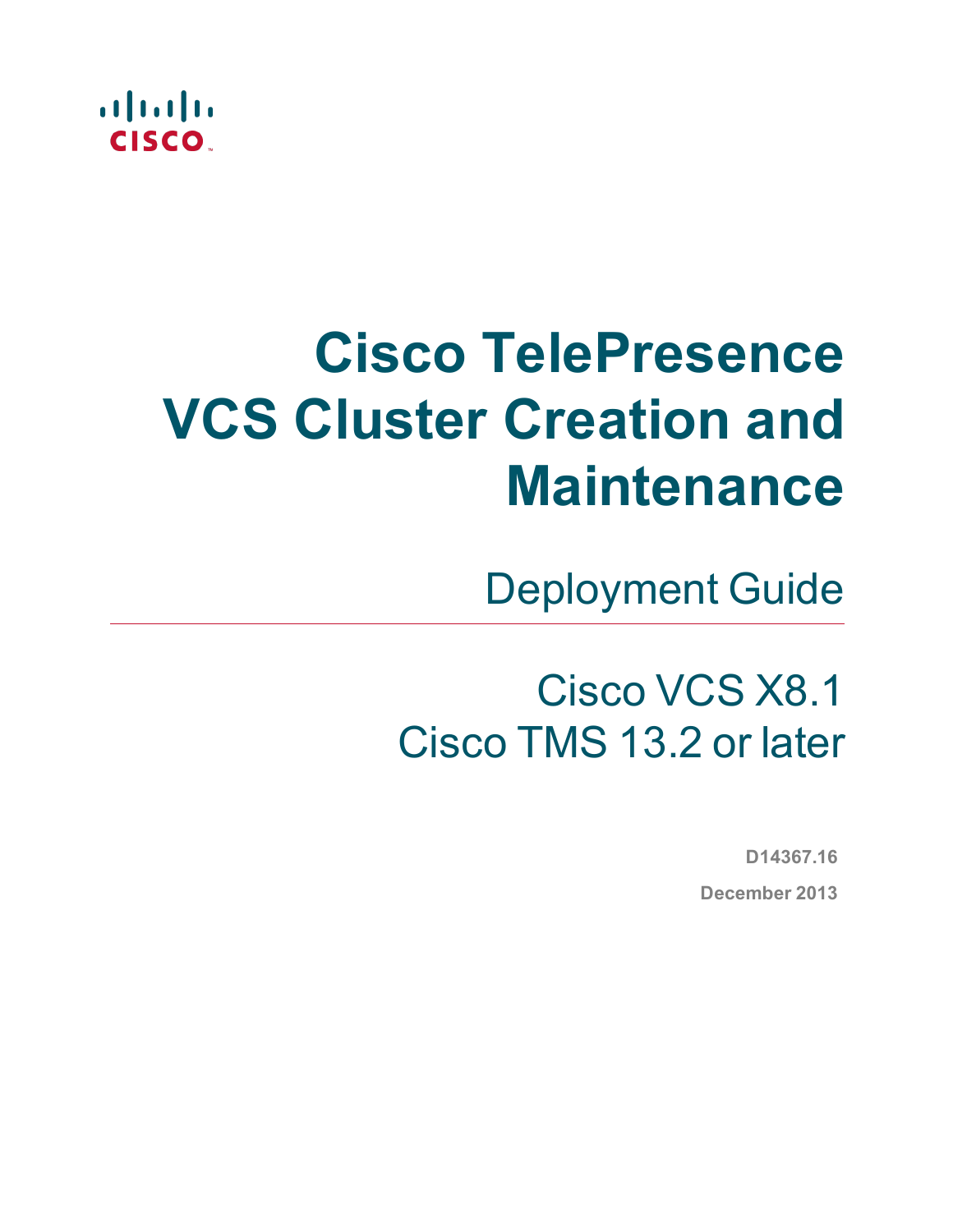## **Contents**

| Adding a VCS to an existing cluster ……………………………………………………………12                                              |     |
|------------------------------------------------------------------------------------------------------------|-----|
|                                                                                                            |     |
|                                                                                                            |     |
|                                                                                                            |     |
|                                                                                                            |     |
|                                                                                                            |     |
|                                                                                                            |     |
|                                                                                                            |     |
|                                                                                                            |     |
|                                                                                                            |     |
|                                                                                                            |     |
|                                                                                                            |     |
|                                                                                                            | .27 |
|                                                                                                            |     |
| Upgrading an X7.1 or X7.2 cluster in TMS Agent legacy mode to an X8.1 cluster 28                           |     |
|                                                                                                            |     |
|                                                                                                            |     |
| Upgrading X1 / X2 Alternates or an X3 / X4 / X5.0 cluster to an X8.1 cluster 29                            |     |
|                                                                                                            |     |
|                                                                                                            |     |
| "Cluster name not configured: if FindMe or clustering are in use a cluster name must be defined" 30        |     |
| 030 "Cluster replication error: <details> manual synchronization of configuration is required"30</details> |     |
|                                                                                                            |     |
| "Cluster replication error: the local VCS does not appear in the list of peers" 30                         |     |
| "Cluster replication error: automatic replication of configuration has been temporarily disabled           |     |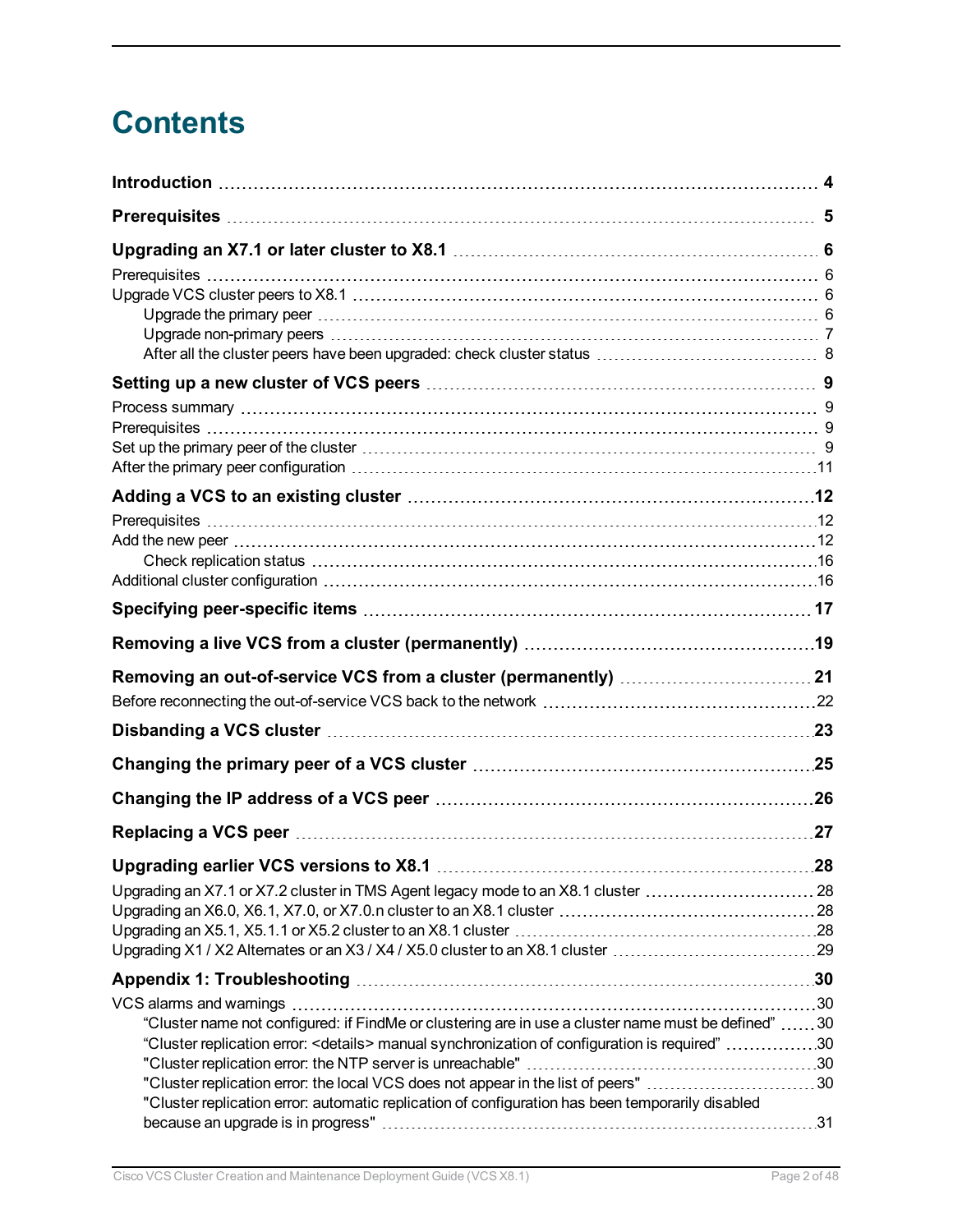| "Invalid clustering configuration: H.323 mode must be turned On - clustering uses H.323 |  |
|-----------------------------------------------------------------------------------------|--|
| "VCS database failure: Please contact your Cisco support representative" 31             |  |
|                                                                                         |  |
|                                                                                         |  |
|                                                                                         |  |
|                                                                                         |  |
|                                                                                         |  |
|                                                                                         |  |
|                                                                                         |  |
|                                                                                         |  |
|                                                                                         |  |
|                                                                                         |  |
|                                                                                         |  |
|                                                                                         |  |
|                                                                                         |  |
|                                                                                         |  |
|                                                                                         |  |
|                                                                                         |  |
|                                                                                         |  |
|                                                                                         |  |
|                                                                                         |  |
|                                                                                         |  |
|                                                                                         |  |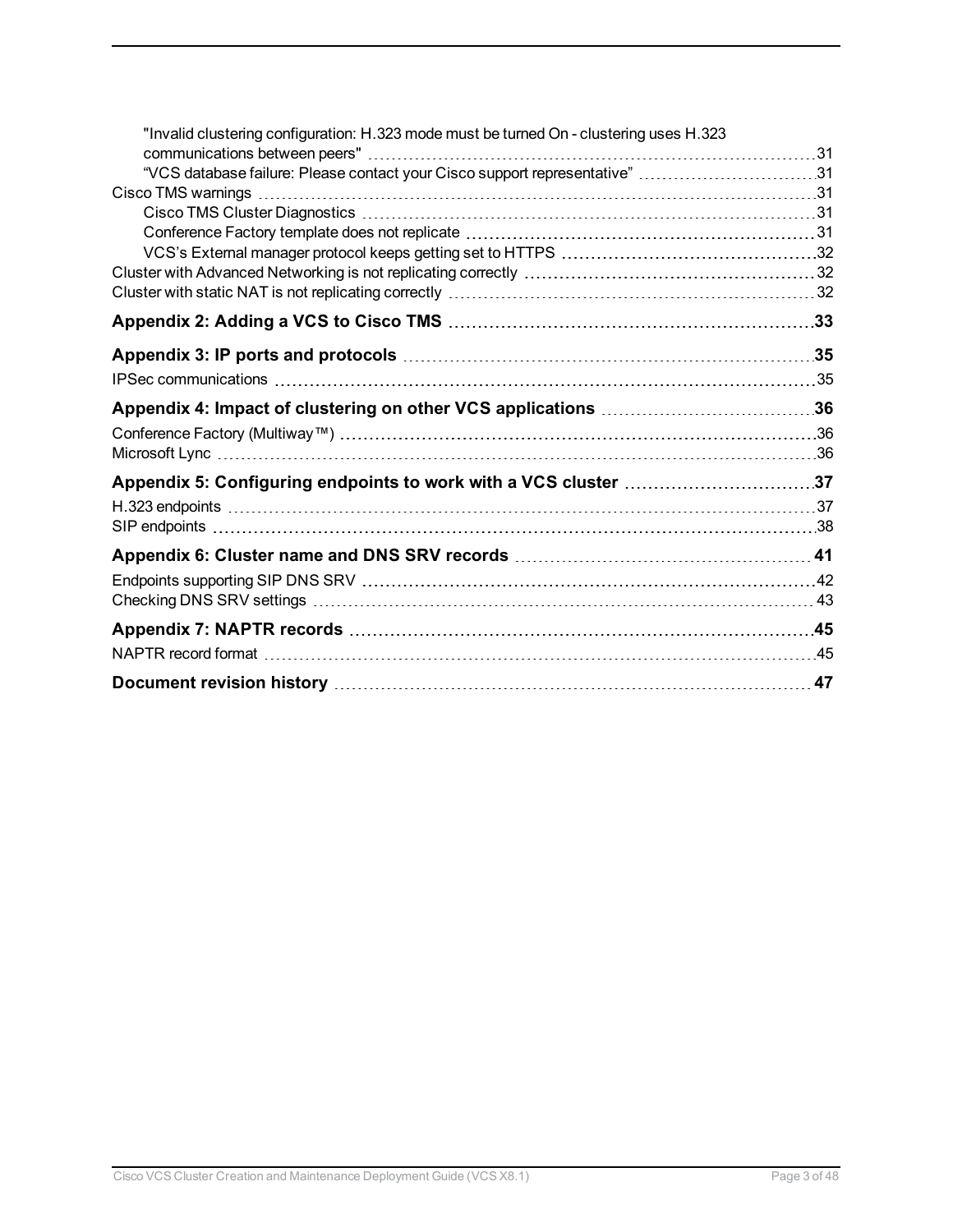## <span id="page-3-0"></span>**Introduction**

Cisco TelePresence Video Communication Server (VCS) clusters are designed to extend the resilience and capacity of a VCS installation. VCS peers in a cluster share bandwidth usage as well as routing, zone, FindMe™ and other configuration among themselves. Endpoints can register to any of the peers in the cluster; if they lose connection to their initial peer, they can re-register to another peer in the cluster.

Call licensing is carried out on a per-cluster basis. Any call licenses that have been installed on a cluster peer are available for use by any peer within the cluster. If a cluster peer becomes unavailable, the call licenses installed on that peer will remain available to the rest of the cluster peers for two weeks from the time the cluster lost contact with the peer. This will maintain the overall license capacity of the cluster — however, note that each peer is limited by its physical capacity.

Every VCS peer in the cluster must have the same routing capabilities — if any VCS can route a call to a destination it is assumed that all VCS peers in that cluster can route a call to that destination. If the routing is different on different VCS peers, then separate VCSs / VCS clusters must be used.

This guide describes how to create and maintain VCS clusters. It provides information on:

- $\blacksquare$  [Upgrading](#page-5-0) an X7.1 or later cluster to X8.1 [p.6]
- Setting up a new cluster of [VCS peers](#page-8-0) [p.9]
- Adding a VCS to an [existing](#page-11-0) cluster [p.12]
- Specifying [peer-specific](#page-16-0) items [p.17]
- Removing a live VCS from a cluster [\(permanently\)](#page-18-0) [p.19]
- Removing an out-of-service VCS from a cluster [\(permanently\)](#page-20-0) [p.21]
- Disbanding a [VCS cluster](#page-22-0) [p.23]
- Changing the primary peer of a [VCS cluster](#page-24-0)  $[p.25]$
- Changing the IP address of a [VCS peer](#page-25-0) [p.26]
- [Replacing](#page-26-0) a VCS peer [p.27]

Cisco TMS is required if FindMe configuration is to be sourced from Cisco TMS and also if endpoints are to be provisioned. Cisco TMS is not needed to set up cluster, and FindMe can be configured locally on the VCS cluster if required. (If FindMe is stored locally on the VCS cluster and not sourced by Cisco TMS, there is no way at a later date to move that FindMe information to Cisco TMS.)

Enabling provisioning and creating a cluster are two separate processes. If you intend to enable provisioning on your cluster, either:

- <sup>n</sup> follow the instructions in this guide to create the cluster of VCSs (without provisioning enabled), and then follow the instructions in *Cisco TMS Provisioning Extension Deployment Guide* to enable provisioning across the cluster, or
- <sup>n</sup> follow the instructions in *Cisco TMS Provisioning Extension Deployment Guide* to enable provisioning on what will be the primary VCS, and then follow the instructions in this guide to create the cluster of VCSs

Note that VCS X8 and later supports only Cisco TMS Provisioning Extension mode.

For more information about TMS Agent legacy mode provisioning, or for creating, modifying, and troubleshooting clusters that will remain running on earlier software versions, see earlier versions of this deployment guide. Also, see [Upgrading](#page-27-0) earlier VCS versions to X8.1 [p.28] for information about upgrading these clusters to X8.1.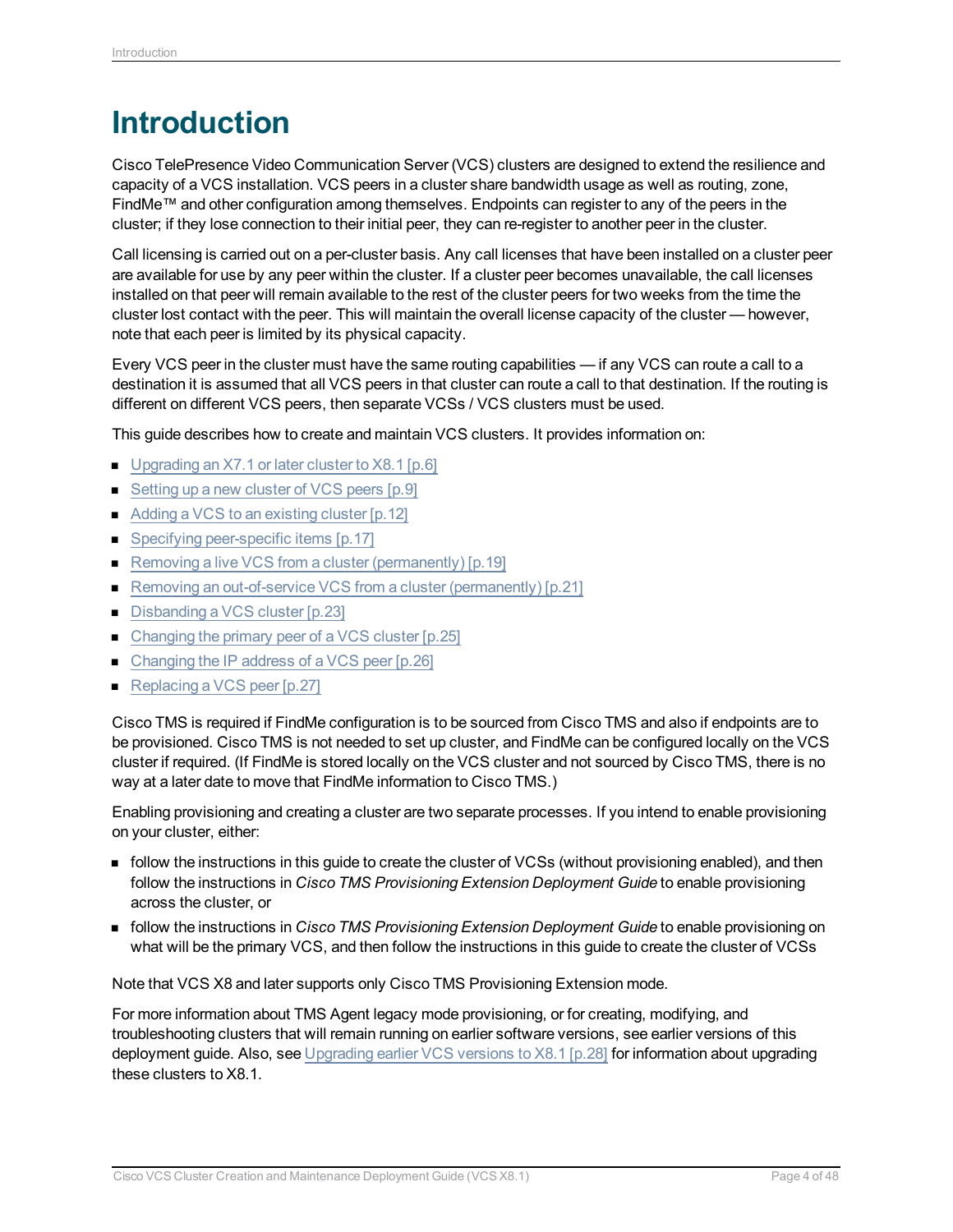## <span id="page-4-0"></span>**Prerequisites**

Before setting up a cluster of X8.1 VCS peers or adding an X8.1 VCS to a cluster, ensure that:

- n All clusters peers are running the same version of code. The only occasion where different peers are allowed to run different versions of code is for the short period of time while a cluster is being upgraded from one version of code to another, during which time the cluster will operate in a partitioned fashion.
- A DNS SRV record is available for the cluster which contains A or AAAA records for each peer of the cluster.
- Each peer has a different LAN configuration (a different IPv4 address and a different IPv6 address, where enabled).
- $\blacksquare$  Each peer in a cluster is within a 15ms hop (30ms round trip delay) of each and every other VCS in or to be added to the cluster.
- Each peer in a cluster is directly routable to each and every other VCS in or to be added to the cluster. (There must be no NAT between cluster peers – if there is a firewall ensure that the required ports are opened.)
- Each peer is using a hardware platform (appliance or virtual machine) with equivalent capabilities; for example, you can cluster peers that are running on standard appliances with peers running on 2 core Medium VMs, but you cannot cluster a peer running on a standard appliance with peers running on 8 core Large VMs.
- All peers have the same set of option keys installed:
	- The number of call license keys may be different on different peers; all other license keys must be identical on each peer.
	- The VCS must be restarted after installing some option keys in order to fully activate them.
- <sup>n</sup> Cisco TMS, if used, is running version 13.2 or later (12.6 or later is permitted if you are not using Cisco TMS for provisioning or FindMe).
- Each peer has a different system name.
- <sup>n</sup> H.323 mode is enabled on each peer (**Configuration > Protocols > H.323**, and for **H.323 mode** select *On*); even if all endpoints in the cluster are SIP only, H.323 signaling is used for endpoint location searching and sharing bandwidth usage information with other peers in the cluster.
- The VCS cluster has a DNS SRV record that defines all cluster peers.
- The DNS servers used by the VCS peers must support both forward and reverse DNS lookups of Cisco TMS and all VCS peer addresses; the DNS servers must also provide address lookup for any other DNS functionality required, such as:
	- NTP servers or the external manager if they configured using DNS names
	- Microsoft Lync Server FQDN lookup
	- LDAP server forward and reverse lookup (reverse lookups are frequently provided through PTR records). Note that DNS server configuration is specific to each peer.
- **n** If Cisco TMS is to be used for replicating FindMe and/or Provisioning data, ensure that Provisioning Extension mode functionality has been enabled on Cisco TMS (see *Cisco TMS [Provisioning](http://www.cisco.com/en/US/products/ps11338/products_installation_and_configuration_guides_list.html) Extension [Deployment](http://www.cisco.com/en/US/products/ps11338/products_installation_and_configuration_guides_list.html) Guide* for details).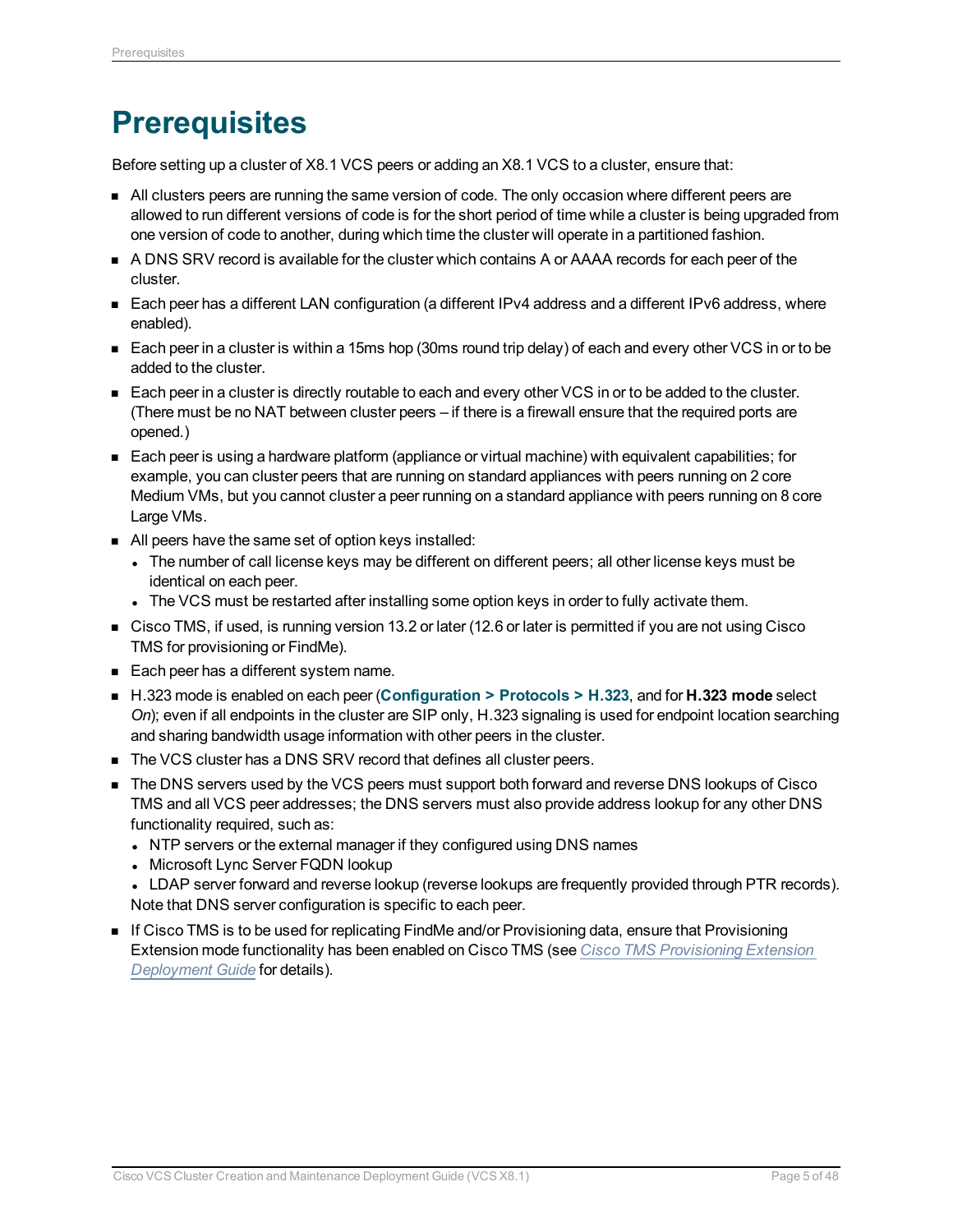## <span id="page-5-0"></span>**Upgrading an X7.1 or later cluster to X8.1**

This procedures describes how to upgrade an existing X7.1 or later cluster to an X8.1 cluster.

<span id="page-5-1"></span>We recommended that you upgrade VCS components while the system is inactive.

## **Prerequisites**

If you are using Cisco TMS for device provisioning or FindMe, this procedure assumes that:

- Cisco TMS is already running version 13.2 or later software and is operational with the X7.1 or later cluster.
- **n** The VCS cluster and Cisco TMS are configured and operating using Cisco TMS Provisioning Extension mode.

If Provisioning Extension mode is not already operational, upgrade to Provisioning Extension mode, using the steps in *Cisco TelePresence Management Suite Provisioning Extension Deployment Guide* before performing this upgrade.

For each VCS peer (including the primary), check the **Alarms** page (**Status > Alarms**) and ensure that all alarms are acted upon and cleared.

## <span id="page-5-2"></span>**Upgrade VCS cluster peers to X8.1**

**Note**: To avoid the risk of configuration data being lost, in addition to maintaining service continuity, it is important that you follow the upgrade instructions in the order specified here. In summary, we recommend that you:

- 1. Upgrade and restart the primary peer first.
- 2. Upgrade the other non-primary peers and then restart them one at a time.

<span id="page-5-3"></span>Full instructions are provided below.

### **Upgrade the primary peer**

#### **For the primary peer in the cluster:**

- 1. Log in to the primary peer as admin on the web interface.
- 2. Backup the VCS (**Maintenance > Backup and restore**). You should backup your system before upgrading. If at a later date you need to downgrade to an earlier version, to restore the configuration you will need to restore a backup made against that previous release.
- 3. Enable maintenance mode:
	- a. Log in to the VCS as admin (SSH or serial).

b. At a command prompt, type **xConfiguration SystemUnit Maintenance Mode: On** This will stop the primary peer processing any new calls (existing calls will be dropped only if a restart occurs; other cluster peers will continue processing calls)

- 4. Wait for all calls to clear and registrations to timeout on this peer.
	- If necessary, manually remove any calls on this peer that do not clear automatically (using the web browser go to **Status > Calls**, then select the check box next to the calls you want to terminate and click **Disconnect**).
	- If necessary, manually remove any registrations from this peer that do not clear automatically (using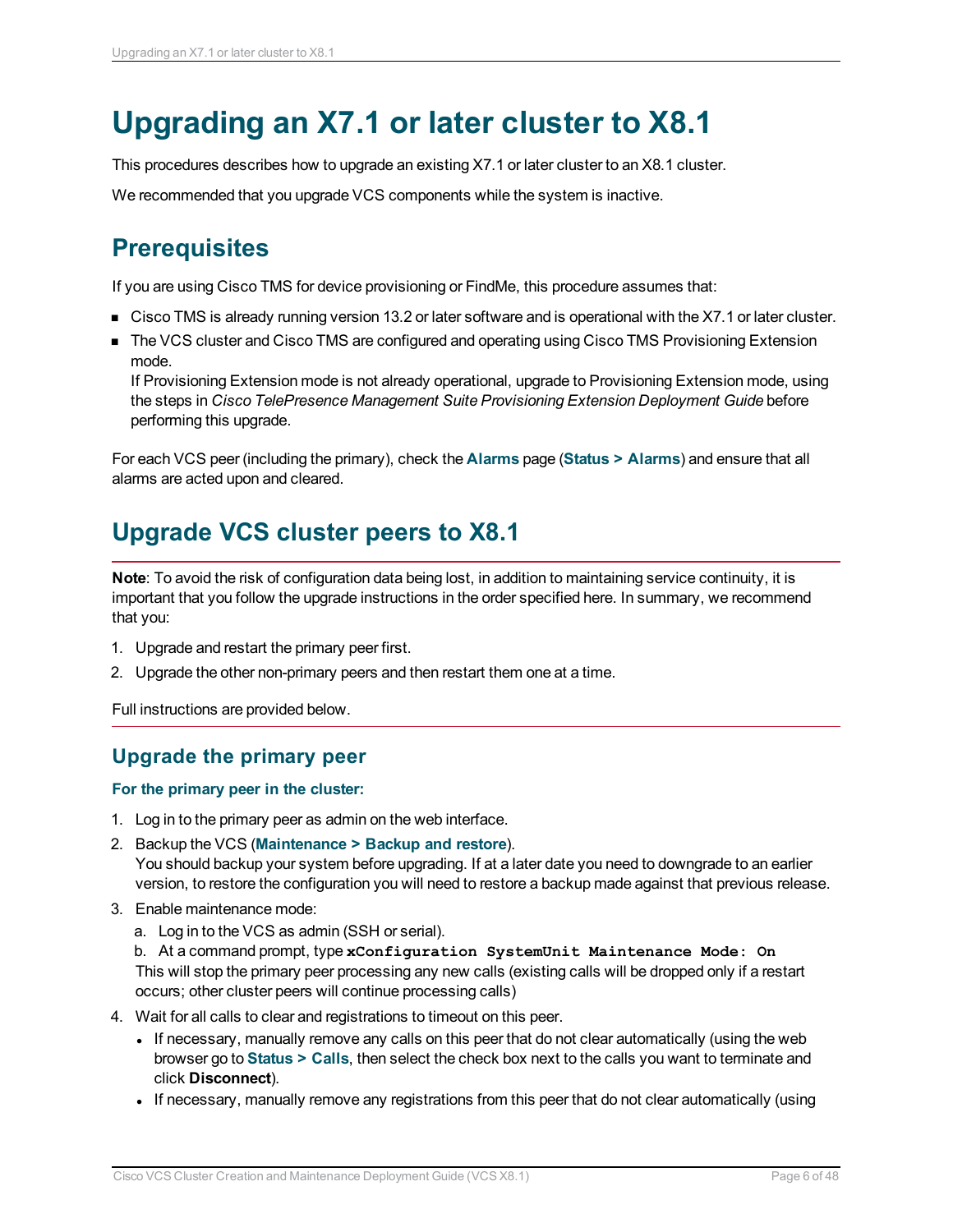the web browser go to **Status > Registrations > By device**, then select the check box next to the devices you want to remove and click **Unregister**).

You can leave the registration for the Conference Factory – this will not be the source of calls, and even if deleted will not roll over to another peer, as other peers have their own Conference Factory registration (if enabled).

5. Upgrade and restart the primary VCS (**Maintenance > Upgrade**).

For any further details see the "Upgrading Software" section of *VCS Administrator Guide.* Note that the web browser interface may timeout during the restart process, after the progress bar has reached the end. This may occur if VCS carries out a disk file system check – which it does approximately once every 30 restarts, or if it has not checked its disks in the last 6 months.

Upgrading of the software on the primary VCS is now complete.

#### **Cluster-related alarms**

You can ignore any cluster-related alarms that occur during the upgrade process, for example:

- $\blacksquare$  "Cluster communication failure" alarm on the primary or any non-primary peers this is expected.
- <sup>n</sup> "Cluster replication error: cannot find primary or this subordinate's peer configuration file, manual synchronization of configuration is required"

Similarly you can ignore any Cisco TMS warnings and emails about cluster problems created during this upgrade. Theses alarms and warnings are expected and will clear when all cluster peers are upgraded and cluster data synchronization has occurred (they should clear within 10 minutes of the complete upgrade).

#### **On the primary VCS peer:**

- 1. Check that configuration data exists as expected:
	- <sup>l</sup> If FindMe is in use, check that the expected FindMe entries still exist (**Status > Applications > TMS Provisioning Extension Services > FindMe > Accounts**).
	- <sup>l</sup> Check configuration for items from the **System**, **Configuration** and **Application** menus.
- 2. Backup the VCS (**Maintenance > Backup and restore**).

**Note**: While VCS peers are running different versions of code, we recommend that configuration changes to any VCS in the cluster are limited to the changes needed to complete the upgrade. Configuration changes will not be replicated across VCS peers that are not running the same version of software as the primary VCS.

#### <span id="page-6-0"></span>**Upgrade non-primary peers**

You can ignore any cluster-related alarms that occur during the upgrade process – these are expected.

#### **For each non-primary peer in the cluster:**

- 1. Log in to the non-primary peer as admin on the web interface.
- 2. Backup the VCS (**Maintenance > Backup and restore**). You should backup your system before upgrading. If at a later date you need to downgrade to an earlier version, to restore the configuration you will need to restore a backup made against that previous release.
- 3. Enable maintenance mode:
	- a. Log in to the VCS as admin (SSH or serial).
	- b. At a command prompt, type **xConfiguration SystemUnit Maintenance Mode: On**
- 4. Wait for all calls to clear and registrations to timeout on this peer.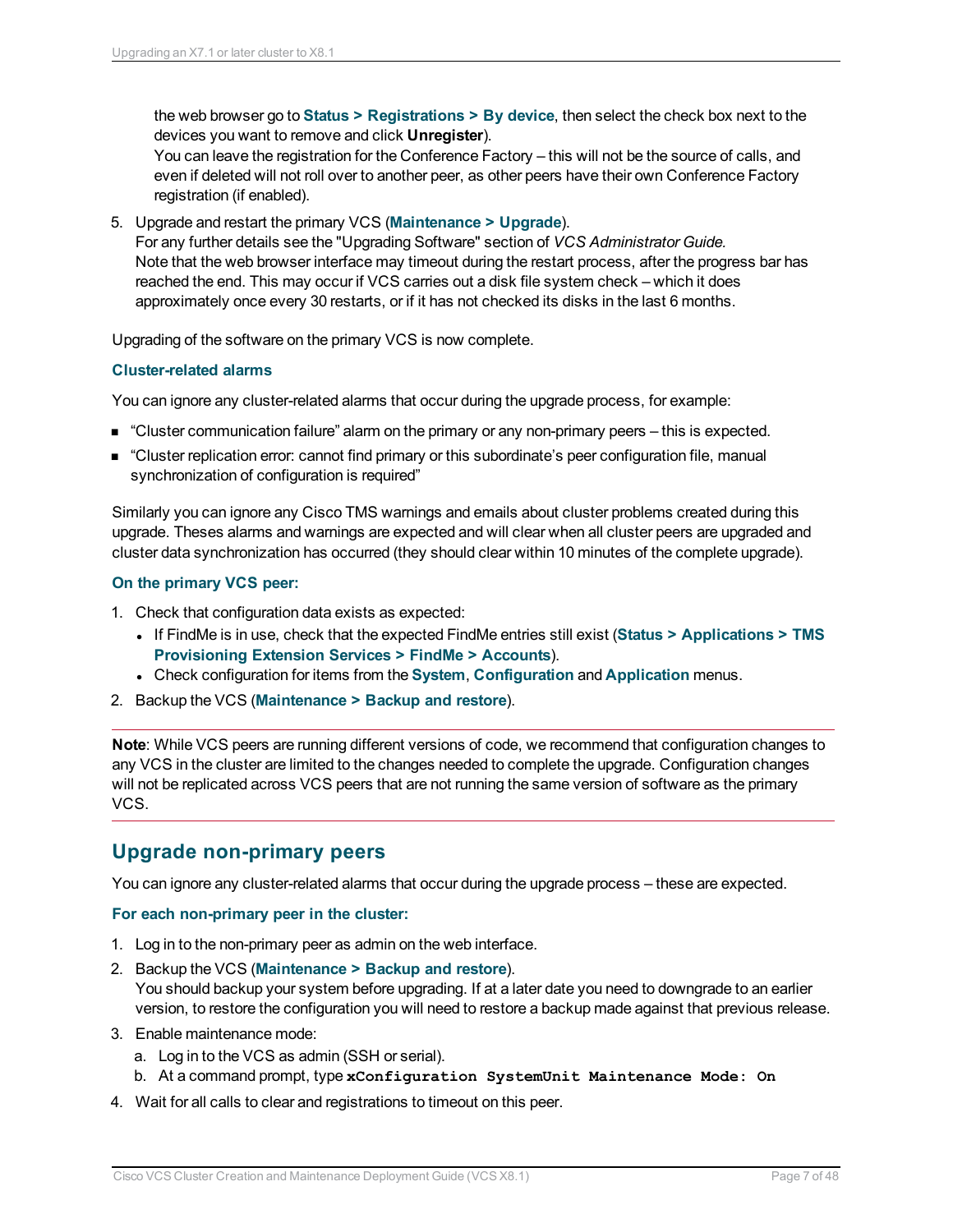- If necessary, manually remove any calls on this peer that do not clear automatically (using the web browser go to **Status > Calls**, then select the check box next to the calls you want to terminate and click **Disconnect**).
- If necessary, manually remove any registrations from this peer that do not clear automatically (using the web browser go to **Status > Registrations > By device**, then select the check box next to the devices you want to remove and click **Unregister**). You can leave the registration for the Conference Factory – this will not be the source of calls, and even if deleted will not roll over to another peer, as other peers have their own Conference Factory registration (if enabled).
- 5. Upgrade and restart the VCS (**Maintenance > Upgrade**).

If multiple peers need restarting: restart each peer in turn, waiting for the peer to be accessible through the web interface before restarting the next peer.

For any further details see the "Upgrading Software" section of *VCS Administrator Guide.* Note that the web browser interface may timeout during the restart process, after the progress bar has reached the end. This may occur if VCS carries out a disk file system check – which it does approximately once every 30 restarts, or if it has not checked its disks in the last 6 months.

Upgrading the software on this non-primary VCS peer is now complete.

#### **Cluster-related alarms**

You can ignore any cluster-related alarms that occur during the upgrade process, for example:

- "Cluster communication failure" alarm on the primary or any non-primary peers this is expected.
- <sup>n</sup> "Cluster replication error: cannot find primary or this subordinate's peer configuration file, manual synchronization of configuration is required"

Similarly you can ignore any Cisco TMS warnings and emails about cluster problems created during this upgrade. Theses alarms and warnings are expected and will clear when all cluster peers are upgraded and cluster data synchronization has occurred (they should clear within 10 minutes of the complete upgrade).

#### **On this non-primary VCS peer:**

- 1. Go to **Status > Alarms** and ensure that all alarms are acted upon and cleared.
- 2. Check that configuration data exists as expected:
	- <sup>l</sup> If FindMe is in use, check that the expected FindMe entries still exist (**Status > Applications > TMS Provisioning Extension Services > FindMe > Accounts**).
	- <sup>l</sup> Check configuration for items from the **System**, **Configuration** and **Application** menus.
- <span id="page-7-0"></span>3. Repeat these steps for each non-primary peer.

### **After all the cluster peers have been upgraded: check cluster status**

On each VCS (including the primary), go to **System > Clustering** and check that the cluster database status reports as Active.

Upgrading an X7.1 or later cluster to an X8.1 cluster is now complete.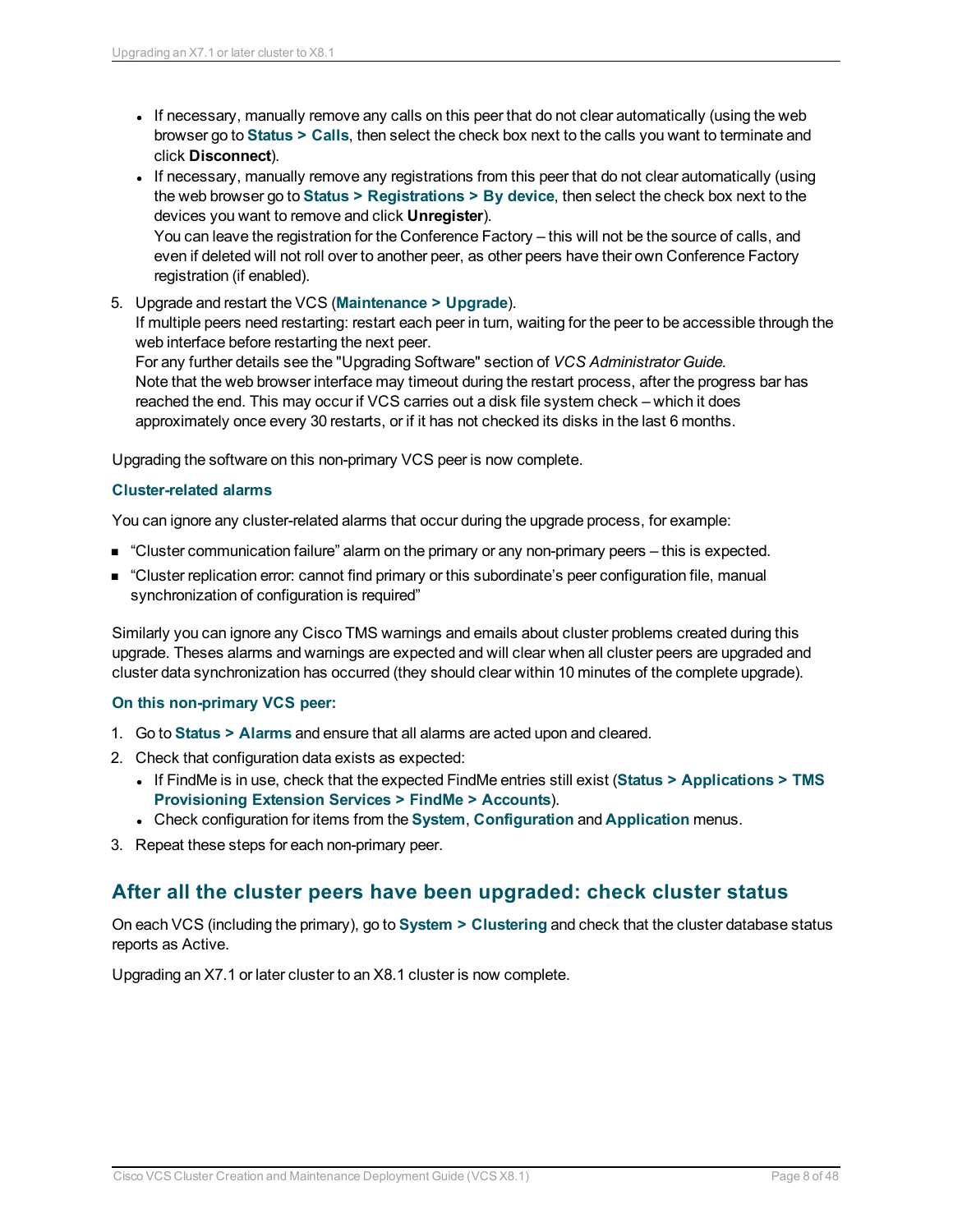## <span id="page-8-0"></span>**Setting up a new cluster of VCS peers**

**Note**: This procedure requires a period of downtime for the VCS service. Ensure that these instructions are followed in a scheduled maintenance window.

If Device Provisioning is to be used with an X8.1 VCS cluster, then use of Cisco TMS is essential. Also if FindMe is to be managed by Cisco TMS, then use of Cisco TMS is essential. If neither Device Provisioning nor FindMe managed by Cisco TMS is to be used, then use of Cisco TMS is optional but recommended.

### <span id="page-8-1"></span>**Process summary**

This process initiates a cluster of a single VCS. Do not use this process if the cluster already exists.

To complete the cluster containing multiple VCSs, when this section is complete, follow the instructions in Adding a VCS to an [existing](#page-11-0) cluster  $[p.12]$  to add the non-primary peers to the cluster.

## <span id="page-8-2"></span>**Prerequisites**

- <sup>n</sup> Cisco TMS, if used, is running version 13.2 or later (12.6 or later is permitted if you are not using Cisco TMS for provisioning or FindMe).
- If Device Provisioning or FindMe are managed by Cisco TMS, this VCS and Cisco TMS must be operating in Provisioning Extension mode, and this mode proven to be operational.
- **n** If a firewall exists between cluster peers, it must be configured to permit the traffic documented in [Appendix](#page-34-0) 3: IP ports and protocols [p.35].
- <span id="page-8-3"></span> $\blacksquare$  All VCSs to be included in the cluster must be running the same version (X8.1) of VCS software.

## **Set up the primary peer of the cluster**

This process sets up the first (primary) peer of this new cluster – additional peers are added afterwards using the Adding a VCS to an [existing](#page-11-0) cluster [p.12] process.

Before proceeding, the VCS that will be the primary must be determined. The primary VCS will be the source of the configuration information for all VCS peers in the cluster. Non-primary VCS peers will have their configuration deleted and replaced by that from the primary.

#### **On other VCSs:**

Check that no other VCS (anywhere in the organization) has this VCS's IP address in its clustering peers list.

#### **On this primary VCS:**

- 1. Check that the VCS is running X8.1 software.
- 2. Backup the VCS (**Maintenance > Backup and restore**).
- 3. Using the web interface, review the configuration to ensure that the VCS has:
	- <sup>l</sup> A valid Ethernet speed (**System > Ethernet**).
	- <sup>l</sup> Valid IP address and IP gateway (**System > IP**).
	- The same set of option keys installed as those that will be installed on all other peers of the cluster (**Maintenance > Option keys**).

Note that the number of call license keys may be different on different peers; all other license keys must be identical on each peer.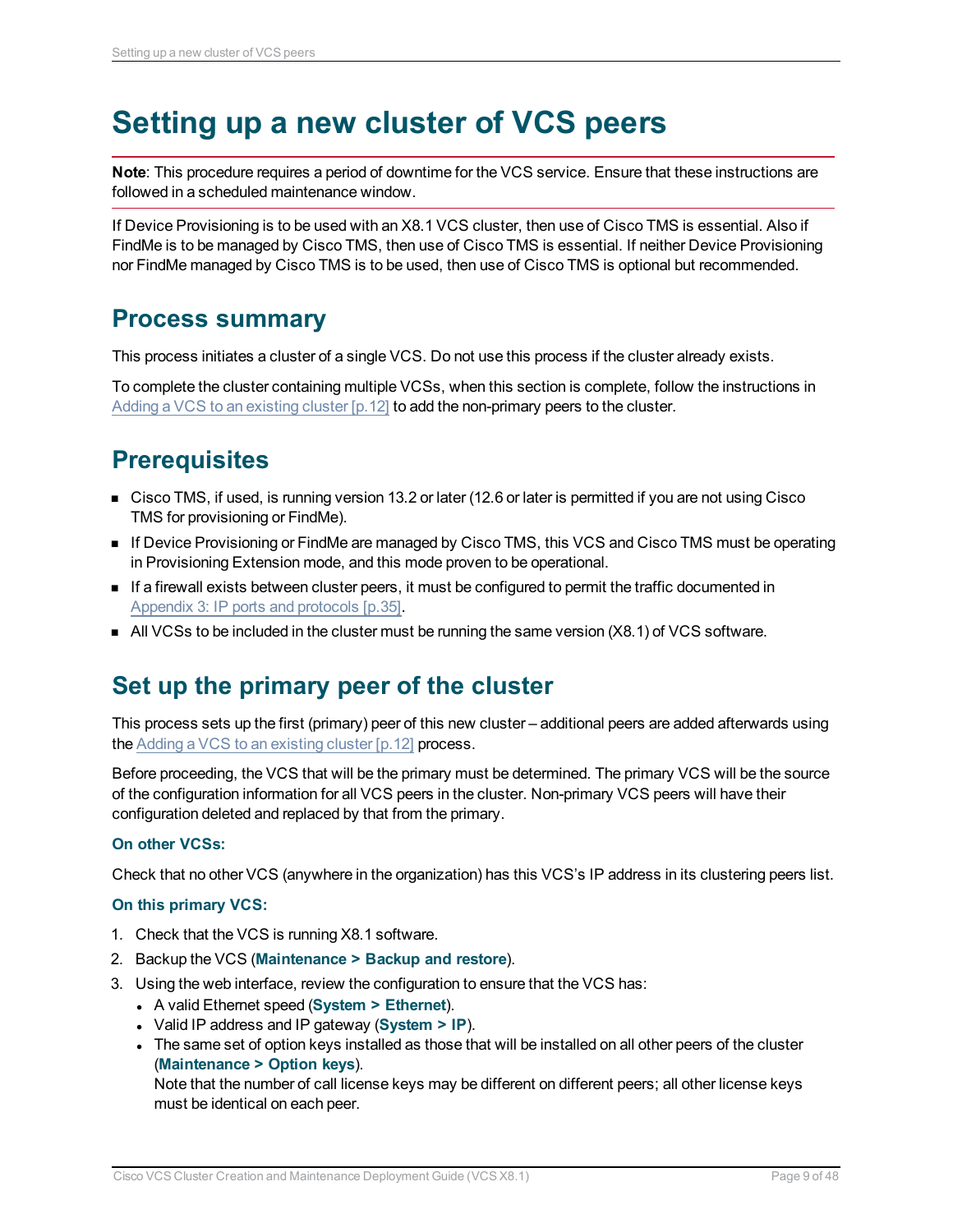- At least one valid DNS server configured, and that if unqualified DNS names are used elsewhere (e.g. for the NTP server), that the correct **Domain name** is also configured (**Domain name** is added as a suffix to an unqualified DNS name to make it into an FQDN) (**System > DNS**).
- A valid and working NTP server configured (System > Time; in the Status section, the State should be "Synchronized").
- <sup>l</sup> No peers configured (**System > Clustering** all Peer x IP address fields on this page should be blank. If not, delete any entries and click **Save**).
- 4. Ensure that this VCS does not list any of the VCSs that are to be peers in this new cluster in any of its neighbor zones or traversal zones (**Configuration > Zones > Zones** then check each neighbor and traversal zone).
- 5. Set the **H.323 Time to live** to 60 (seconds) so that if a VCS becomes inaccessible to an endpoint, the endpoint will re-register quickly with another peer (**Configuration > Protocols > H.323**).
- 6. Go to **System > DNS** and ensure that **System host name** is the DNS hostname for this VCS (typically the same as the **System name** in **System > Administration**, but excluding spaces, and unique for each VCS in the cluster). If it is not configured correctly, set it up appropriately and click **Save**. Note: <System host name>.<DNS domain name> = FQDN of this VCS
- 7. Go to **Configuration > Call routing** and set **Call signaling optimization** to *On*.
- 8. Click **Save**.
- 9. Enable maintenance mode:
	- a. Go to **Maintenance > Maintenance mode**.
	- b. Set **Maintenance mode** to *On*.
	- c. Click **Save** and click **OK** on the confirmation dialog.
- 10. Wait for all calls to clear and registrations to timeout on this peer.
	- If necessary, manually remove any calls on this peer that do not clear automatically (using the web browser go to **Status > Calls**, then select the check box next to the calls you want to terminate and click **Disconnect**).
	- If necessary, manually remove any registrations from this peer that do not clear automatically (using the web browser go to **Status > Registrations > By device**, then select the check box next to the devices you want to remove and click **Unregister**).

You can leave the registration for the Conference Factory – this will not be the source of calls, and even if deleted will not roll over to another peer, as other peers have their own Conference Factory registration (if enabled).

11. Go to **System > Clustering** and ensure that **Cluster name** is the routable Fully Qualified Domain Name used in SRV records that address this VCS cluster, for example **cluster1.example.com**. (See [Appendix](#page-40-0) 6: Cluster name and DNS SRV records [p.41]).

Change the **Cluster name** if necessary.

- 12. Click **Save**.
- 13. On the **Clustering** page configure the fields as follows:

| <b>Configuration primary</b> |                                                      |
|------------------------------|------------------------------------------------------|
| Cluster pre-shared key       | Enter a password (any characters)                    |
| Peer 1 IP address            | Set to the IP address of this (the primary peer) VCS |

Note: If the VCS has advanced networking, the **Peer IP address** MUST specify the LAN 1 interface address. Also, this interface must not have NAT enabled on it.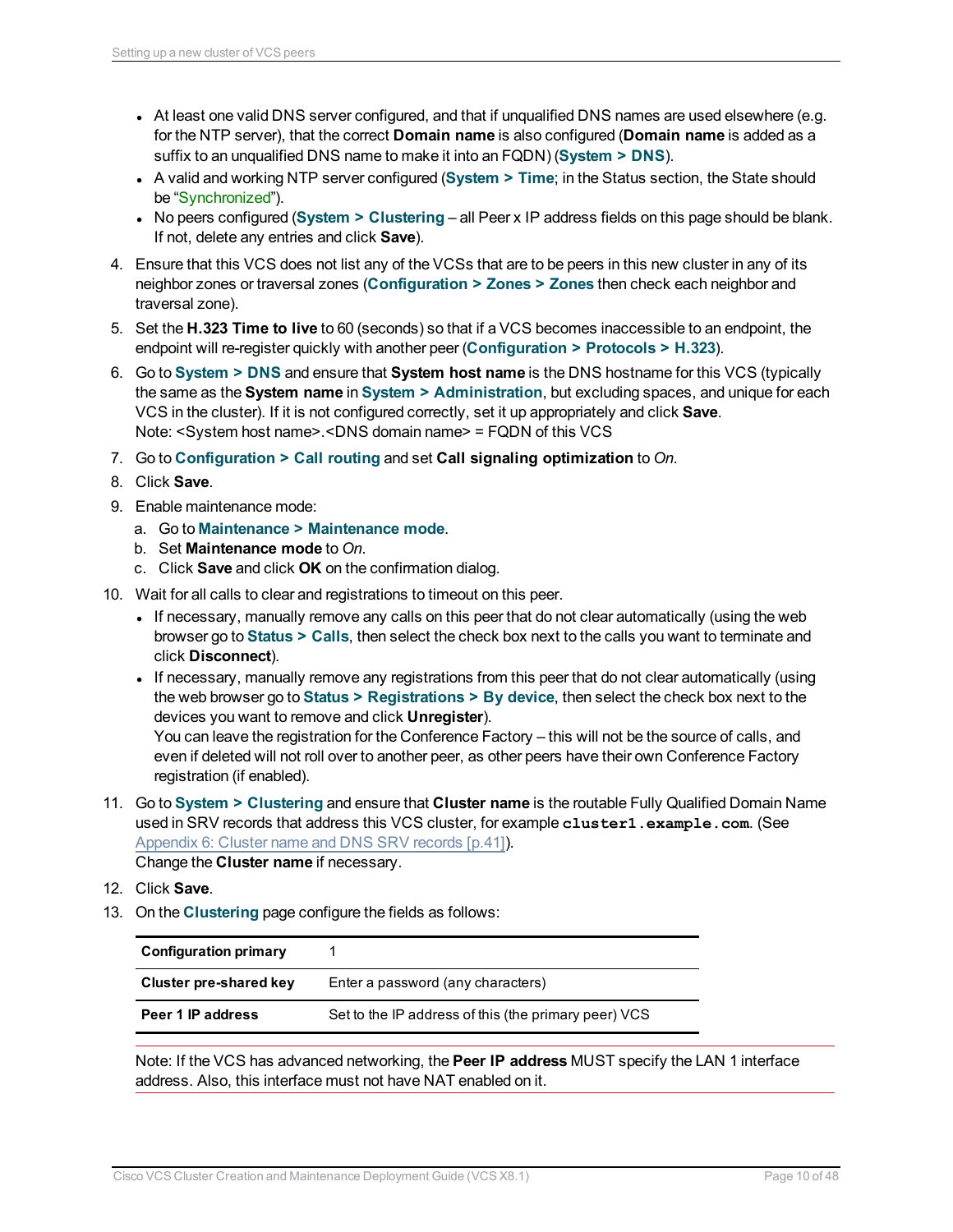14. Click **Save**.

To the right of the **Peer 1 IP address** field the words "This system" should appear (though this may require the page to be refreshed before they appear).

15. Restart the VCS (go to **Maintenance > Restart options**, then click **Restart** and confirm **OK**).

**After the restart, on the primary VCS web interface:**

- 1. Check that configuration data exists as expected:
	- <sup>l</sup> If FindMe is in use, check that the expected FindMe entries still exist (**Status > Applications > TMS Provisioning Extension Services > FindMe > Accounts**).
	- <sup>l</sup> Check configuration for items from the **System**, **Configuration** and **Application** menus.
- 2. Backup the VCS (**Maintenance > Backup and restore**).

#### **On other devices:**

If you have any other VCSs neighbored (or connected via a traversal zone) to this primary VCS peer, ensure that their zone configuration for this cluster is updated to only include the address of this primary VCS.

#### **On this primary VCS peer:**

- 1. Log in to the web browser of this VCS.
- 2. Go to **Status > Alarms**. If there is an alarm that the VCS must be restarted, go to **Maintenance > Restart options** and then click **Restart**.
- 3. If the VCS did not need to be restarted, ensure that maintenance mode is disabled.
	- a. Go to **Maintenance > Maintenance mode**.
	- b. Set **Maintenance mode** to *Off*.
	- c. Click **Save**.

### <span id="page-10-0"></span>**After the primary peer configuration**

Go to **Status > Alarms** and ensure that all alarms are acted upon and cleared.

The setup of the new cluster (of one VCS) is complete; add other VCSs to the cluster using [Adding](#page-11-0) a VCS to an [existing](#page-11-0) cluster [p.12].

If Microsoft Lync is to be connected to this cluster, see Appendix 4: Impact of [clustering](#page-35-0) on other VCS [applications](#page-35-0) [p.36].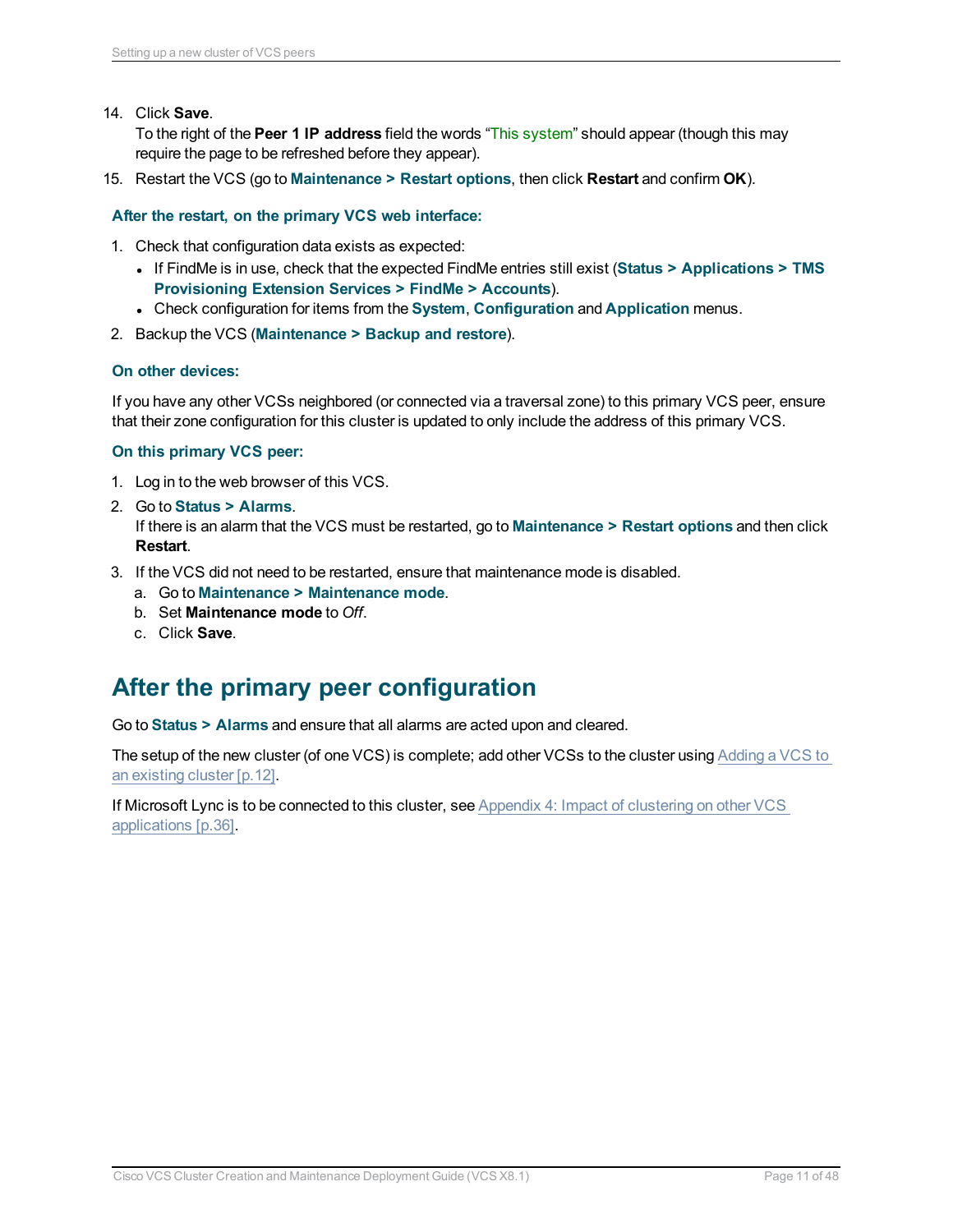## <span id="page-11-0"></span>**Adding a VCS to an existing cluster**

Follow this process if you have an existing X8.1 cluster (of one or more peers) to which you want to add another VCS peer. If you do not have an existing cluster, following the instructions in the section [Setting](#page-8-0) up a new cluster of [VCS peers](#page-8-0) [p.9].

This process will add an X8.1 VCS to the cluster and replicate the cluster primary's configuration onto that VCS. Note that:

- You can have up to 6 VCSs, including the primary VCS, in a cluster.
- <span id="page-11-1"></span>• Only one VCS must be added to the cluster at a time.

## **Prerequisites**

General prerequisites:

- **n** If Device Provisioning is enabled, or FindMe is managed by Cisco TMS the existing cluster of 1 or more peers must already be running using Provisioning Extension mode.
- <span id="page-11-2"></span> $\blacksquare$  All VCSs to be included in the cluster must be running the same version (X8.1) of VCS software.

### **Add the new peer**

#### **On the primary VCS:**

Ensure that the primary VCS does not list this new VCS peer in any of its neighbor zones or traversal zones (**Configuration > Zones > Zones**).

**Note**: The primary VCS will be the source of the configuration for this new VCS peer and all other VCS peers in the cluster. When a VCS is added to the cluster, its configuration will be deleted and replaced by that from the primary.

#### **On the VCS to be added to the cluster:**

- 1. Check that no other VCS (anywhere in the organization) has this VCS's IP address in its clustering peers list.
- 2. Backup the VCS (**Maintenance > Backup and restore**).
- 3. Using the web interface, review the configuration to ensure that the VCS has:
	- <sup>l</sup> A valid Ethernet speed (**System > Ethernet**).
	- <sup>l</sup> Valid IP address and IP gateway (**System > IP**).
	- The same set of option keys installed as those that will be installed on all other peers of the cluster (**Maintenance > Option keys**).

Note that the number of call license keys may be different on different peers; all other license keys must be identical on each peer.

- At least one valid DNS server configured, and that if unqualified DNS names are used elsewhere (e.g. for the NTP server), that the correct **Domain name** is also configured (**Domain name** is added as a suffix to an unqualified DNS name to make it into an FQDN) (**System > DNS**).
- A valid and working NTP server configured (System > Time; in the Status section, the State should be "Synchronized").
- <sup>l</sup> No peers configured (**System > Clustering** all Peer x IP address fields on this page should be blank. If not, delete any entries and click **Save**).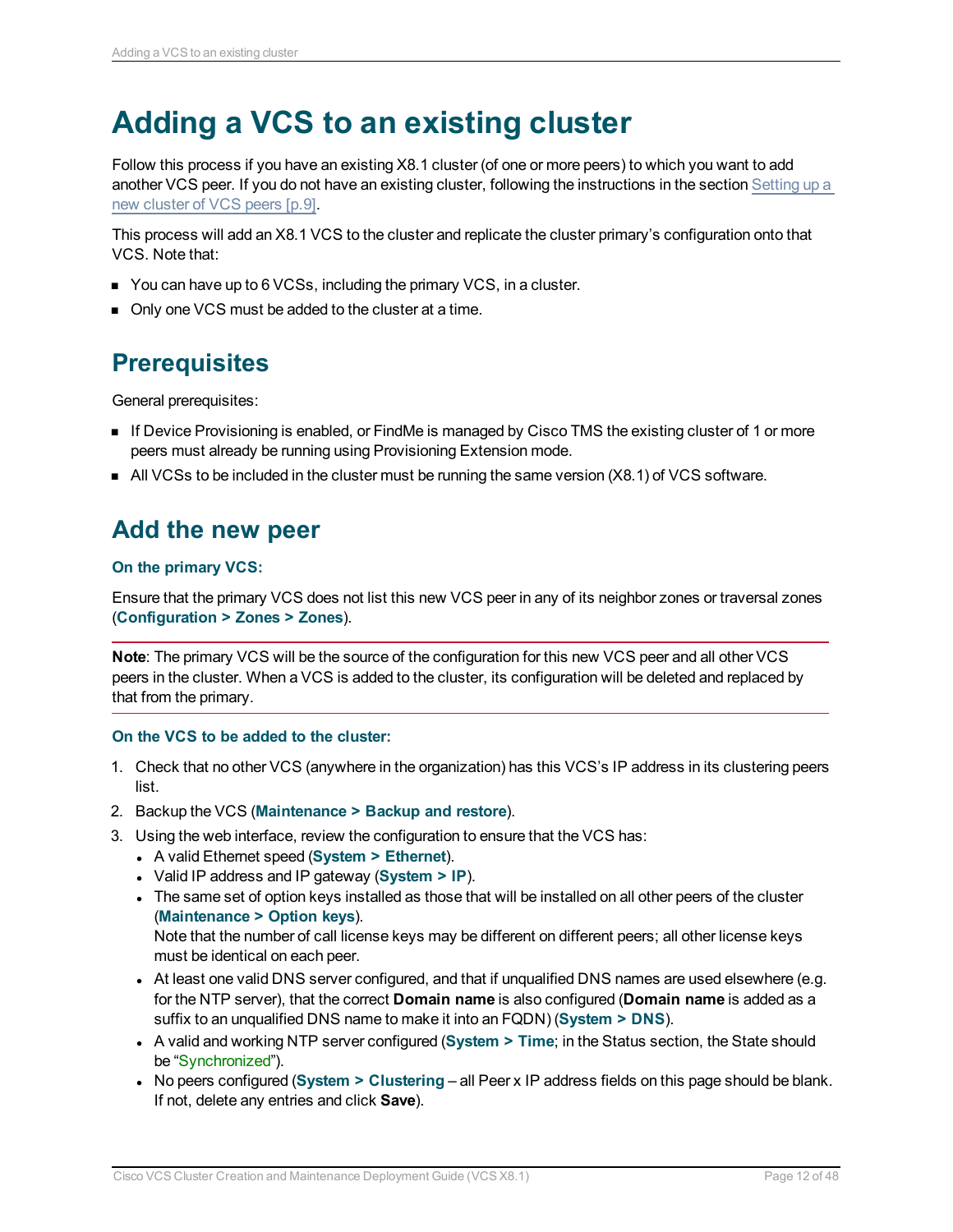If the cluster is managed by Cisco TMS, this VCS being added to the cluster must also be managed by Cisco TMS.

#### **If Cisco TMS is used, on the VCS to be added to the cluster:**

- 1. Ensure that the VCS can see Cisco TMS. To do this, go to **System > External manager** and in the Status section, ensure that the **State** is Active. If it is not active, follow the process in [Appendix](#page-32-0) 2: Adding a VCS to Cisco TMS [p.33].
- 2. Ensure that Cisco TMS can communicate with this VCS. To do this, on Cisco TMS go to **Systems > Navigator** (and any required sub folders) then click on the name of the VCS and ensure that it says:
	- " System has no open or acknowledged tickets"

If it does not say this, follow the process in [Appendix](#page-32-0) 2: Adding a VCS to Cisco TMS [p.33].

#### **On the VCS being added to the cluster:**

Go to **Status > Alarms**. If there is an alarm that the VCS must be restarted, go to **Maintenance > Restart options** and then click **Restart**.

If multiple peers need restarting: restart each peer in turn, waiting for the peer to be accessible through the web interface before restarting the next peer.

#### **If Cisco TMS is used:**

- 1. For the VCS to be added to the cluster, ensure that the Host Name of the VCS is set up in Cisco TMS:
	- a. Go to **Systems > Navigator** (and any required sub folders).
	- b. Select this VCS.
	- c. Select the **Connection** tab.
	- d. Set **Host Name** to be the FQDN of this non-primary peer, for example vcs3.uk.company.com.
	- e. Click **Save/Try**.

You can ignore any error messages such as "**DNS config failure resolving <DNS name>: Did not find system IP address () in DNS: <Server IP>**"

- f. Ensure that Cisco TMS updates its DNS.
	- i. Select the **Settings** tab.
	- ii. Click **Force Refresh**.
- 2. Review FindMe accounts (if applicable).

If Cisco TMS is configured to replicate FindMe information with this VCS being added to the cluster (to check: on Cisco TMS go to **Systems > Navigator** (and any required sub folders) select this VCS, select the **Provisioning** tab and see if the FindMe services tick box is selected), then any user accounts that existed on the VCS should be deleted.

- If FindMe replication is not enabled, no FindMe data will be stored on Cisco TMS, and so the FindMe entries do not need to be deleted.
- If FindMe data is provisioned from Cisco TMS, delete any user accounts that currently exist. On the VCS being added to the cluster:
	- i. Go to **Users > FindMe accounts**.
	- ii. Select all of the accounts shown and click **Delete**.

#### **On the VCS being added to the cluster:**

- 1. Enable maintenance mode:
	- a. Go to **Maintenance > Maintenance mode**.
	- b. Set **Maintenance mode** to *On*.
	- c. Click **Save** and click **OK** on the confirmation dialog.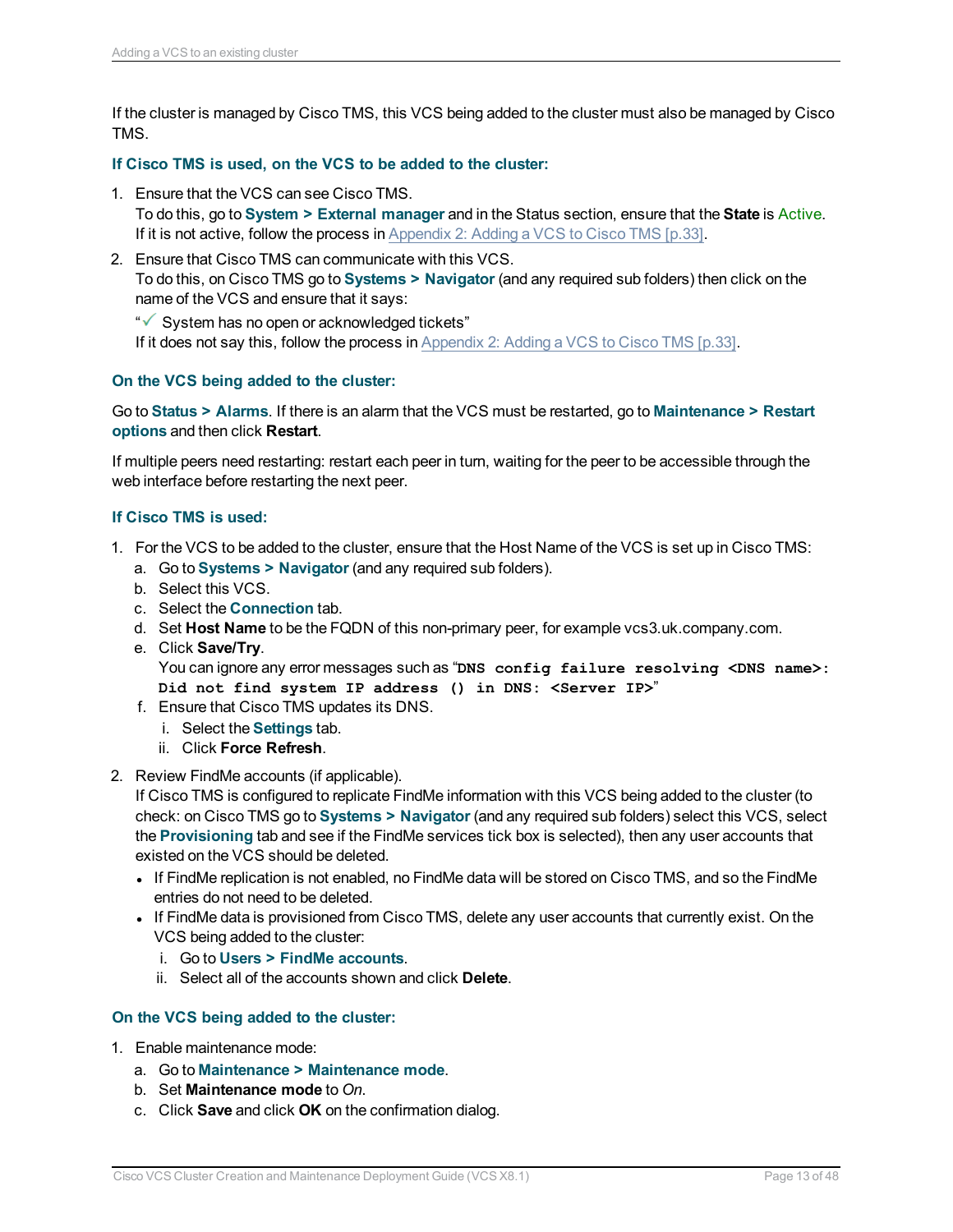- 2. Wait for all calls to clear and registrations to timeout on this peer.
	- If necessary, manually remove any calls on this peer that do not clear automatically (using the web browser go to **Status > Calls**, then select the check box next to the calls you want to terminate and click **Disconnect**).
	- If necessary, manually remove any registrations from this peer that do not clear automatically (using the web browser go to **Status > Registrations > By device**, then select the check box next to the devices you want to remove and click **Unregister**).

You can leave the registration for the Conference Factory – this will not be the source of calls, and even if deleted will not roll over to another peer, as other peers have their own Conference Factory registration (if enabled).

#### **On the primary VCS:**

1. Go to **System > Clustering**.

One or more of the **Peer x IP address** fields should be empty.

2. In the first empty field, enter the IP address of the new VCS peer.

#### **Note**:

- Only one VCS must be added to the cluster at a time (repeat the whole process if multiple VCS peers are being added).
- If the new VCS peer has advanced networking, the Peer IP address MUST specify the LAN 1 interface address – also this interface must not have NAT enabled on it.
- 3. Click **Save**.

Peer 1 should indicate 'This system'. The new peer may indicate 'Unknown' and then with a refresh should indicate 'Failed' as the VCS is not completely added to the cluster.

#### **Note**:

- A cluster communication failure alarm will be raised on the primary and on other non-primary peers already in the cluster advising that this new VCS peer is not communicating – this will clear later.
- Cluster configuration replication is suspended at this point until the new VCS has been completely added. Any changes made to the configuration of the cluster will not be replicated until this VCS has been completely added.

#### **On every other non-primary VCS already in the cluster (not the VCS being added):**

1. Go to **System > Clustering** and configure the fields as follows:

| <b>Cluster name</b>                  | Identical to the <b>Cluster name</b> configured on the primary VCS |
|--------------------------------------|--------------------------------------------------------------------|
| Cluster pre-shared key               | Identical to that configured on the primary VCS                    |
| <b>Configuration primary</b>         | Identical to that configured on the primary VCS                    |
| Peer 1 IP address  Peer 6 IP address | Identical to those configured on the primary VCS                   |

#### 2. Click **Save**.

#### **On the additional non-primary VCS being added to the cluster:**

1. Log in as admin on an SSH or other CLI interface. At the VCS command prompt, type: **xcommand DefaultValuesSet Level: 2 xcommand DefaultLinksAdd**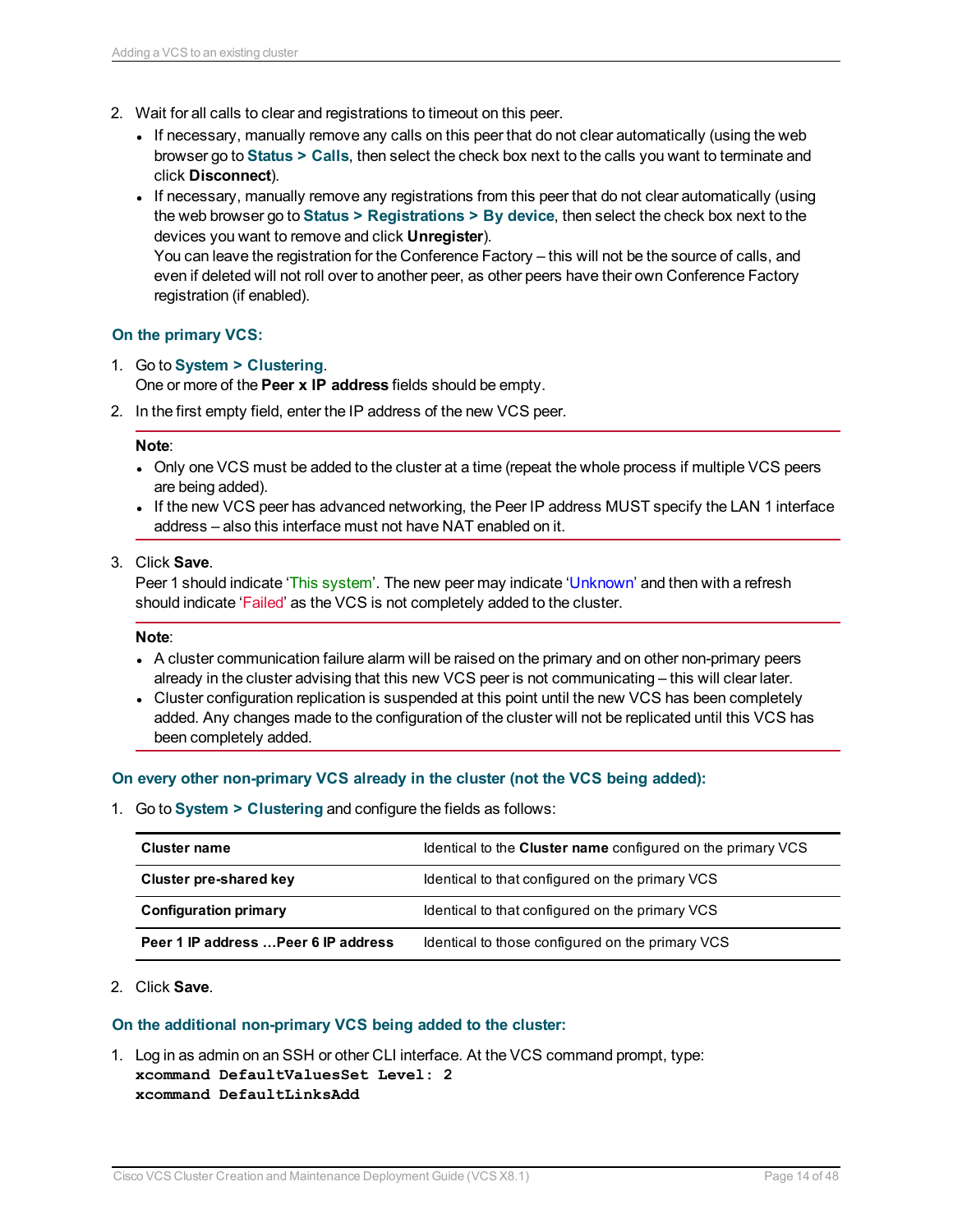**Note**: This command removes any LDAP authentication configuration – ensure that you have the web admin password before executing this command.

- 2. Go to **Users > Administrator accounts**.
- 3. Delete all entries except the default admin account.
- 4. Go to **System > DNS** and ensure that **System host name** is the DNS hostname for this VCS (typically the same as the **System name** in **System > Administration**, but excluding spaces, and unique for each VCS in the cluster). If it is not configured correctly, set it up appropriately and click **Save**. Note: <System host name>.<DNS domain name> = FQDN of this VCS
- 5. Go to **System > Clustering** and configure the fields as follows:

| Cluster name                         | Identical to the <b>Cluster name</b> configured on the primary VCS |
|--------------------------------------|--------------------------------------------------------------------|
| Cluster pre-shared key               | Identical to that configured on the primary VCS                    |
| <b>Configuration primary</b>         | Identical to that configured on the primary VCS                    |
| Peer 1 IP address  Peer 6 IP address | Identical to those configured on the primary VCS                   |

6. Click **Save**.

Note that a cluster communication failure alarm will be raised on this VCS peer advising that this new VCS is not communicating – this will clear after the restart.

- 7. Restart the VCS (go to **Maintenance > Restart options**, then click **Restart** and confirm **OK**). If multiple peers need restarting: restart each peer in turn, waiting for the peer to be accessible through the web interface before restarting the next peer.
- 8. After the restart, wait approximately 2 minutes this is the frequency with which configuration is copied from the primary.
- 9. Go to **Status > Alarms**. If there is an alarm that the VCS must be restarted, go to **Maintenance > Restart options** and then click **Restart**.

If multiple peers need restarting: restart each peer in turn, waiting for the peer to be accessible through the web interface before restarting the next peer.

- 10. Check that configuration data exists as expected:
	- <sup>l</sup> If FindMe is in use, check that the expected FindMe entries still exist (**Status > Applications > TMS Provisioning Extension Services > FindMe > Accounts**).
	- <sup>l</sup> Check configuration for items from the **System**, **Configuration** and **Application** menus.

#### **On other devices:**

If you have any other VCSs neighbored (or connected via a traversal zone) to this cluster of VCS peers, ensure that their zone configuration for this cluster is updated to include the address of this new peer.

#### **On each VCS peer (including the primary and this new VCS peer):**

Go to **Status > Alarms**. If there is an alarm that the VCS must be restarted, go to **Maintenance > Restart options** and then click **Restart**.

If multiple peers need restarting: restart each peer in turn, waiting for the peer to be accessible through the web interface before restarting the next peer.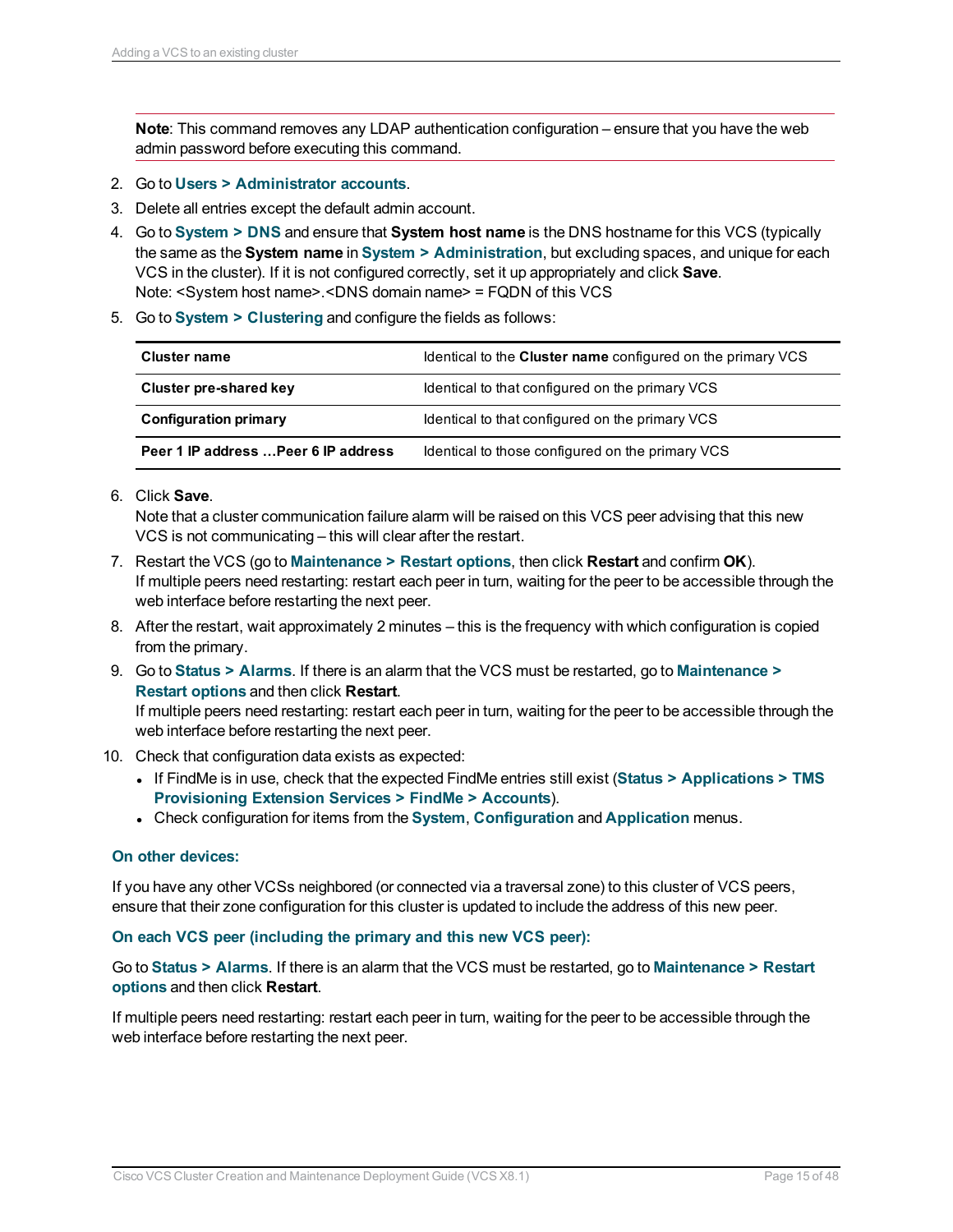### <span id="page-15-0"></span>**Check replication status**

It can take 5 or more minutes before VCS reports the successful status. If problems are seen, refresh the screen after waiting 5 minutes.

#### **On VCS:**

- 1. Go to **System > Clustering** and check that the cluster database status reports as Active.
- 2. If Cisco TMS is being used, ensure that Cisco TMS has all the correct settings for this upgraded VCS by forcing a refresh of Cisco TMS.

#### **On Cisco TMS:**

- 1. For every VCS in the cluster (including the primary VCS):
	- a. Select **Systems > Navigator** (and any required sub folders) and click on the name of the VCS.
	- b. Select the **Settings** tab.
	- c. Click **Force Refresh**.
- <span id="page-15-1"></span>2. Repeat for all VCS peers in the cluster.

## **Additional cluster configuration**

If Conference Factory (Multiway™) is to be used, see Appendix 4: Impact of [clustering](#page-35-0) on other VCS [applications](#page-35-0) [p.36].

If the cluster has non-default trusted CA certificate and / or non default server certificate ensure that the added peer is configured with the required trusted CA certificate and an appropriate server certificate.

Adding an X8.1 VCS to a VCS X8.1 cluster is now complete.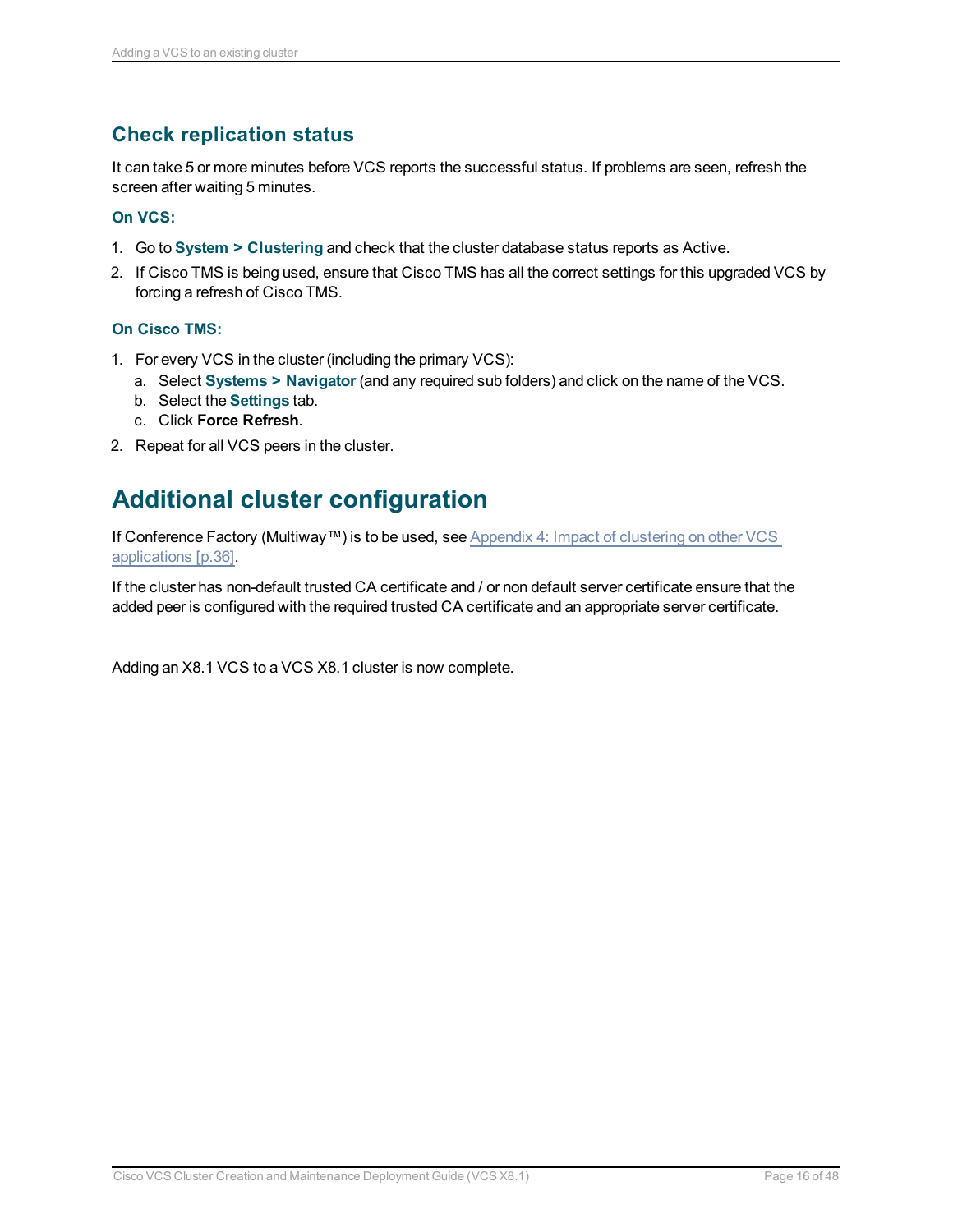## <span id="page-16-0"></span>**Specifying peer-specific items**

Most items of configuration are applied to all peers in a cluster. However, the following items (marked with a † on the web interface) must be specified separately on each cluster peer.

#### **Cluster configuration (System > Clustering)**

The list of **Peer IP addresses** (including the peer's own IP address) that make up the cluster has to be specified on each peer and they must be identical on each peer.

The **Cluster name** and **Cluster pre-shared key** have to be specified on each peer and must be identical for all peers.

#### **Ethernet speed (System > Ethernet)**

The **Ethernet speed** is specific to each peer. Each peer may have slightly different requirements for the connection to their Ethernet switch.

#### **IP configuration (System > IP)**

LAN configuration is specific to each peer.

- <sup>n</sup> Each peer must have a different **IPv4 address** and a different **IPv6 address**.
- **P gateway** configuration is peer-specific. Each peer can use a different gateway.
- <sup>n</sup> IP routes (also known as static routes) are peer-specific. If these are used, they can be different for each peer.

Note that the IP protocol is applied to all peers, because each peer must support the same protocols.

#### **System name (System > Administration)**

The **System name** must be different for each peer in the cluster.

#### **DNS servers and DNS host name (System > DNS)**

DNS servers are specific to each peer. Each peer can use a different set of DNS servers.

The **System host name** and **Domain name** are specific to each peer.

#### **NTP servers and time zone (System > Time)**

The **NTP servers** are specific to each peer. Each peer may use one or more different NTP servers.

The **Time zone** is specific to each peer. Each peer may have a different local time.

#### **SNMP (System > SNMP)**

SNMP settings are specific to each peer. They can be different for each peer.

#### **Logging (Maintenance > Logging)**

The Event Log and Configuration Log on each peer only report activity for that particular VCS. The **Log level** and the list of **Remote syslog servers** are specific to each peer. We recommend that you set up a remote syslog server to which the logs of all peers can be sent. This allows you to have a global view of activity across all peers in the cluster.

#### **Security certificates (Maintenance > Security certificates)**

The trusted CA certificate, server certificate and certificate revocation lists (CRLs) used by the VCS must be uploaded individually per peer.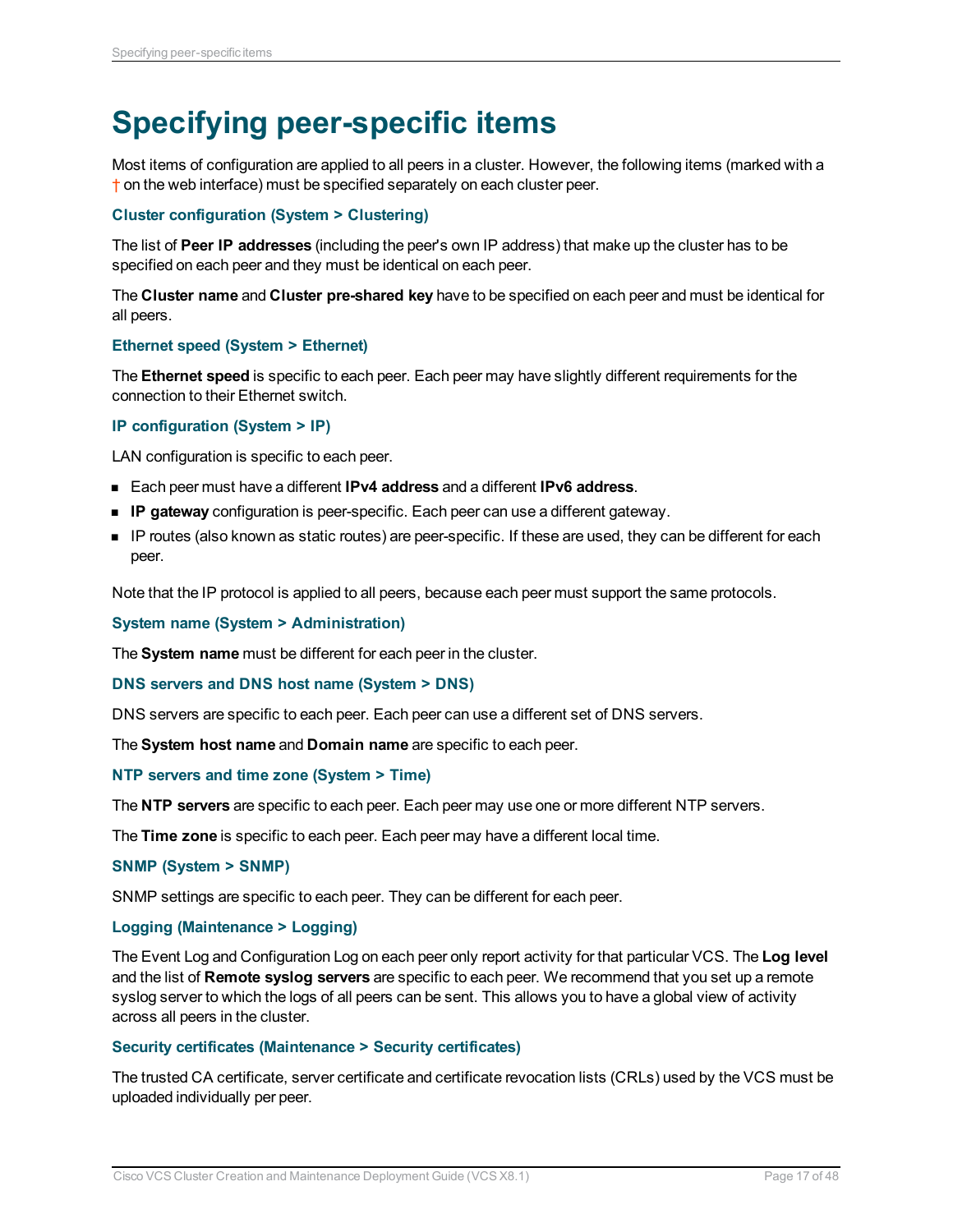#### **Administration access (System > Administration)**

The following system administration access settings are specific to each peer:

- Serial port / console
- SSH service
- Web interface (over HTTPS)
- **Redirect HTTP requests to HTTPS**
- Automated protection service

#### **Option keys (Maintenance > Option keys)**

Option keys are specific to each peer. Each peer must have an identical set of option keys installed, but you must purchase these separately for each peer in the cluster. However, this does not apply to traversal call licenses, non-traversal call licenses and TURN relay licenses; these licenses can be installed on any cluster peer and are available for use by any peer in the cluster.

#### **Active Directory Service (Configuration > Authentication > Devices > Active Directory Service)**

When configuring the connection to an Active Directory Service for device authentication, the **NetBIOS machine name (override)**, and domain administrator **Username** and **Password** are specific to each peer.

#### **Conference Factory template (Applications > Conference Factory)**

The template used by the Conference Factory application to route calls to the MCU is peer-specific, as it must be unique for each peer in the cluster.

#### **VCS front panel display mode (configurable through CLI only)**

The **xConfiguration Administration LCDPanel Mode** CLI setting is specific to each peer.

**Note:** configuration data that is applied across all peers should not be modified on non-primary peers. At best it will result in the changes being overwritten from the primary; at worst it will cause cluster replication to fail.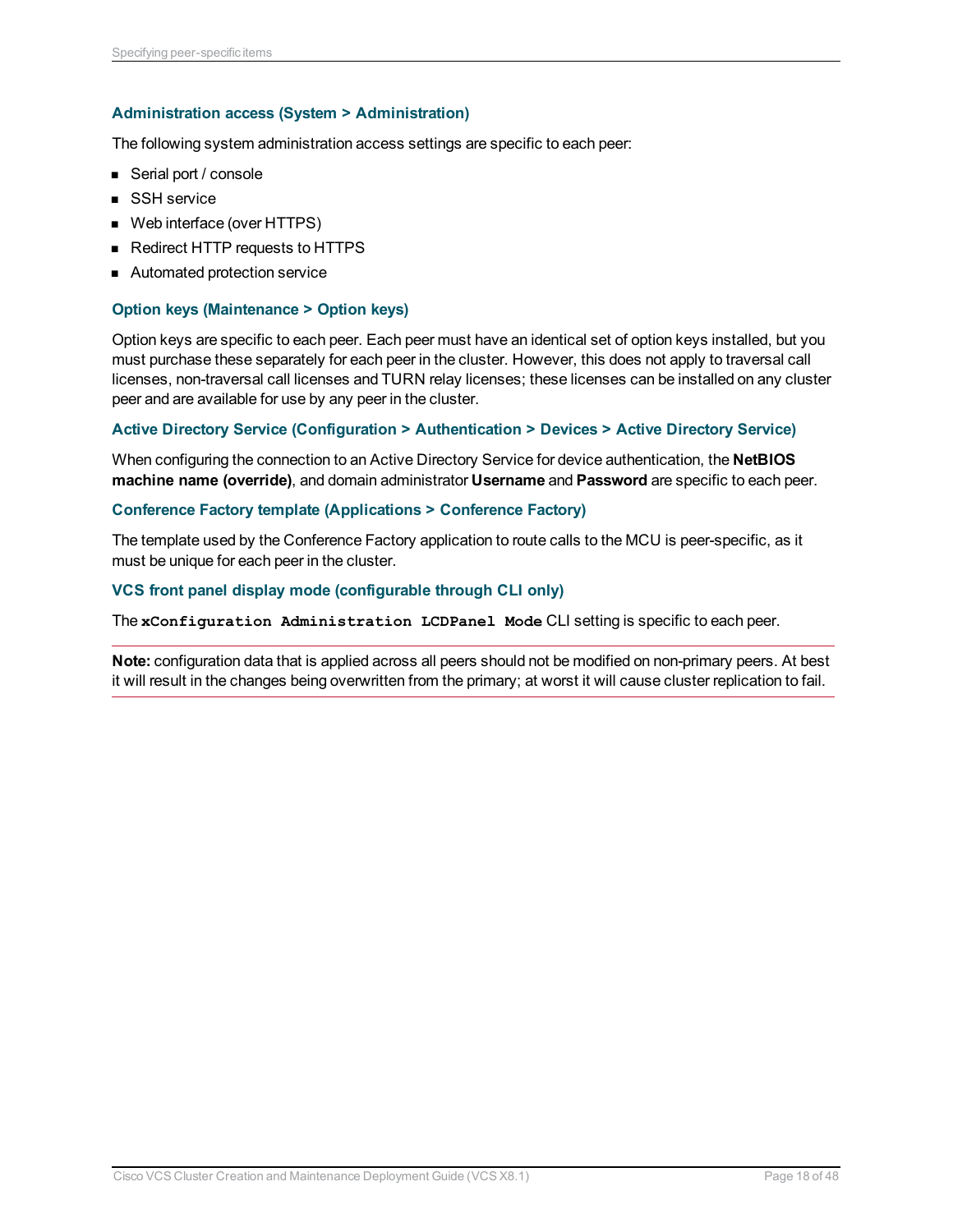## <span id="page-18-0"></span>**Removing a live VCS from a cluster (permanently)**

This process removes one VCS peer from an existing cluster. FindMe and configuration replication to this VCS will be stopped and the VCS will no longer be included in the list of peers in the cluster. Provisioning will also be disabled on the removed VCS.

- **n** If the whole cluster is to be disbanded then use the Disbanding a [VCS cluster](#page-22-0)  $[p.23]$  procedure instead.
- **n** If the cluster peer to be removed is not accessible, use the procedure defined in [Removing](#page-20-0) an out-ofservice VCS from a cluster [\(permanently\)](#page-20-0) [p.21].

#### **Before starting:**

1. Ensure that the VCS to be removed from the cluster is not indicated as the primary peer. If it is the primary, see Changing the primary peer of a [VCS cluster](#page-24-0)  $[p.25]$  for instructions on how to make a different peer the primary.

#### **On the VCS that is being removed:**

- 1. Log into the web interface.
- 2. Go to **System > Clustering**:
	- a. Change the **Cluster name** to a unique ID for this VCS (ideally to the routable Fully Qualified Domain Name used in SRV records that address this individual VCS, for example "vcse1.example.com". See [Appendix](#page-40-0) 6: Cluster name and DNS SRV records [p.41].)
	- b. Delete the **Cluster pre-shared key**.
	- c. Delete all entries in the **Peer x IP address** fields.
- 3. Click **Save**.

Note that:

- <sup>l</sup> All previous FindMe users will still be available on this removed VCS. Remove them manually (**Users > FindMe accounts**) if required.
- An alarm similar to that shown below may appear on the web interface and CLI of the VCS being removed. This is not a problem, the alarm will be cleared when the VCS is restarted:



- 4. If Microsoft Lync B2BUA was used in the cluster:
	- a. Go to **Applications > B2BUA > Microsoft Lync > Configuration**.
	- b. If **Microsoft Lync B2BUA** is *Enabled*, change it to *Disabled* and click **Save**.
- 5. Restart the VCS (go to **Maintenance > Restart options**, then click **Restart** and confirm **OK**).

#### **On the primary VCS:**

- 1. Go to **System > Clustering**.
- 2. Delete the IP address of the VCS that has been removed.
- 3. If the VCS being removed is not the last field in the list, move any other IP addresses up the list so that there are no empty fields between entries.
- 4. If the primary VCS peer's IP address has been moved up the list in the previous step, alter the **Configuration primary** value to match its new location.
- 5. Click **Save**.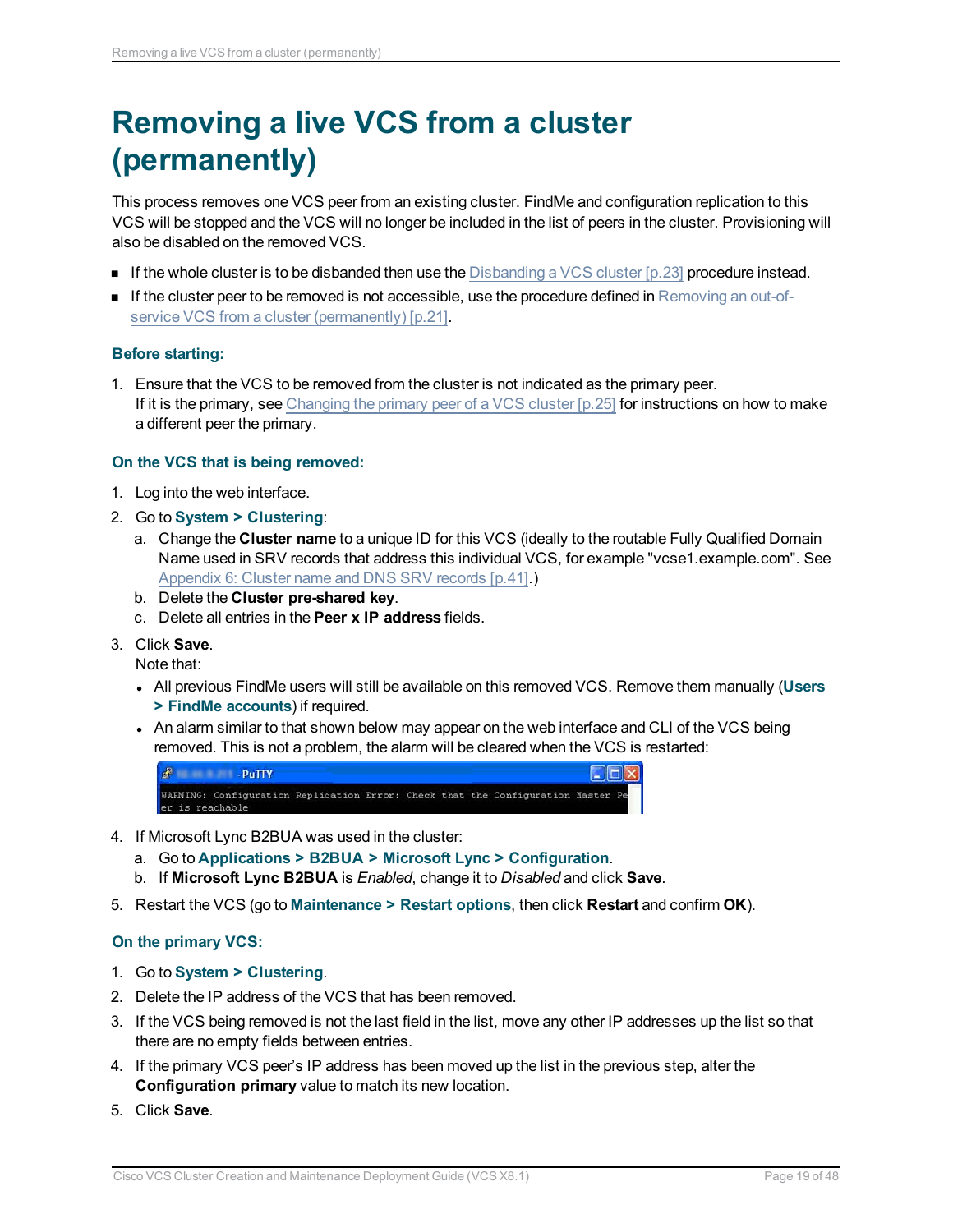#### **On all the remaining non-primary VCS peers:**

#### 1. Go to **System > Clustering**.

- 2. Edit the **Peer x IP address** and **Configuration primary** fields so that they are identical to those configured on the primary VCS.
- 3. Click **Save**.
- 4. Repeat for all remaining non-primary VCS peers until they all have identical clustering configuration.

#### **On other devices:**

- 1. If you have any other systems neighbored (or connected via a traversal zone) to this cluster of VCS peers, ensure that their zone configuration for this cluster is updated to exclude the address of the removed peer.
- 2. If you have any endpoints registering to the VCS that has now been removed, change the configuration of the endpoint (or the configuration of the DNS server entry that points to the cluster peers) so that they register to one of the remaining clustered VCS peers instead.

**CAUTION**: The removed VCS will retain its configuration at the time it is removed from the cluster, and will continue to function as a non-clustered VCS. After it has been removed from the cluster, we recommend that it is taken out of service (e.g. perform a factory reset as documented in Removing an [out-of-service](#page-20-0) VCS from a cluster [\(permanently\)](#page-20-0) [p.21] before reconnecting the out-of-service VCS back to the network) or an alternative configuration is applied to the VCS, so that other devices no longer try to use it as a cluster peer.

Removing a live VCS from a cluster is now complete.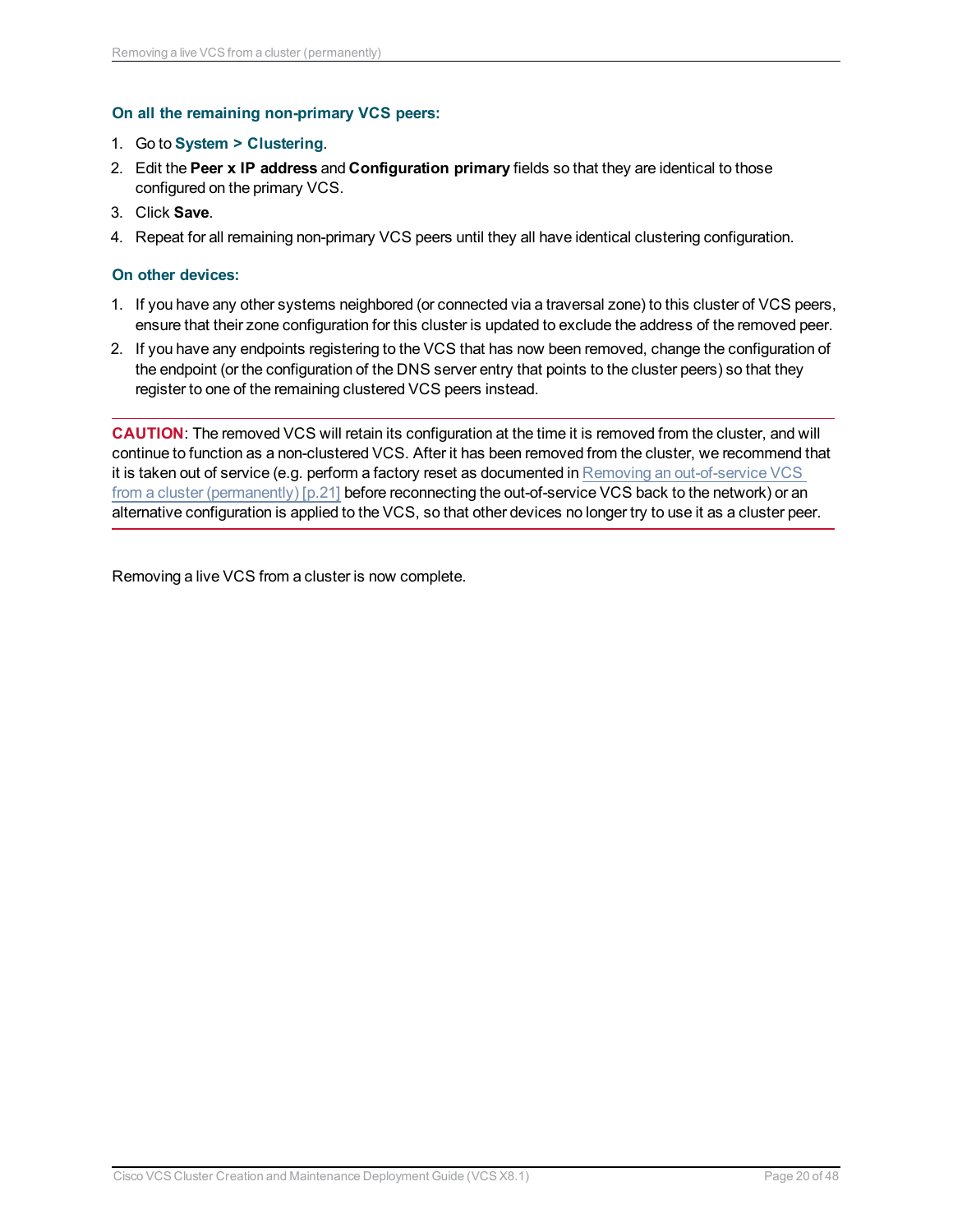## <span id="page-20-0"></span>**Removing an out-of-service VCS from a cluster (permanently)**

Use the following procedure if:

- the VCS is dead and needs to be RMAd, or
- the VCS cannot be accessed for some other reason

If the whole cluster is to be disbanded then use the procedure defined in Disbanding a [VCS cluster](#page-22-0) [p.23].

If the cluster peer to be removed is accessible, use the procedure defined in [Removing](#page-18-0) a live VCS from a cluster [\(permanently\)](#page-18-0) [p.19] which clears up the removed VCS as well as its previous peers.

**Note**: This procedure does not delete clustering configuration from the removed VCS. When removed, you must not reconnect the out-of-service VCS without first deleting all of its peers and stopping FindMe and configuration replication (see Before reconnecting the [out-of-service](#page-21-0) VCS back to the network [p.22] below).

#### **Before starting:**

Ensure that the VCS to be removed from the cluster is not indicated as the primary VCS on Cisco TMS.

If it is the primary VCS, see Changing the primary peer of a [VCS cluster](#page-24-0) [p.25] for instructions on how to make a different peer the primary.

#### **On the primary VCS:**

- 1. Go to **System > Clustering**.
- 2. Delete the IP address of the VCS that has been removed.
- 3. If the VCS being removed is not the last field in the list, move any other IP addresses up the list so that there are no empty fields between entries.
- 4. If the primary VCS peer's IP address has been moved up the list in the previous step, alter the **Configuration primary** value to match its new location.
- 5. Click **Save**.

#### **On all the remaining non-primary VCS peers:**

- 1. Go to **System > Clustering**.
- 2. Edit the **Peer x IP address** and **Configuration primary** fields so that they are identical to those configured on the primary VCS.
- 3. Click **Save**.
- 4. Repeat for all remaining non-primary VCS peers until they all have identical clustering configuration.

#### **On other devices:**

- 1. If you have any other systems neighbored (or connected via a traversal zone) to this cluster of VCS peers, ensure that their zone configuration for this cluster is updated to exclude the address of the removed peer.
- 2. If you have any endpoints registering to the VCS that has now been removed, change the configuration of the endpoint (or the configuration of the DNS server entry that points to the cluster peers) so that they register to one of the remaining clustered VCS peers instead.

Removing an out-of-service VCS from a cluster is now complete.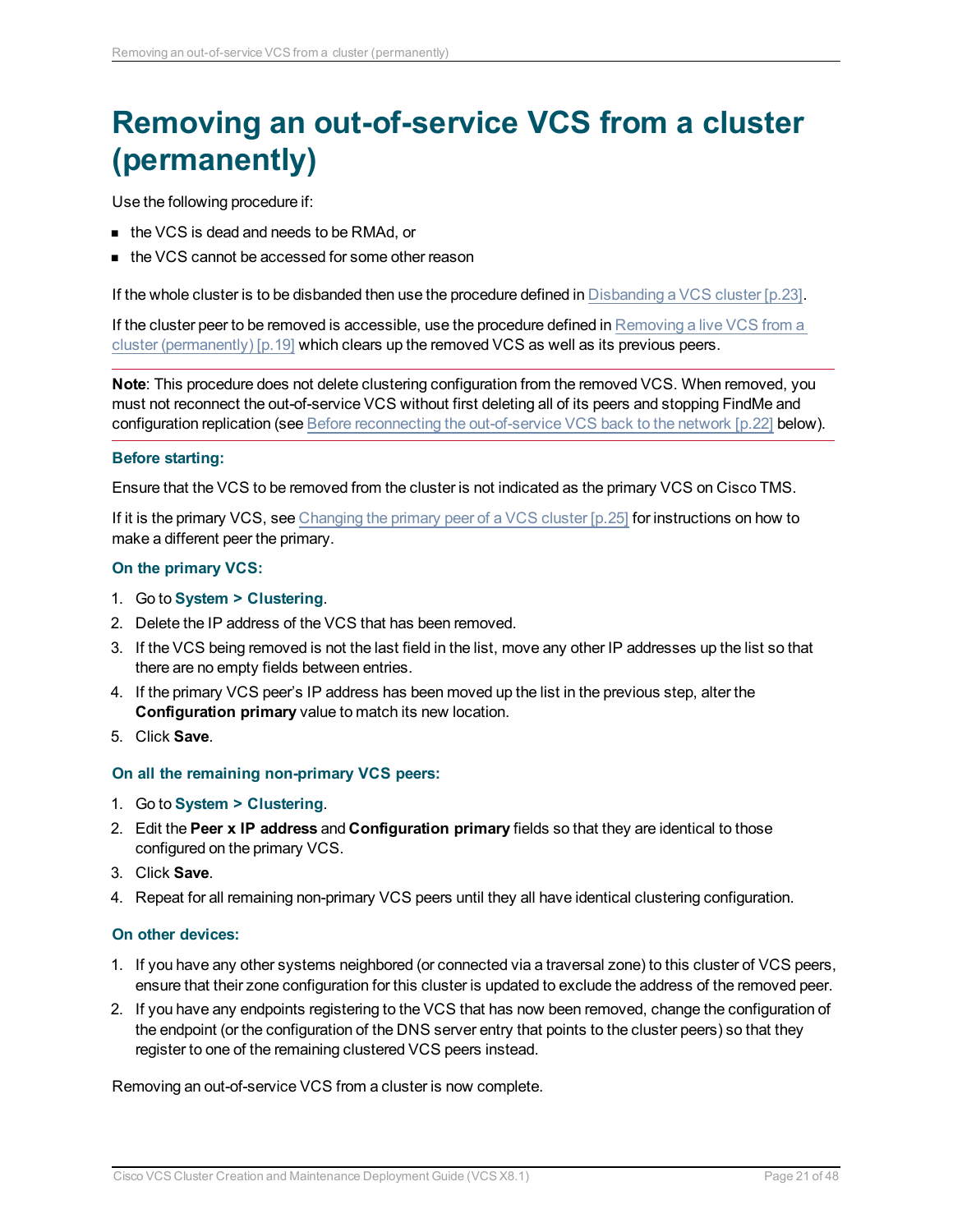## <span id="page-21-0"></span>**Before reconnecting the out-of-service VCS back to the network**

If the removed VCS is ever recovered, before you reconnect it you must clear out its configuration. This is most easily implemented as follows:

- 1. Log into the VCS as root (over serial or SSH serial connection will show more details as the factory reset progresses).
- 2. Type **factory-reset**
- 3. Answer the prompts as follows:
	- a. Keep option keys = YES
	- b. Keep IP configuration = YES or NO depends on whether the VCS has been replaced with another at the same IP address
	- c. Keep SSH keys = NO
	- d. Keep root and admin passwords = YES or NO … as desired
	- e. Save log files = NO … unless specifically requested for analysis purposes
	- f. Replace hard disk = NO
	- g. Are you sure you want to continue  $=$  YES

Some messages will be displayed, then connection over serial / SSH will be lost. It may take some 20 or more minutes before VCS is available to access again.

- 4. Log into the VCS as admin over SSH.
- 5. Type **xcommand DefaultLinksAdd**

This ensures that the configuration of the recovered VCS is returned to default and it will not interact with its ex-peers.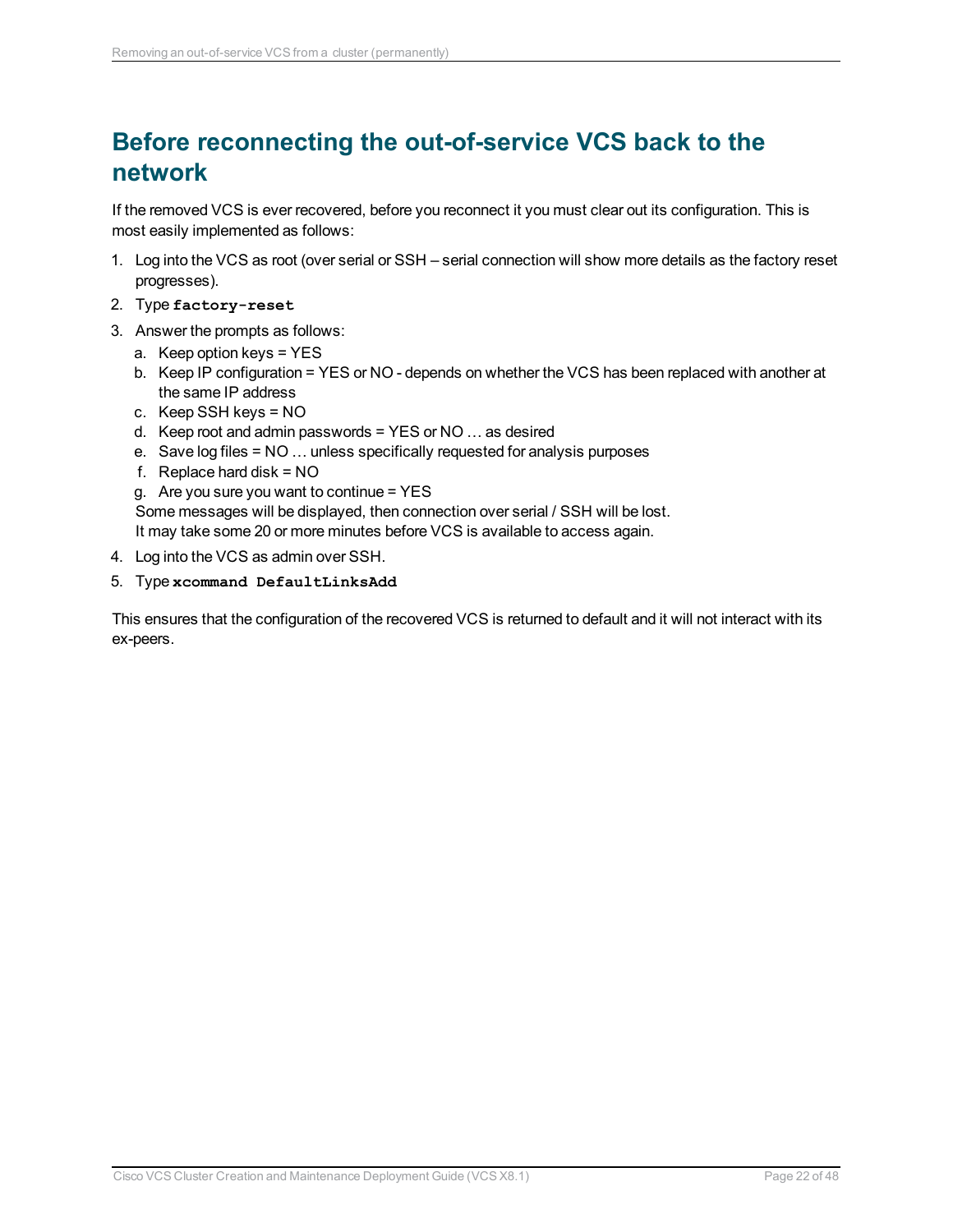## <span id="page-22-0"></span>**Disbanding a VCS cluster**

This process removes all VCS peers from an existing cluster. FindMe and configuration replication will be stopped, as will provisioning, and the cluster will be deleted from Cisco TMS.

Each VCS will retain its configuration at the time the cluster was disbanded, and will function as a standalone VCS.

**CAUTION**: If any of the VCSs are left in operation after being removed from the cluster, calls between endpoints registered to different VCSs that were once part of the same cluster will not succeed. This is because after the cluster has been disbanded, the Cluster Subzone will no longer exist and there will not be any link between the two VCSs over which calls can be routed. To overcome this, you must create neighbor relationships between the VCSs so that there are links between them.

#### **Before you start:**

If any VCS is not accessible, firstly remove it using the procedure Removing an [out-of-service](#page-20-0) VCS from a cluster [\(permanently\)](#page-20-0) [p.21].

#### **If Cisco TMS is used (in Provisioning Extension mode):**

- 1. Select **Systems > Navigator** (and any required sub folders), then click on any VCS in the cluster.
- 2. Select the **Provisioning** tab.
- 3. Disable all 4 services (clear tick boxes).
- 4. Click **Save**.

#### **On each non-primary VCS peer:**

- 1. Log into the web interface.
- 2. Go to **System > Clustering**:
	- a. Change the **Cluster name** to a unique ID for this VCS (ideally to the routable Fully Qualified Domain Name used in SRV records that address this individual VCS, for example "vcse1.example.com". See [Appendix](#page-40-0) 6: Cluster name and DNS SRV records [p.41].)
	- b. Delete the **Cluster pre-shared key**.
	- c. Delete all entries in the **Peer x IP address** fields.
- 3. Click **Save**.

Note that:

- <sup>l</sup> All previous FindMe users will still be available on this removed VCS. Remove them manually (**Users > FindMe accounts**) if required.
- An alarm similar to that shown below may appear on the web interface and CLI of the VCS being removed. This is not a problem, the alarm will be cleared when the VCS is restarted:

| $\mathbf{r}$    | PuTTY |  |  |                                                                                  | $\Box$ D $x$ |
|-----------------|-------|--|--|----------------------------------------------------------------------------------|--------------|
|                 |       |  |  | WARNING: Configuration Replication Error: Check that the Configuration Master Pe |              |
| er is reachable |       |  |  |                                                                                  |              |

- 4. If Microsoft Lync B2BUA was used in the cluster:
	- a. Go to **Applications > B2BUA > Microsoft Lync > Configuration**.
	- b. If **Microsoft Lync B2BUA** is *Enabled*, change it to *Disabled* and click **Save**.
- 5. Restart the VCS (go to **Maintenance > Restart options**, then click **Restart** and confirm **OK**). If multiple peers need restarting: restart each peer in turn, waiting for the peer to be accessible through the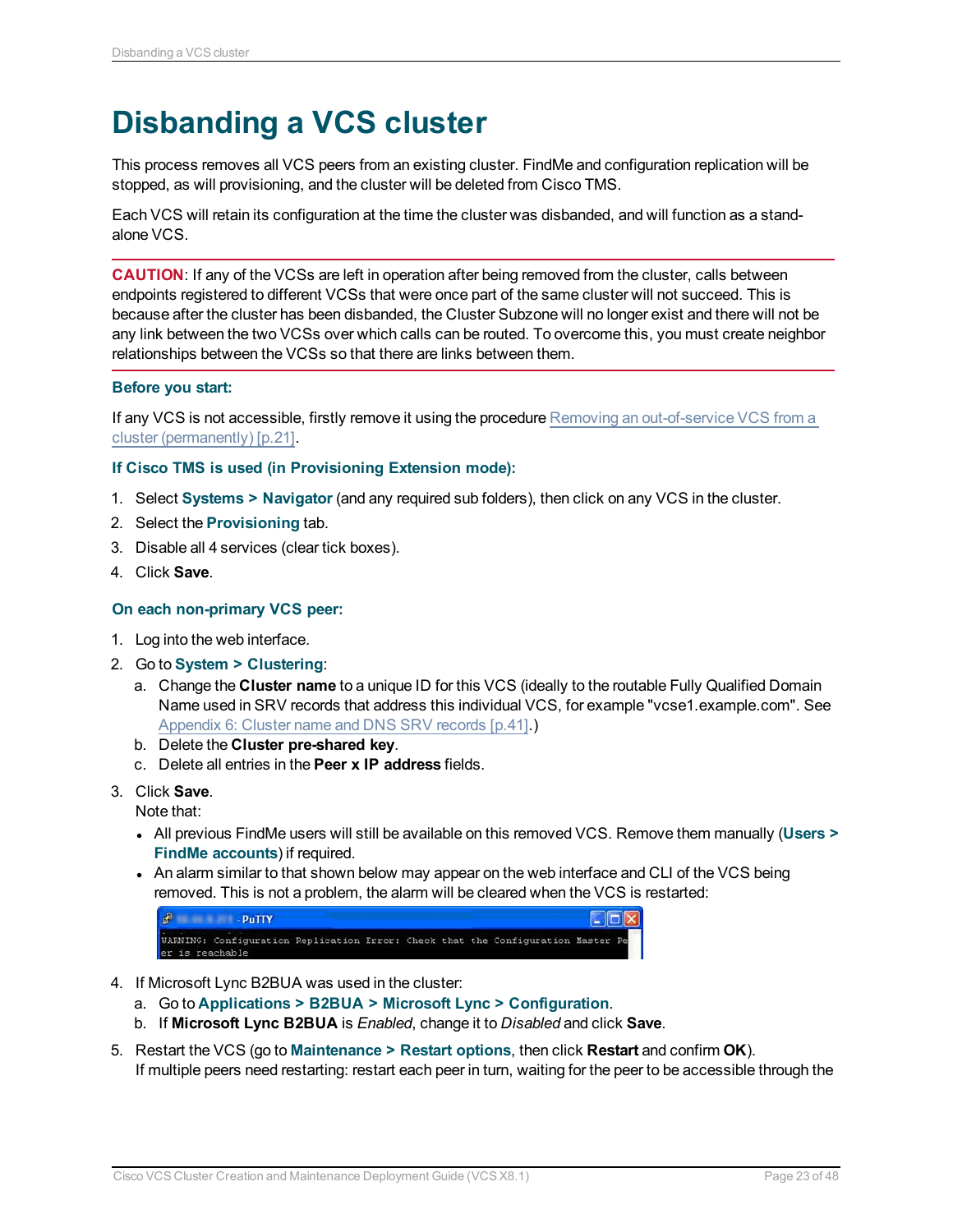web interface before restarting the next peer.

6. Repeat for each non-primary VCS.

#### **On the primary VCS:**

- 1. Log into the web interface.
- 2. Go to **System > Clustering**:
	- a. Optionally, change the **Cluster name** to a unique ID for this VCS (ideally to the routable Fully Qualified Domain Name used in SRV records that address this individual VCS, for example "vcse1.example.com". (See [Appendix](#page-40-0) 6: Cluster name and DNS SRV records [p.41].))
	- b. Delete the **Cluster pre-shared key**.
	- c. Delete all entries in the **Peer x IP address** fields.
- 3. Click **Save**.

Note that:

- All previous FindMe users will still be available on this removed VCS
- An alarm similar to that shown below may appear on the web interface and CLI of the VCS being removed. This is not a problem, the alarm will be cleared when the VCS is restarted:

| 曝               | <b>PuTTY</b> |  |  |                                                                                  | $\Box$ o $\times$ |
|-----------------|--------------|--|--|----------------------------------------------------------------------------------|-------------------|
| er is reachable |              |  |  | WARNING: Configuration Replication Error: Check that the Configuration Master Pe |                   |

4. Restart the VCS (go to **Maintenance > Restart options**, then click **Restart** and confirm **OK**).

#### **On other devices:**

- 1. If you have any other systems neighbored (or connected via a traversal zone) to this cluster of VCS peers, ensure that they have those zones removed, or modified appropriately.
- 2. If you have any endpoints registering to this VCS cluster, change the configuration of the endpoints (or the configuration of the DNS server entry that points to the cluster peers) so that they now register with an appropriate VCS.

Disband a cluster of VCSs is now complete.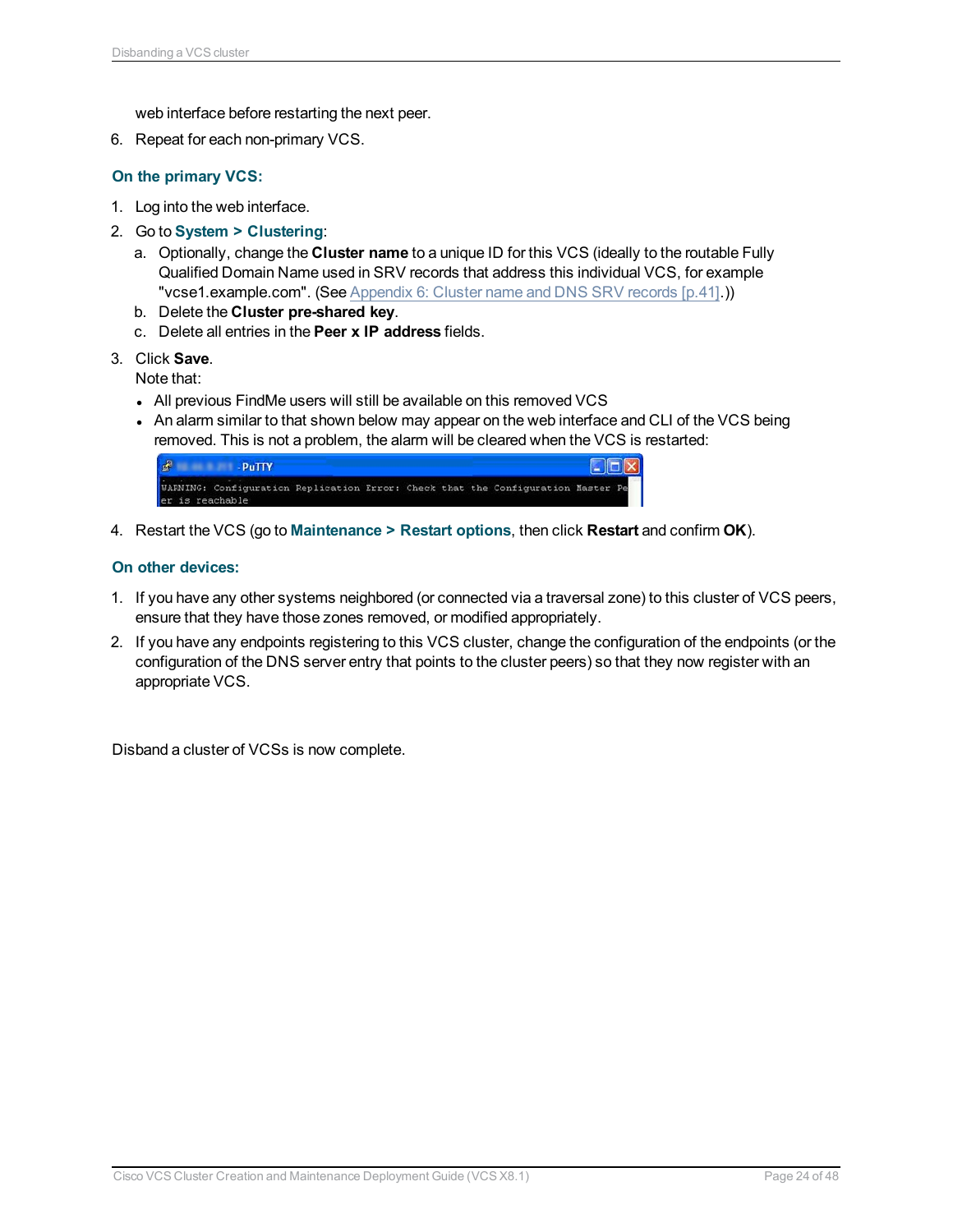## <span id="page-24-0"></span>**Changing the primary peer of a VCS cluster**

This procedure can be applied regardless of whether the old primary peer is accessible or not.

**Note**: The operations in this process should be performed successively so that the cluster is not left in a state where there are multiple VCSs which think they are cluster primary.

#### **On the "new" primary VCS:**

- 1. Go to **System > Clustering**.
- 2. From the **Configuration primary** drop-down menu select the ID number of the peer entry that says 'This system'.
- 3. Click **Save**.

While performing this change of primary peer, ignore any alarms on VCS that report 'Cluster primary mismatch' or 'Cluster replication error' – they will be rectified as part of this procedure.

#### **On all other VCS peers, starting with the "old" primary peer (if it is still accessible):**

- 1. Go to **System > Clustering**.
- 2. From the **Configuration primary** drop-down menu select the ID number of the "new" primary VCS.
- 3. Click **Save**.

#### **On each VCS in the cluster (including the primary):**

- 1. Confirm that the change to the **Configuration primary** has been accepted by going to **System > Clustering** and refreshing the page.
- 2. If any VCSs have not accepted the change, repeat the steps above.
- 3. Check that the cluster database status reports as Active.

Note that any alarms raised on the VCS peers that relate to 'Cluster primary mismatch' and 'Cluster replication error' should clear automatically after approximately 2 minutes.

#### **Cisco TMS**

No changes are required; Cisco TMS will see the primary change on the VCS cluster and report this appropriately.

#### **If the old primary is not available**

If you are changing the primary because the "old" primary is not accessible, remove the "old" primary using the Removing an out-of-service VCS from a cluster [\(permanently\)](#page-20-0) [p.21] procedure.

If the "old" primary was not accessible when changing the cluster primary peer, but later becomes available, you must bring it back into the cluster using the Adding a VCS to an [existing](#page-11-0) cluster [p.12] procedure.

Changing the primary peer of a VCS cluster is now complete.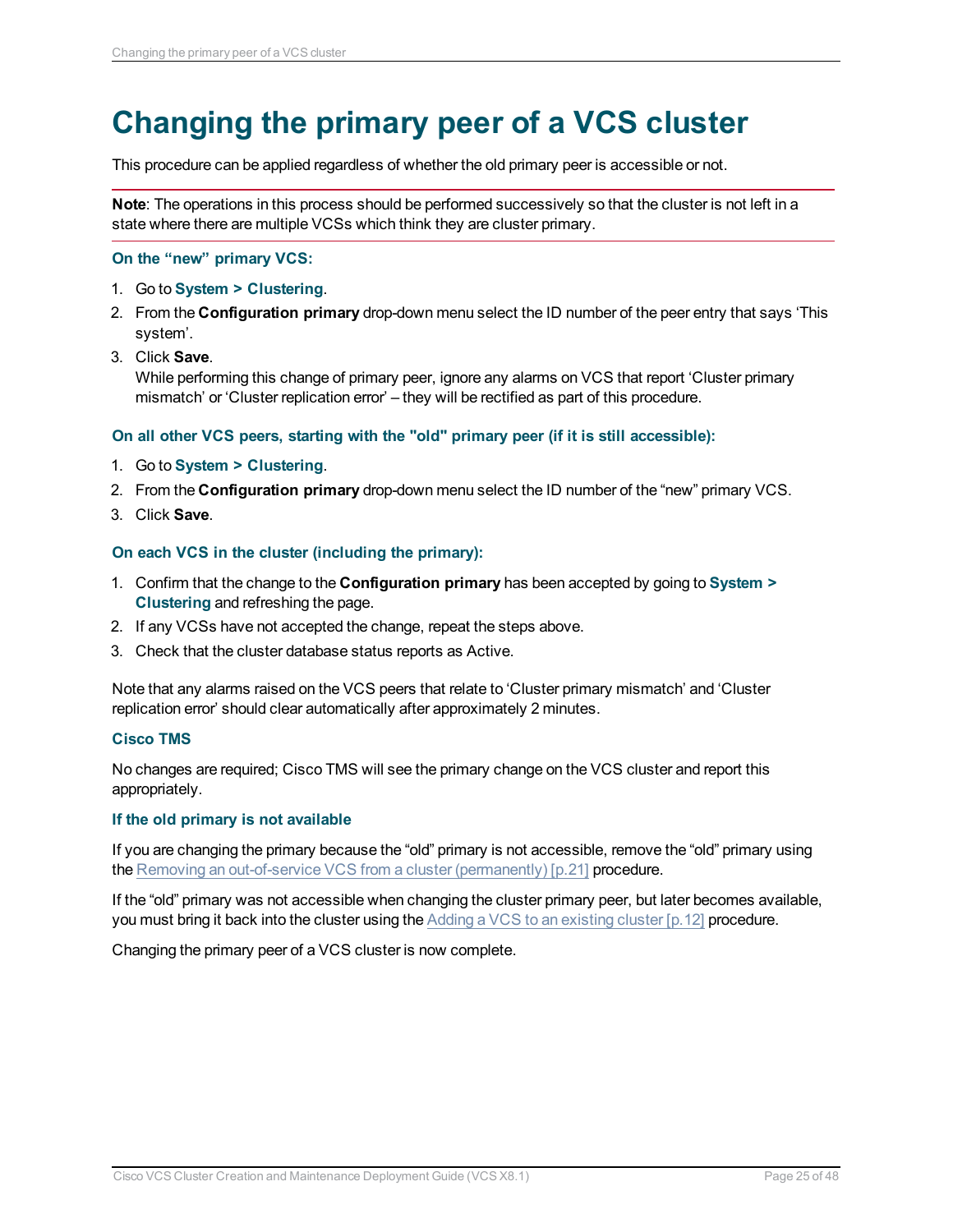## <span id="page-25-0"></span>**Changing the IP address of a VCS peer**

To change the IP address of a VCS peer you must remove the VCS from the cluster, change its IP address, and then add the VCS back into the cluster.

The process is as follows:

- 1. Ensure that the VCS whose IP address is to be changed is not the primary VCS. If it is the primary VCS, follow the steps in Changing the primary peer of a [VCS cluster](#page-24-0) [p.25] to make a different peer the primary.
- 2. Carry out the process documented in Removing a live VCS from a cluster [\(permanently\)](#page-18-0) [p.19].
- 3. Change the IP address of the VCS.
- 4. Carry out the process documented in Adding a VCS to an [existing](#page-11-0) cluster [p.12].

Changing the IP address of a VCS peer is now complete.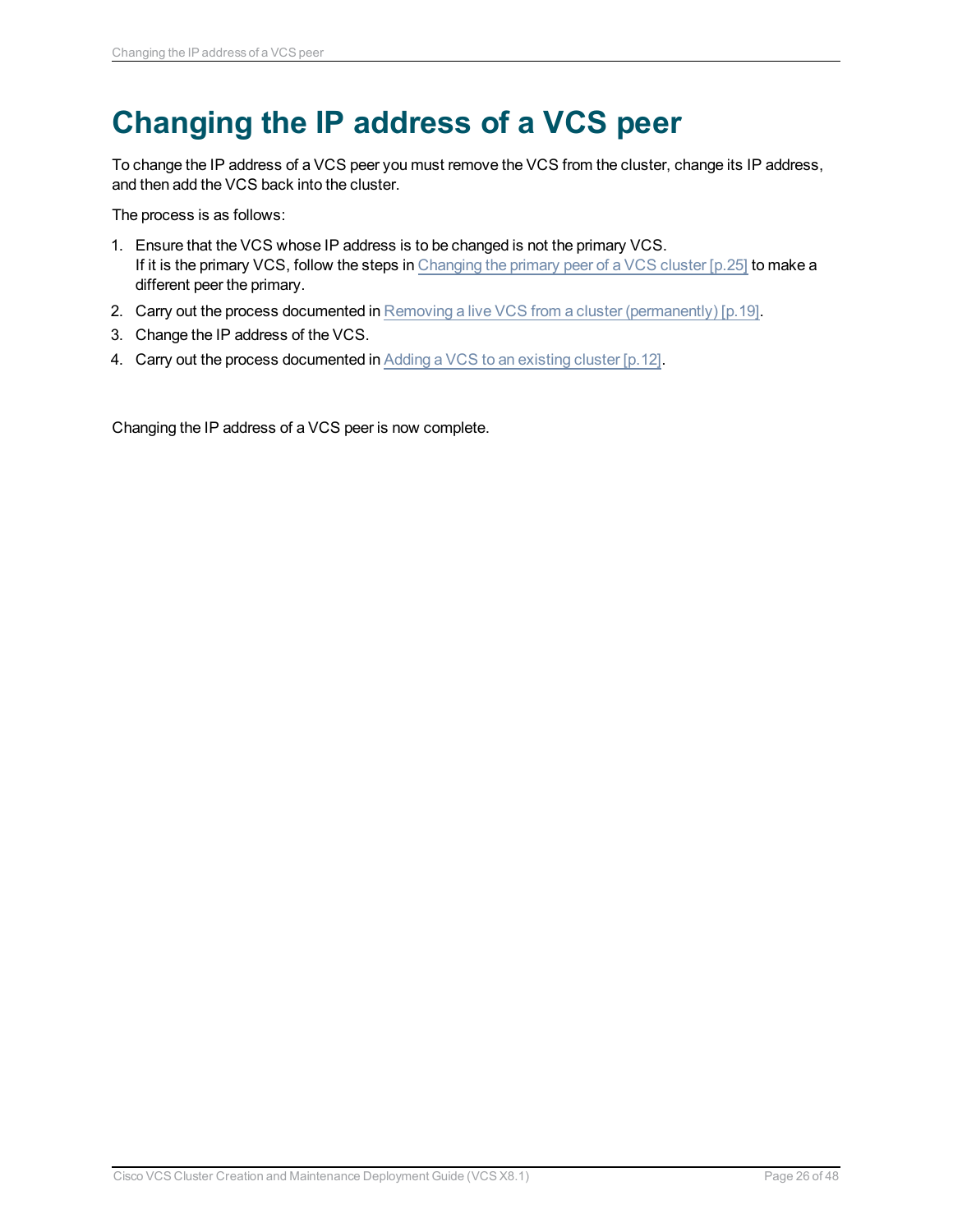## <span id="page-26-0"></span>**Replacing a VCS peer**

This section summarizes the procedure for replacing a cluster peer VCS with a different unit.

- 1. Ensure that the VCS to be replaced is not the primary VCS. If it is the primary VCS, follow the steps in Changing the primary peer of a [VCS cluster](#page-24-0) [p.25] to make a different peer the primary.
- 2. Remove the existing peer from the cluster:
	- a. If the cluster peer to be replaced is not accessible, use the procedure defined in [Removing](#page-20-0) an out-ofservice VCS from a cluster [\(permanently\)](#page-20-0) [p.21].
	- b. If the cluster peer to be replaced is accessible, use the procedure defined in [Removing](#page-18-0) a live VCS from a cluster [\(permanently\)](#page-18-0) [p.19].
- 3. Add the replacement peer to the cluster using the procedure defined in Adding a VCS to an [existing](#page-11-0) cluster [\[p.12\].](#page-11-0)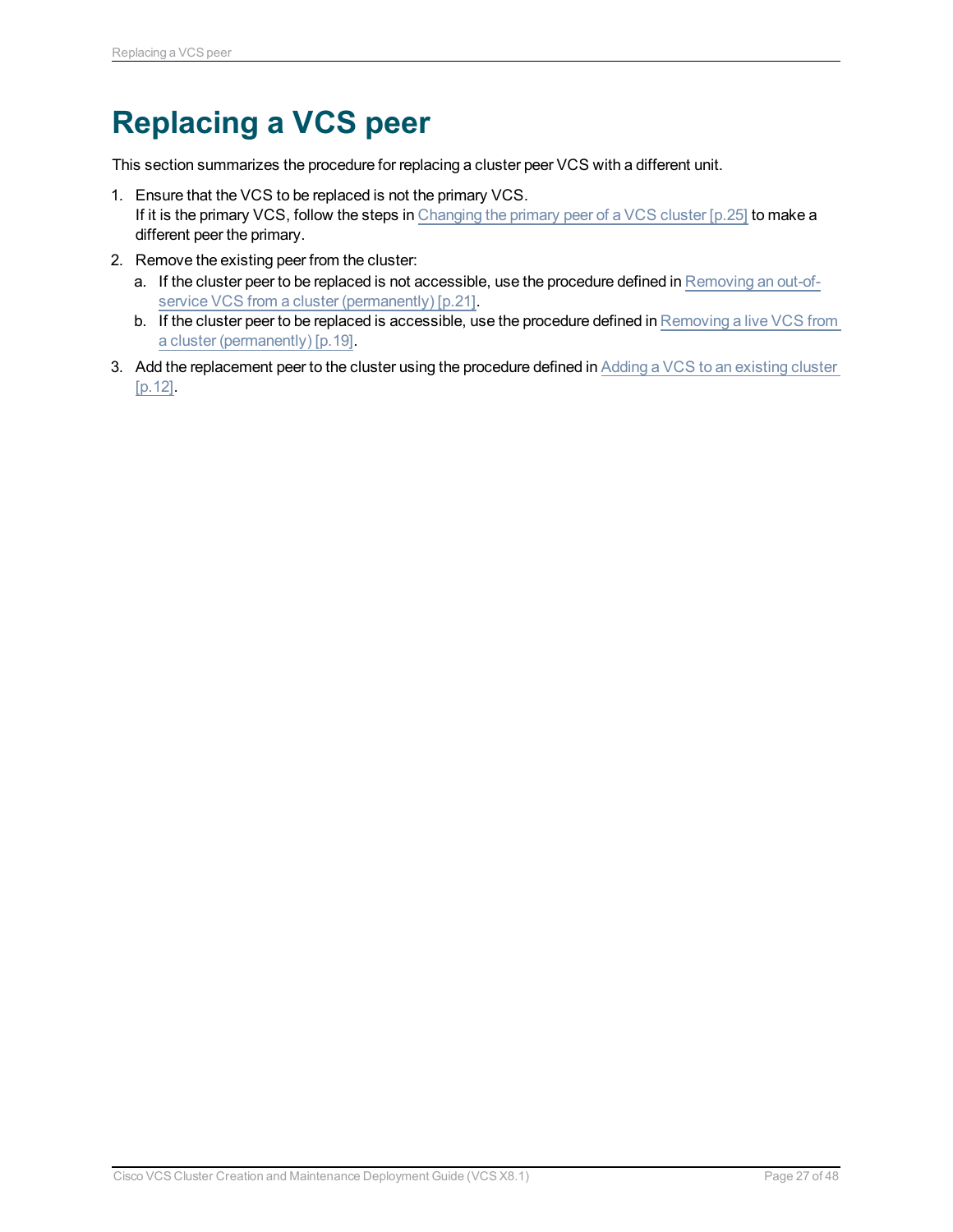## <span id="page-27-0"></span>**Upgrading earlier VCS versions to X8.1**

<span id="page-27-1"></span>This section describes how to upgrade earlier VCS versions to X8.1.

## **Upgrading an X7.1 or X7.2 cluster in TMS Agent legacy mode to an X8.1 cluster**

As from X8, TMS Agent legacy mode is no longer supported. You cannot upgrade directly from a cluster running in TMS Agent legacy mode to an X8 or later cluster.

To upgrade to X8.1 you must:

- 1. Upgrade your X7.1 or X7.2 cluster to Provisioning Extension mode as described in *Cisco TelePresence Management Suite Provisioning Extension Deployment Guide*.
- <span id="page-27-2"></span>2. Upgrade to X8.1 as described in [Upgrading](#page-5-0) an  $X7.1$  or later cluster to  $X8.1$  [p.6].

## **Upgrading an X6.0, X6.1, X7.0, or X7.0.n cluster to an X8.1 cluster**

If you are using Cisco TMS for Device Provisioning or FindMe:

- **n** As from X8, TMS Agent legacy mode is no longer supported.
- You cannot upgrade directly from a cluster running in TMS Agent legacy mode to an X8 or later cluster.

To upgrade to X8.1 you must:

- 1. Upgrade the cluster to X7.2 as described in *VCS Cluster Creation and Maintenance Deployment Guide (X7.2)*.
- 2. If you are using Cisco TMS for Device Provisioning or FindMe, upgrade to Provisioning Extension mode as described in *Cisco TelePresence Management Suite Provisioning Extension Deployment Guide*.
- <span id="page-27-3"></span>3. Upgrade to X8.1 as described in [Upgrading](#page-5-0) an  $X7.1$  or later cluster to  $X8.1$  [p.6].

## **Upgrading an X5.1, X5.1.1 or X5.2 cluster to an X8.1 cluster**

An upgrade from an X5.1 / X5.1.1 / X5.2 cluster directly to an X8.1 cluster is not possible. You must upgrade in stages through previous VCS versions:

To upgrade to X8.1 you must:

- 1. Upgrade the cluster to X6.1 as described in *VCS Cluster Creation and Maintenance Deployment Guide (X6.1)*.
- 2. Upgrade the cluster to X7.2 as described in *VCS Cluster Creation and Maintenance Deployment Guide (X7.2)*.
- 3. If you are using Cisco TMS for Device Provisioning or FindMe, upgrade to Provisioning Extension mode as described in *Cisco TelePresence Management Suite Provisioning Extension Deployment Guide*.
- 4. Upgrade to X8.1 as described in [Upgrading](#page-5-0) an X7.1 or later cluster to X8.1 [p.6].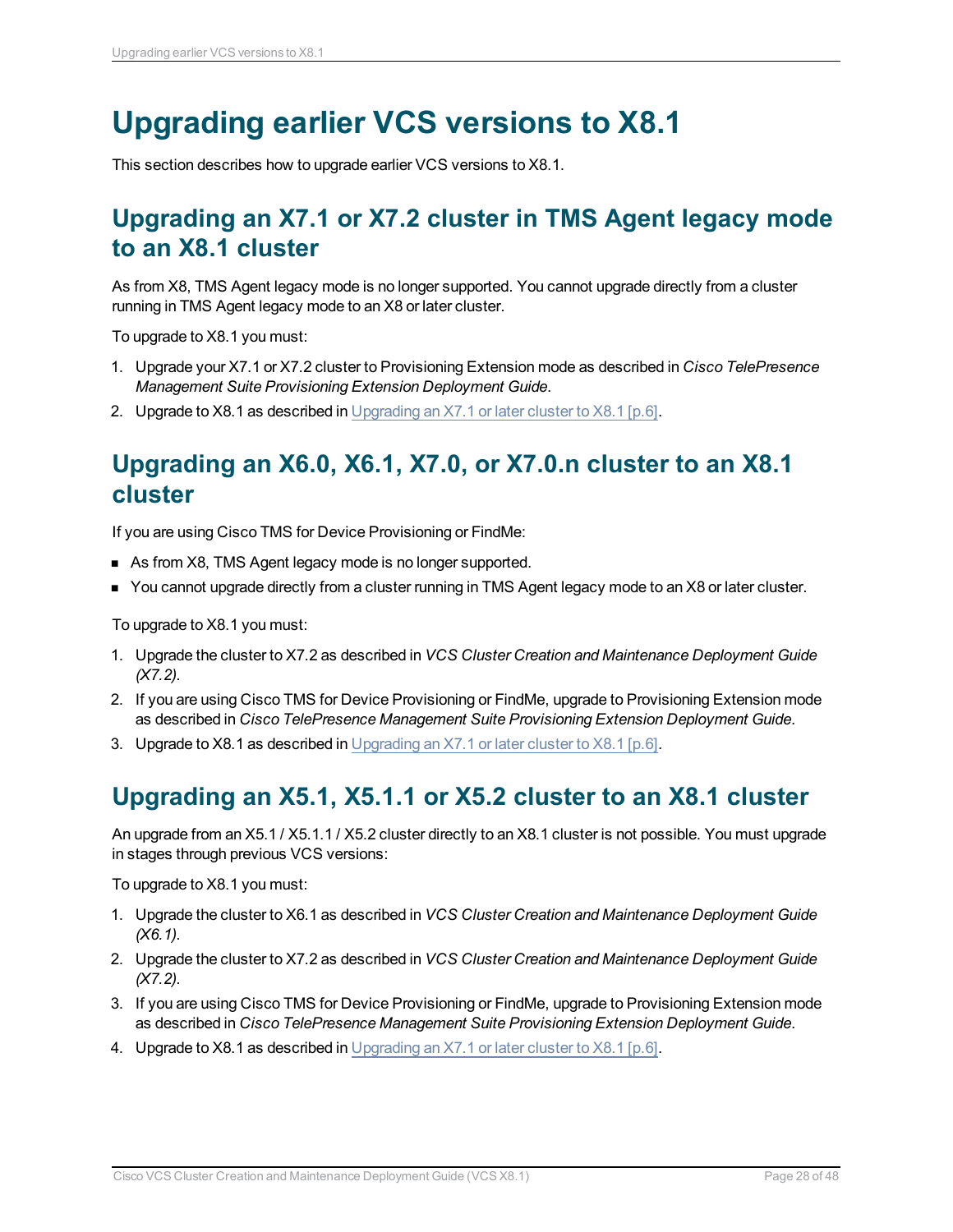## <span id="page-28-0"></span>**Upgrading X1 / X2 Alternates or an X3 / X4 / X5.0 cluster to an X8.1 cluster**

An upgrade from X1 / X2 alternates or an X3 / X4 / X5.0 cluster directly to an X8.1 cluster is not possible. You must upgrade in stages through previous VCS versions:

To upgrade to X8.1 you must:

- 1. Upgrade the cluster to X5.2 as described in *VCS Cluster Creation and Maintenance Deployment Guide (X5)* .
- 2. Upgrade the cluster to X6.1 as described in *VCS Cluster Creation and Maintenance Deployment Guide (X6.1)*.
- 3. Upgrade the cluster to X7.2 as described in *VCS Cluster Creation and Maintenance Deployment Guide (X7.2)*.
- 4. If you are using Cisco TMS for Device Provisioning or FindMe, upgrade to Provisioning Extension mode as described in *Cisco TelePresence Management Suite Provisioning Extension Deployment Guide*.
- 5. Upgrade to X8.1 as described in [Upgrading](#page-5-0) an X7.1 or later cluster to X8.1 [p.6].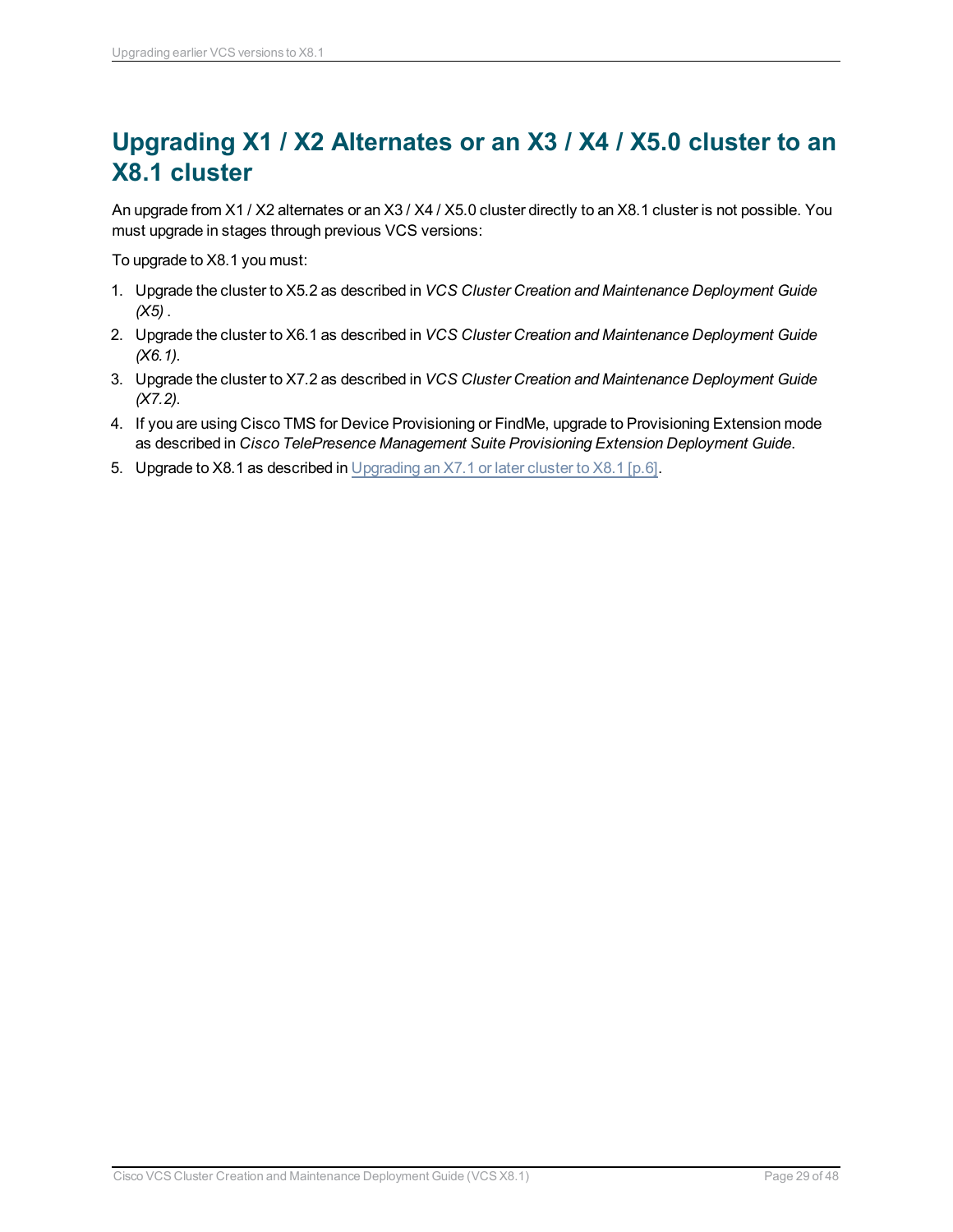## <span id="page-29-0"></span>**Appendix 1: Troubleshooting**

## <span id="page-29-1"></span>**VCS alarms and warnings**

### <span id="page-29-2"></span>**"Cluster name not configured: if FindMe or clustering are in use a cluster name must be defined"**

Ensure that the same cluster name is configured on each VCS in the cluster.

The **Cluster name** should be the routable Fully Qualified Domain Name used in SRV records that address this VCS cluster, for example "cluster1.example.com". (See [Appendix](#page-40-0) 6: Cluster name and DNS SRV [records](#page-40-0) [p.41]).

### <span id="page-29-3"></span>**"Cluster replication error: <details> manual synchronization of configuration is required"**

This may be:

- "Cluster replication error: manual synchronization of configuration is required"
- **n** "Cluster replication error: cannot find primary or this subordinate's peer configuration file, manual synchronization of configuration is required"
- <sup>n</sup> "Cluster replication error: configuration primary ID is inconsistent, manual synchronization of configuration is required"
- <sup>n</sup> "Cluster replication error: this peer's configuration conflicts with the primary's configuration, manual synchronization of configuration is required"

If a non-primary VCS reports an alarm: "Cluster replication error – <details> synchronization of configuration"

On that non-primary VCS:

- 1. Log in as admin on an SSH or other CLI interface.
- 2. At the command prompt type:
	- **xcommand ForceConfigUpdate**

This will delete the non-primary VCS configuration and then force it to update its configuration from the primary VCS.

**CAUTION**: Only use this command if the configuration on the primary VCS is known to be in a good state. We recommend that you take a backup before running this command.

#### <span id="page-29-4"></span>**"Cluster replication error: the NTP server is unreachable"**

<span id="page-29-5"></span>Configure an accessible NTP server on the VCS **System > Time** page.

#### **"Cluster replication error: the local VCS does not appear in the list of peers"**

Check and correct the list of peers for this VCS on the primary VCS, and copy to all other VCS peers (**System > Clustering**).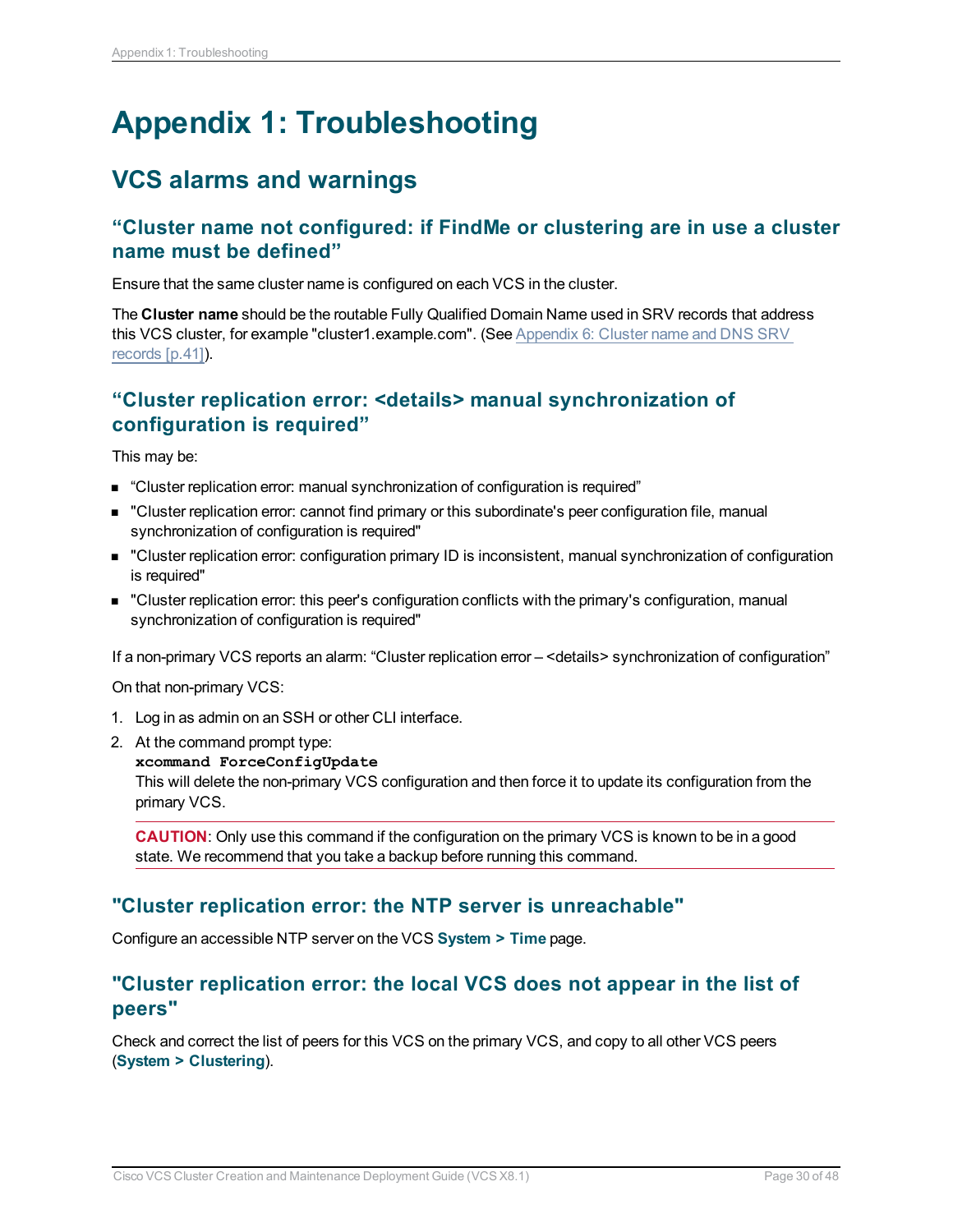### <span id="page-30-0"></span>**"Cluster replication error: automatic replication of configuration has been temporarily disabled because an upgrade is in progress"**

<span id="page-30-1"></span>Wait until the upgrade has completed.

### **"Invalid clustering configuration: H.323 mode must be turned On clustering uses H.323 communications between peers"**

<span id="page-30-2"></span>Ensure that H.323 mode is on (see **Configuration > Protocols > H.323**).

#### **"VCS database failure: Please contact your Cisco support representative"**

The support representative will help you work through the following steps:

- 1. Take a system snapshot and provide it to your support representative.
- 2. Remove the VCS from the cluster using: Removing a live VCS from a cluster [\(permanently\)](#page-18-0) [p.19].
- 3. Restore that VCS's database by restoring a backup taken on that VCS previously.
- 4. Add the VCS back to the cluster using Adding a VCS to an [existing](#page-11-0) cluster [p.12].

A second method is possible if the database does not recover:

- 1. Take a system snapshot and provide to TAC.
- 2. Remove the VCS from the cluster using: Removing a live VCS from a cluster [\(permanently\)](#page-18-0) [p.19].
- 3. Log in as root and run **clusterdb\_destroy\_and\_purge\_data.sh**
- 4. Restore that VCS's database by restoring a backup taken on that VCS previously.
- 5. Add the VCS back to the cluster using Adding a VCS to an [existing](#page-11-0) cluster [p.12].

**Note**: **clusterdb\_destroy\_and\_purge\_data.sh** is as dangerous as it sounds – only use this command in conjunction with instructions from your support representative.

## <span id="page-30-3"></span>**Cisco TMS warnings**

### <span id="page-30-4"></span>**Cisco TMS Cluster Diagnostics**

If Cisco TMS cluster diagnostics reports a difference in configuration on VCS peers, it is comparing the output of **https://<ip address>/alternatesconfiguration.xml** for each VCS.

To manually check the differences, on a Unix / Linux system, run:

**wget --user=admin --password=<password> --no-check-certificate https://<IP or FQDN of** VCS**>/alternatesconfiguration.xml**

<span id="page-30-5"></span>for each of the VCS peers, then use  $diff$  to check for differences.

#### **Conference Factory template does not replicate**

This is by design; the Conference Factory %% value is NOT shared between cluster peers and the Conference Factory application configuration is NOT replicated across a cluster.

See Appendix 4: Impact of clustering on other VCS [applications](#page-35-0) [p.36].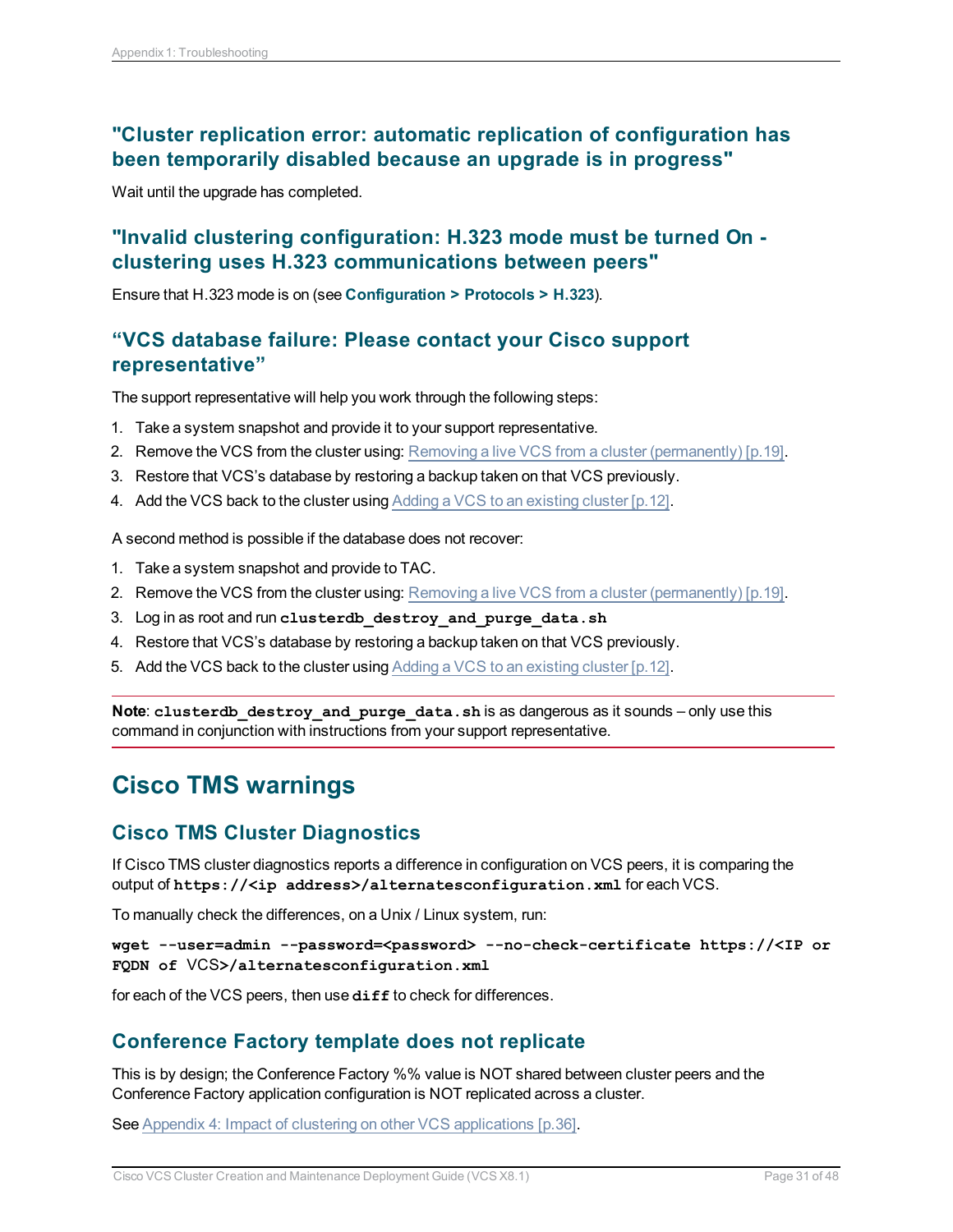### <span id="page-31-0"></span>**VCS's External manager protocol keeps getting set to HTTPS**

Cisco TMS can be configured to force specific management settings on connected systems. This includes ensuring that a VCS uses HTTPS for feedback. If enabled, Cisco TMS will (on a time period defined by Cisco TMS) re-configure the VCS's **System > External manager Protocol** to *HTTPS*.

If HTTPS must be used for VCS to supply feedback to Cisco TMS, see [Appendix](#page-32-0) 2: Adding a VCS to Cisco TMS [\[p.33\]](#page-32-0) for information about how to set up certificates.

Cisco TMS will force HTTPS on VCS if:

- <sup>n</sup> **TMS Services > Enforce Management Settings on Systems** = *On* (**Administrative Tools > Configuration > Network Settings**) and
- <sup>n</sup> **Secure-Only Device Communication > Secure-Only Device Communication** = *On* (**Administrative Tools > Configuration > Network Settings**)

Set **Enforce Management Settings on Systems** to *Off* if Cisco TMS does not need to force the management settings.

Set **Secure-Only Device Communication** to *Off* if it is unnecessary for VCS to provide feedback to Cisco TMS using HTTPS (if HTTP is sufficient).

## <span id="page-31-1"></span>**Cluster with Advanced Networking is not replicating correctly**

VCS Expressways with Advanced Networking are only designed to replicate through their LAN 1 interface. Ensure that the **Peer x IP Address** entries specified in **System > Clustering** all refer to LAN 1 interfaces.

<span id="page-31-2"></span>Also, this replicating interface (LAN 1) must not have NAT enabled on it.

## **Cluster with static NAT is not replicating correctly**

When using VCS Expressways with static NAT, the cluster replication must occur on the LAN interface which is not behind the NAT device. Therefore LAN interface 1 must be the non-NAT interface and the **Peer x IP Address** entries specified in **System > Clustering** must all refer to LAN 1 interfaces. LAN interface 2 must be configured for static NAT.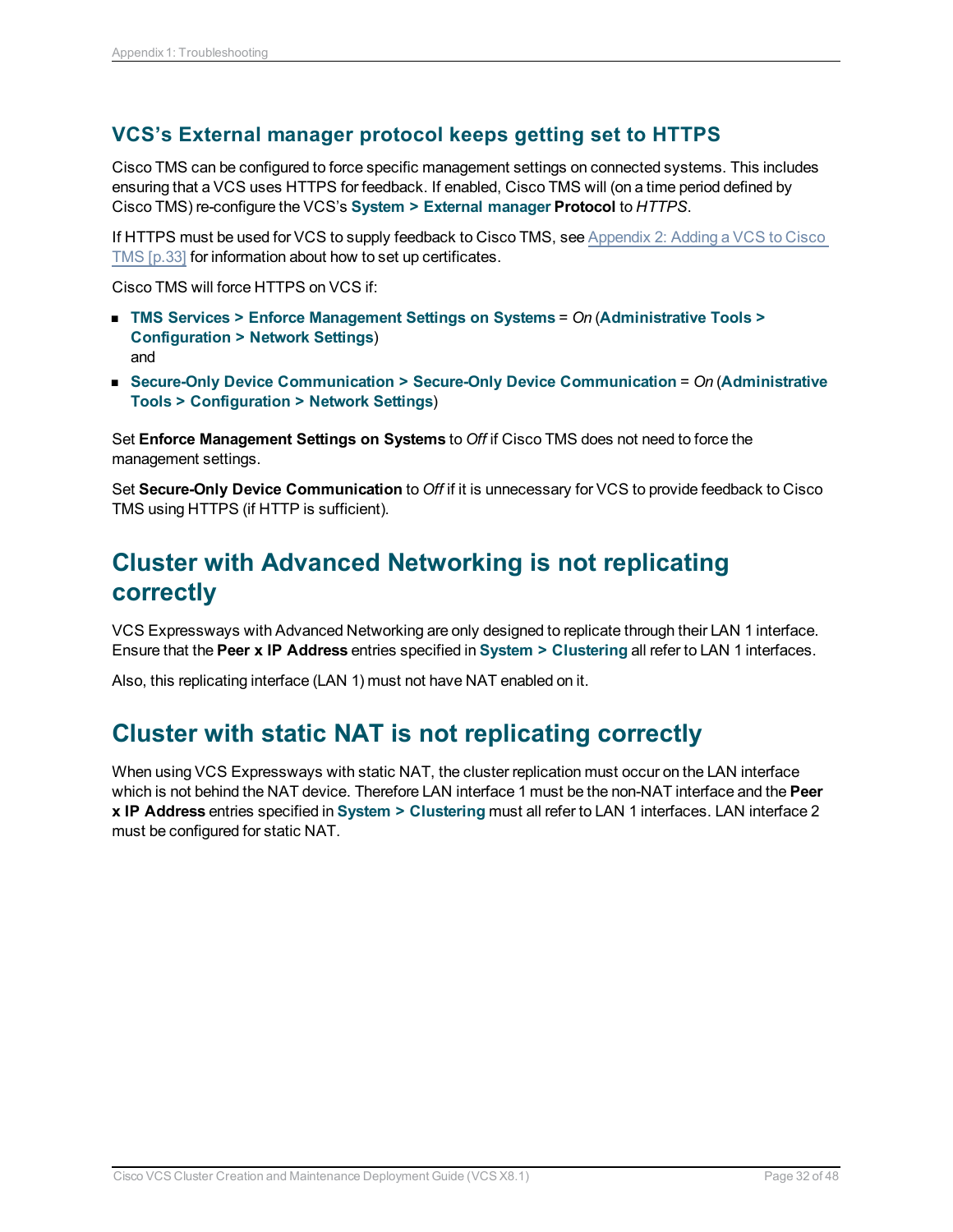## <span id="page-32-0"></span>**Appendix 2: Adding a VCS to Cisco TMS**

#### **On the VCS:**

- 1. Go to **System > SNMP** and ensure that:
	- a. **SNMP mode** is set to *v3 plus Cisco TMS support* or *v2c*.
	- b. **Community name** is set to *public*.

(If SNMP was previously disabled, an alarm may appear indicating the need for a restart. If so, restart the system via **Maintenance > Restart options**.)

If multiple peers need restarting: restart each peer in turn, waiting for the peer to be accessible through the web interface before restarting the next peer.

- 2. Go to **System > External manager** and ensure that:
	- a. **Address** is set to the IP address or FQDN of Cisco TMS.
	- b. **Path** is set to *tms/public/external/management/SystemManagementService.asmx*.
	- c. If the **Protocol** is *HTTPS* and **Certificate verification mode** is *On* then you must load the relevant certificates before the connection can become 'Active'. See *Implementing Secure Management* (document reference D50520) for details.

(If the **Protocol** is *HTTP* or **Certificate verification mode** is *Off*, no certificates need to be loaded.)

3. Click **Save**.

The **Status** section of the **External manager** page should show a **State** of 'Active' or 'Initialising'.1

#### **On Cisco TMS:**

- 1. Select **Systems > Navigator**.
- 2. Select (or create) an appropriate folder in which to put the VCS (in the example below the folder has been called "Cluster"):

| սիսիշ<br>TelePresence Management Suite<br>CISCO               |                                                    | $\mathcal{Q}_\mathcal{Q}$<br>Search                                            |
|---------------------------------------------------------------|----------------------------------------------------|--------------------------------------------------------------------------------|
| G.<br>$\mathcal{L}$<br>Booking<br>Portal<br>Monitorina<br>le. | $\Box$ Systems<br>Reporting<br>Phone Books<br>m    | Administrative Tools<br>$\qquad \qquad \qquad \Box$<br>$^{(0)}$<br>$(2)$ $(L)$ |
| Navigator                                                     |                                                    | You are here: • Systems • Navigator                                            |
| Folder View<br>×                                              | Cluster                                            | Folder and System Permissions<br>Edit This Folder                              |
| □ Company Name<br>$\Box$ Cluster                              |                                                    |                                                                                |
| Discovered Systems                                            | 偭<br>New Folder<br>Move/Copy Delete<br>Add Systems |                                                                                |

- 3. Click **Add Systems**.
- 4. In section **1. Specify Systems by IP addresses or DNS names**, enter the IP address or DNS name of the VCS.
- 5. Click **Next**.
- 6. Look for  $\checkmark$  System added. If an error occurs, such as "Wrong Password", click on the **Edit System** link and correct the problem (enter the root password of the VCS).
- 7. Click **Finish Adding Systems**, **Add System despite warnings** or **Add More Systems** as appropriate.

1Cisco TMS may force the protocol to be HTTPS. The configuration for this is found in **Administrative Tools > Configuration > Network settings**. The protocol will be forced to HTTPS if, in the **TMS Services** section **Enforce Management Settings on Systems** is set to *On* and in the **Secure-Only Device Communication** section **Secure-Only Device Communication** is set to *On*.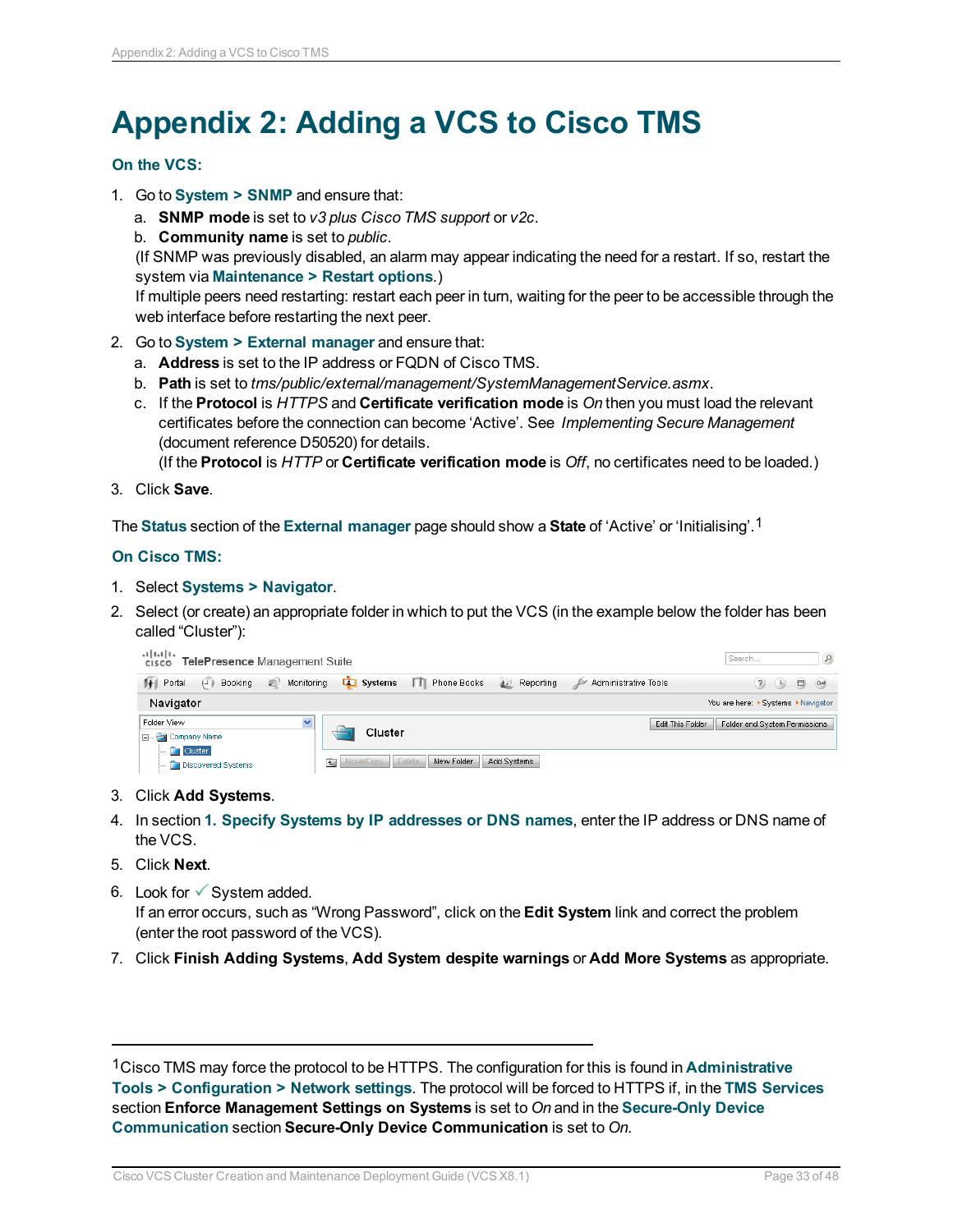- 8. If 'Could not connect to system. Details: No SNMP response' is reported, go to the **Connection** tab and type 'public' into the SNMP Get Community Name and select **Save/Try**.
- 9. If the VCS password is not default, set this up in the **Connection** tab or in **Settings > Edit Settings**.

If the VCS was already configured in Cisco TMS, ensure that it has the correct IP address (in Cisco TMS, go to **Systems > Navigator** (and any required sub folders), select the VCS, and from the **Connection** tab check the **IP Address** field).

#### **On VCS:**

Go to **System > External manager** and check that the **State** now shows Active.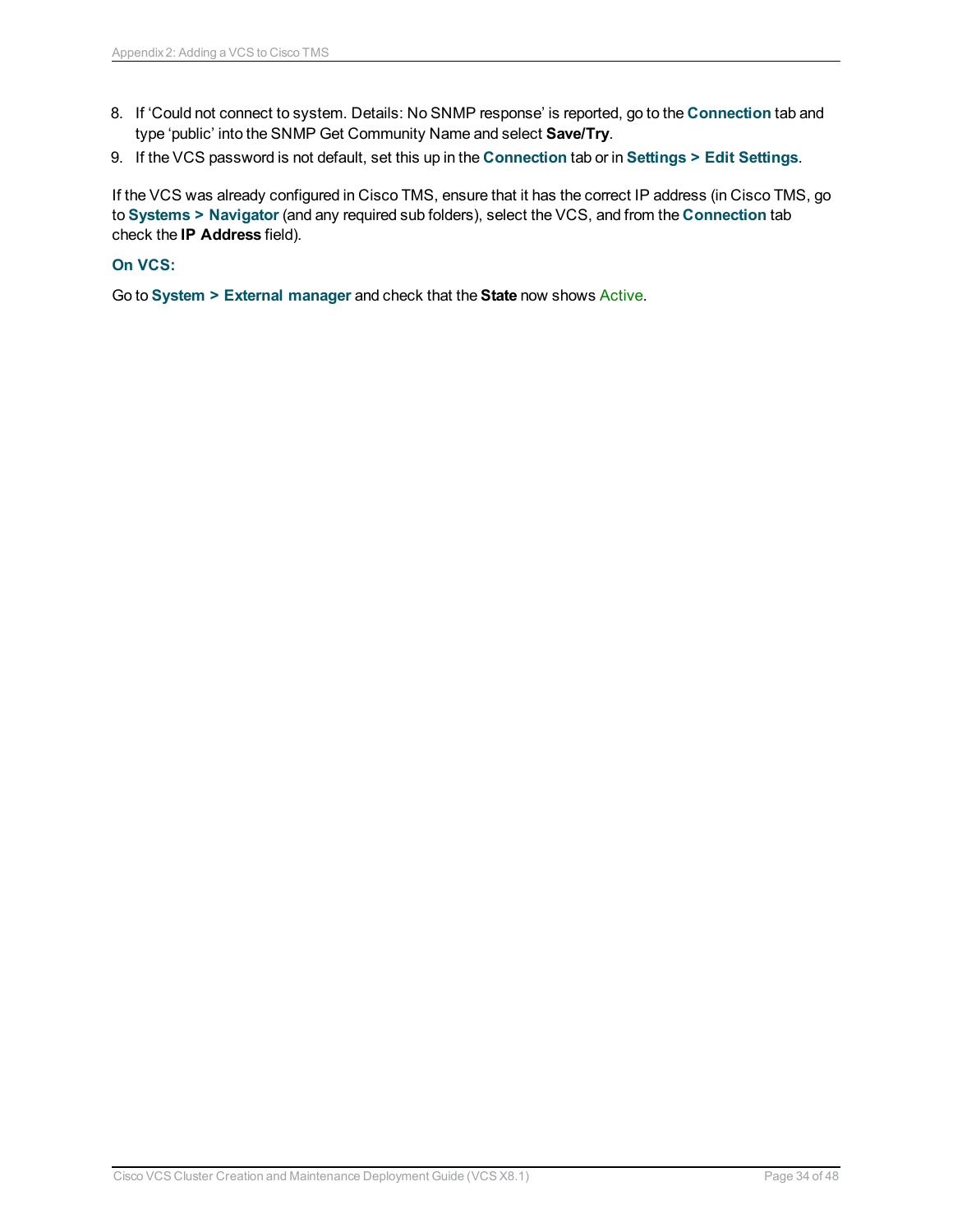## <span id="page-34-0"></span>**Appendix 3: IP ports and protocols**

It is unusual to have any sort of firewall between cluster peers, but if there is, the IP protocols and ports that must be open between each and every VCS peer in the cluster are listed below.

For cluster communications between VCS peers:

- UDP port 500 (ISAKMP) is used for PKI (Public Key Infrastructure) key exchange
- Standard SIP and H.323 signaling ports are used for calls
- UDP port 1719 is used for bandwidth updates between VCS peers
- IP protocol 51 (IPSec AH) is used for database synchronization
- **DDP** ephemeral ports are used for cluster management

If you are using the VCS's built-in **Firewall rules** feature then you must ensure that it is not configured to drop or reject traffic sent to UDP ports 4369 – 4380.

For cluster communications between VCS peers and a Cisco TMS when running in Provisioning Extension mode:

- VCS ephemeral port to port 443 on Cisco TMS (secure) or
- **No. 7 VCS ephemeral port to port 80 on Cisco TMS**

Note that ports 443 and 80 are the default values; they can be configured in the Cisco TMS IIS, and VCS if different ports are required.

### <span id="page-34-1"></span>**IPSec communications**

For IPSec between VCS cluster peers:

- <sup>n</sup> AES256 is used for encryption, SHA256 (4096 bit key length) is used for authentication; peers are identified by their IP address and are authenticated using a pre-shared key
- Main mode is used during the IKE exchange
- diffie-hellman group 'modp4096' is used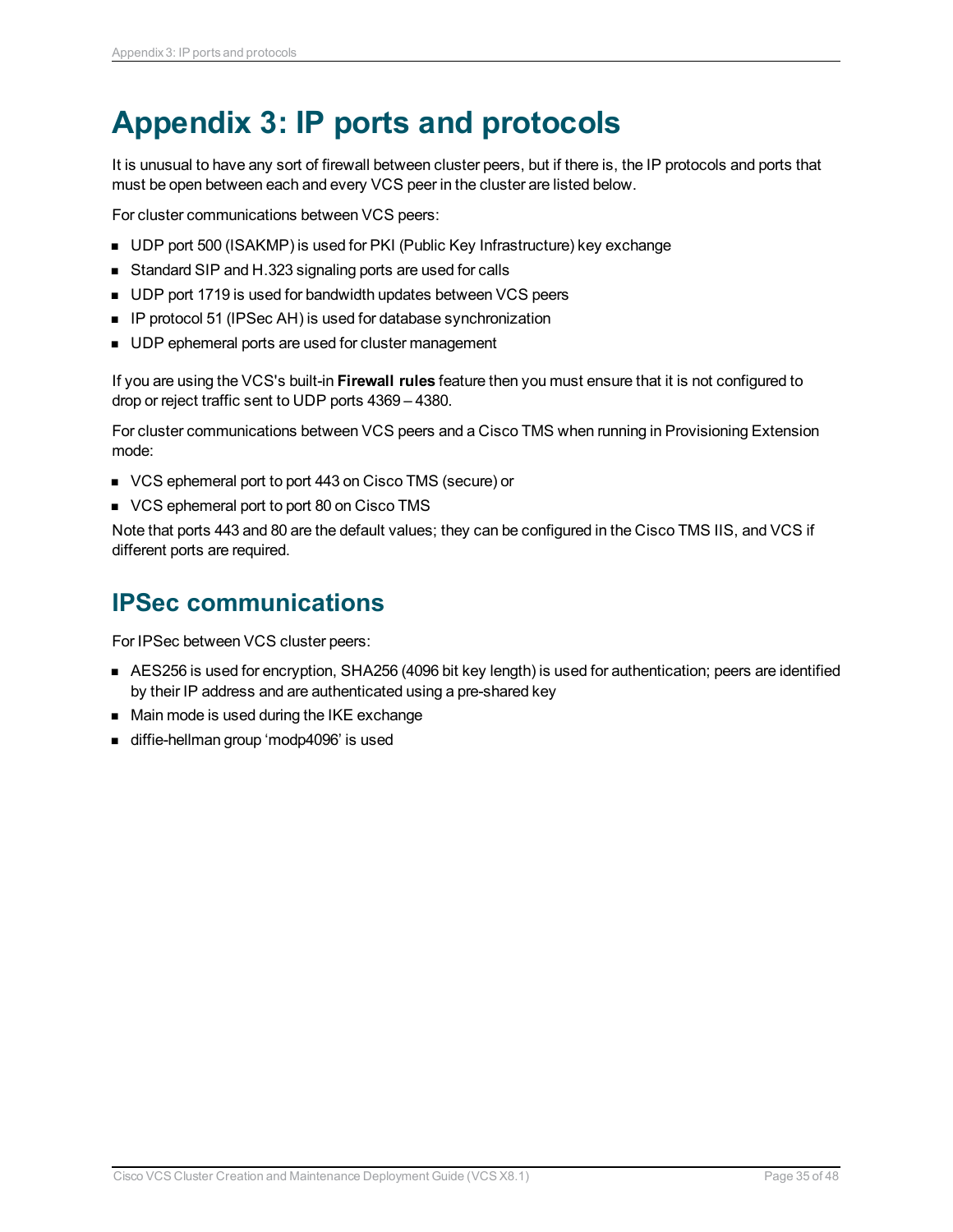## <span id="page-35-0"></span>**Appendix 4: Impact of clustering on other VCS applications**

## <span id="page-35-1"></span>**Conference Factory (Multiway™)**

When using Conference Factory (Multiway) in a cluster, note that:

- The Conference Factory application configuration is NOT replicated across a cluster.
- The Conference Factory template MUST be DIFFERENT on each of the VCS peers.

When configuring a cluster to support Multiway:

- 1. Set up the **same** Conference Factory alias (the alias called by the endpoint to initiate a Multiway conference) on each peer.
- 2. Set up a **different** Conference Factory template on each peer (so that each peer generates unique Multiway conference IDs).

For example, if the MCU service prefix for ad hoc conferences is **775** then the primary VCS may have a template of **775001%%@domain**, peer 2 a template of **775002%%@domain**, and peer 3 a template of **775003%%@domain**. In this way, whichever VCS serves the conference ID, it cannot serve a conference ID that any other VCS could have served.

The same applies across a network. If there is more than one VCS or VCS cluster that provides Conference Factory functionality in a network, each and every VCS must provide values in a unique range, so that no two VCSs can serve the same conference ID.

<span id="page-35-2"></span>See *Cisco [TelePresence](http://www.cisco.com/en/US/products/ps11337/products_installation_and_configuration_guides_list.html) Multiway Deployment Guide* for more information.

## **Microsoft Lync**

If Lync Server is to be configured to operate with a VCS cluster, see *Microsoft Lync and VCS [Deployment](http://www.cisco.com/en/US/products/ps11337/products_installation_and_configuration_guides_list.html) [Guide](http://www.cisco.com/en/US/products/ps11337/products_installation_and_configuration_guides_list.html)*.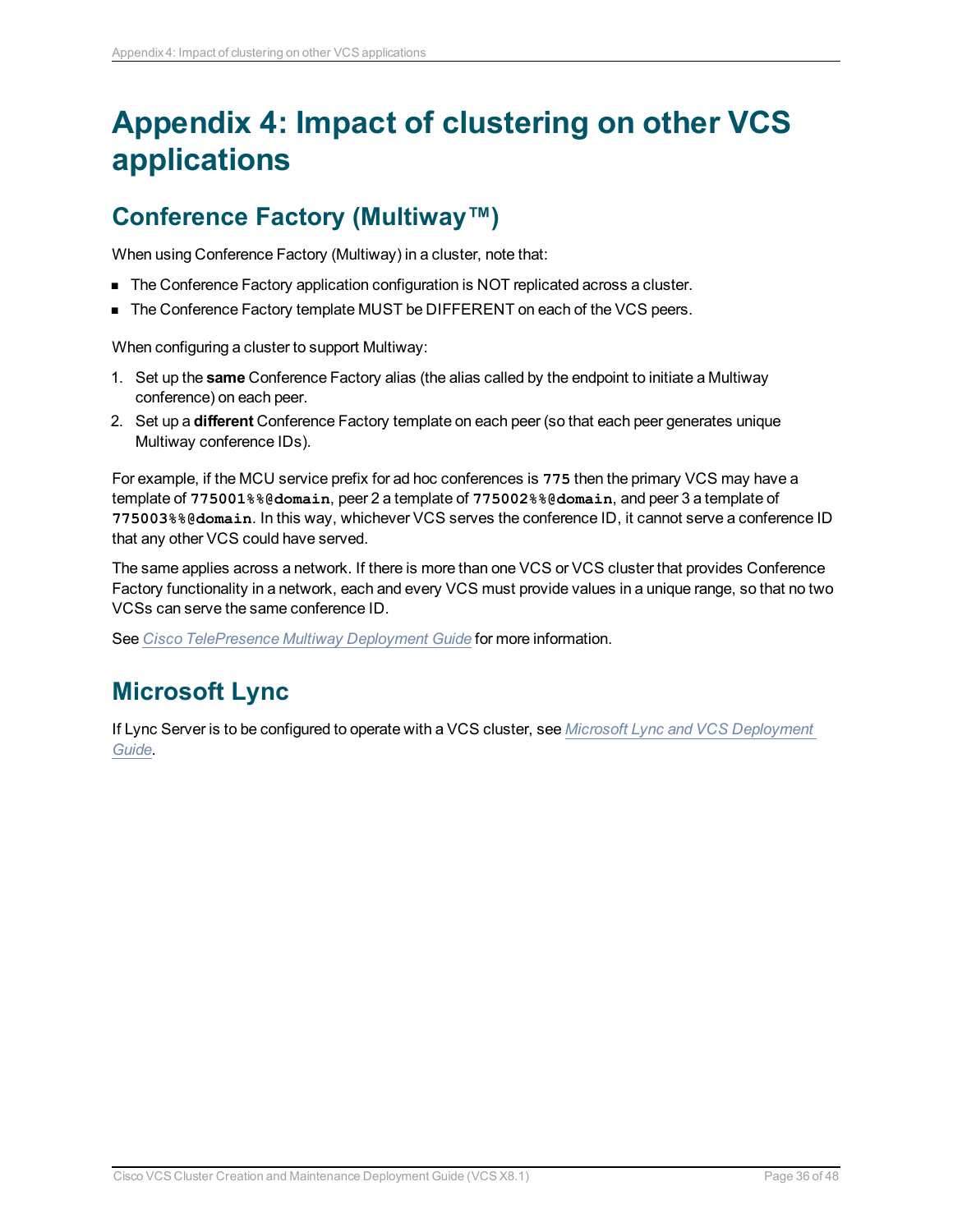## <span id="page-36-0"></span>**Appendix 5: Configuring endpoints to work with a VCS cluster**

When configuring endpoints it is desirable for them to know about all the VCS peers in a cluster, so that at initial registration or later, if they lose connection to their VCS peer, they have the ability to register with and use another peer in the VCS cluster.

SIP and H.323 endpoints behave differently – the following sections show the methods that can be used, and list them in preferred order.

For additional details about DNS SRV and round-robin DNS see the URI dialing section in *VCS Administrator Guide.*

<span id="page-36-1"></span>Also see [Appendix](#page-40-0) 6: Cluster name and DNS SRV records [p.41].

## **H.323 endpoints**

The options below are listed in preference order for providing resilience of connectivity of endpoints to a cluster of VCSs where 1 or more VCS cluster peers become inaccessible. The choice of option will depend on what functionality the endpoint you are using supports.

#### **Option 1 – DNS SRV (preferred)**

To use this option, there must be a DNS SRV record available for the DNS name of the VCS cluster that defines an equal weighting and priority for each cluster peer.

On each H.323 endpoint, configure the Gatekeeper Settings as:

- $\blacksquare$  Discovery = Manual
- $\blacksquare$  IP Address = DNS name of the VCS cluster

If the endpoint supports DNS SRV, on startup the endpoint issues a DNS SRV request and receives a DNS SRV record back defining an equal weighting and priority for each cluster peer.

The endpoint then tries to register with a relevant cluster peer (having taken into account the priority / weightings). If that peer is not available, the endpoint will try and register to another listed peer at the same priority, or if all peers at that priority have been tried, a peer at the next lower (higher numbered) priority.

This will be repeated until the endpoint can register with a VCS. On registering with the VCS, the VCS will respond with the H.323 "Alternate Gatekeepers" list containing the list of VCS cluster peer members.

The endpoint will continue to use the first VCS that it registered to for re-registrations and for calls. If it ever loses connection to its VCS then it will select an "Alternate Gatekeeper" from the list it was supplied with.

DNS SRV cache timeout should be set to a fairly long time (e.g. 24 hours) to minimize DNS traffic.

#### **Option 2 – DNS Round-Robin (2nd choice)**

To use this option, there must be a DNS A-record available for the DNS name of the VCS cluster that supplies a round-robin list of IP addresses.

On each H.323 endpoint configure the Gatekeeper Settings as:

- Discovery = Manual
- $\blacksquare$  IP Address = DNS name of the VCS cluster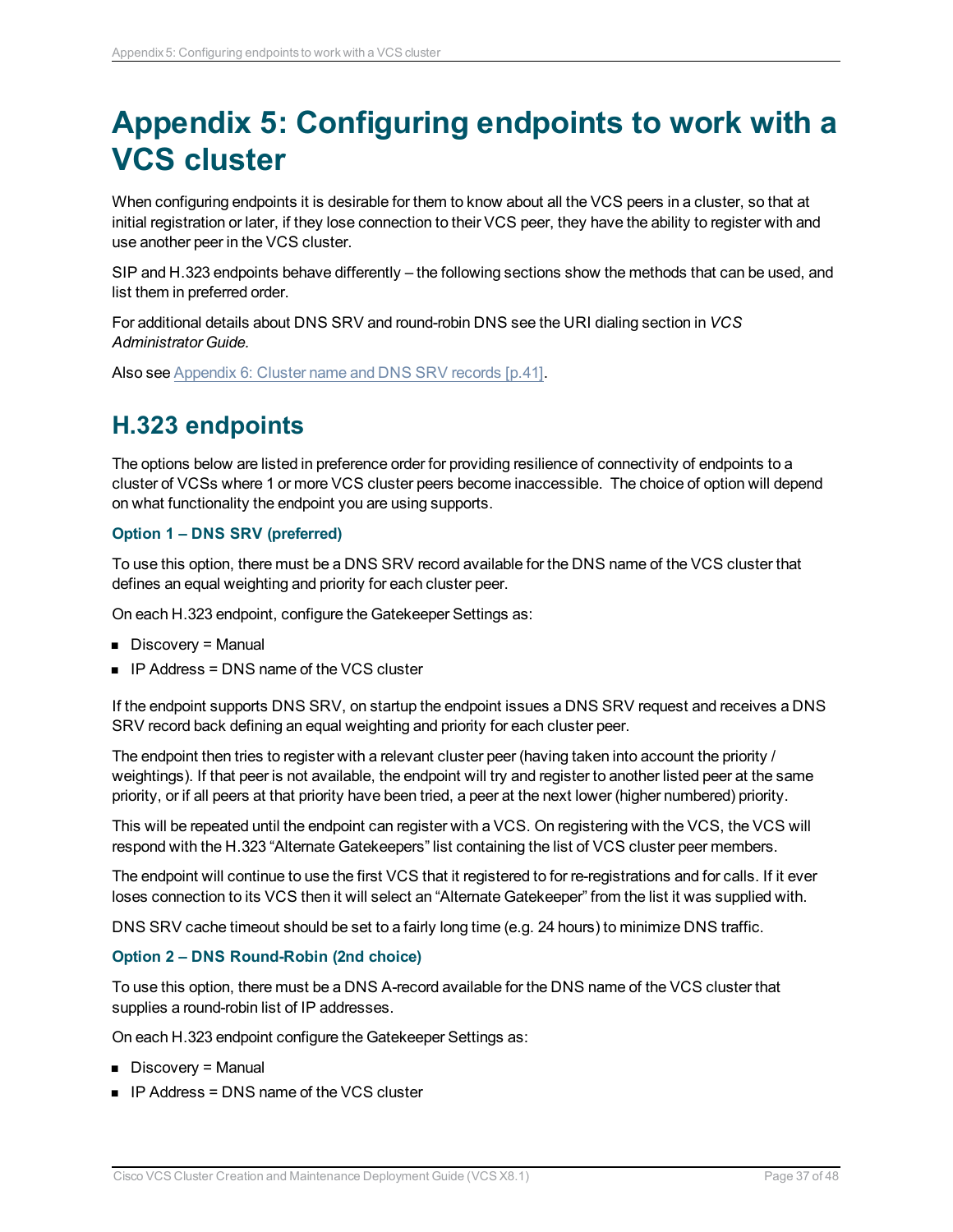If the endpoint does not support DNS SRV, on startup the endpoint will perform a DNS A-record lookup. The DNS server will have been configured to support round-robin DNS, with each of the cluster peer members defined in the round-robin list.

The endpoint will take the address given by the DNS lookup and will then try and register with the relevant cluster peer. If that peer is not available, then the endpoint will perform another DNS lookup and will try to connect to the new VCS peer that it is given. (The DNS server will have supplied the next cluster peer's IP address.)

This will be repeated until the endpoint can register with a VCS. On registering with the VCS, the Cisco will respond with the H.323 'Alternate Gatekeepers' list containing the list of VCS cluster peer members.

The endpoint will continue to use the first VCS that it registered to for re-registrations and for calls. If it ever loses connection then it will select an "Alternate Gatekeeper" from the list it was supplied with.

DNS cache timeout should be set to a fairly short time (e.g. 1 minute or less) so that on failure to reach a VCS at startup, the endpoint is quickly pointed at a different VCS.

#### **Option 3 – Static IP (least preferred)**

Use this option if the VCS cluster does not have a DNS name.

On each H.323 endpoint configure the Gatekeeper Settings as:

- $\blacksquare$  Discovery = Manual
- **n** IP Address = IP address of a VCS peer

On startup the endpoint will try and register with the VCS at the specified IP address. If that is not available, then the endpoint will continue trying at regular intervals.

This will be repeated until the endpoint can register with the VCS. On registering with the VCS, the VCS will respond with the H.323 "Alternate Gatekeepers" list containing the list of VCS cluster peer members.

The endpoint will continue to use the first VCS that it registered to for re-registrations and for calls. If it ever loses connection then it will select an "Alternate Gatekeeper" from the list it was supplied with.

## <span id="page-37-0"></span>**SIP endpoints**

The options below are listed in preference order for providing resilience of connectivity of endpoints to a cluster of VCSs where 1 or more VCS cluster peers become inaccessible. The choice of option will depend on what functionality the endpoint you are using supports.

#### **Option 1 – SIP Outbound (preferred)**

SIP outbound allows an endpoint to be configured to register to 2 or more VCS peers simultaneously. The benefit of this is that if the connection between one peer and the endpoint gets broken, then a connection from the endpoint to the other peer remains. With the endpoint registering to both peers simultaneously, there is no break in service while the endpoint realizes that its registration has failed, before it registers to a different peer. Thus, at no time is the endpoint unreachable.

Configuration of SIP outbound is endpoint specific, but typically will be:

- **n** Proxy 1
	- $\bullet$  Server discovery = Manual
	- $\cdot$  Server Address = DNS name of cluster peer or IP address of cluster peer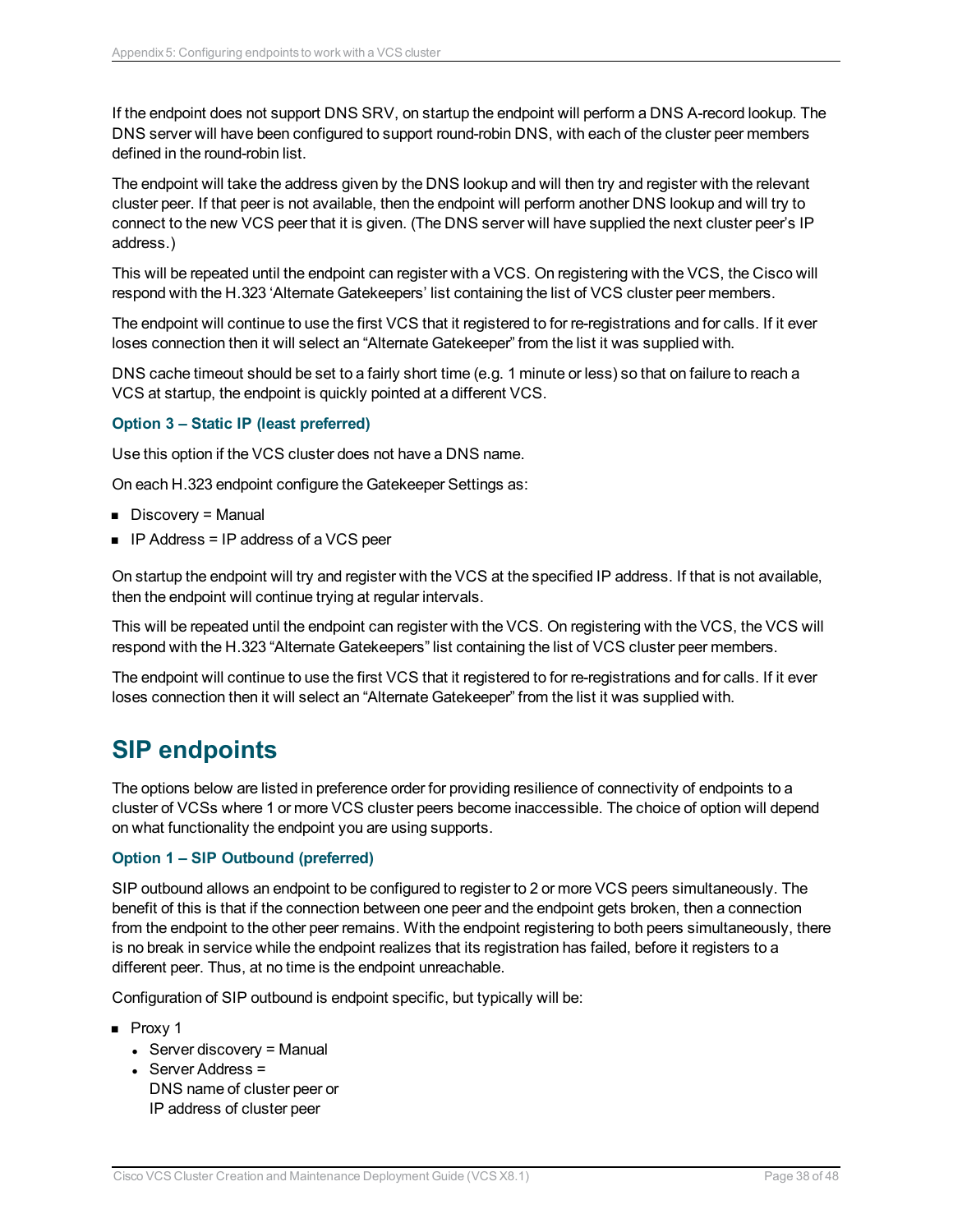- $\blacksquare$  Proxy 2
	- $\bullet$  Server discovery = Manual
	- $\cdot$  Server Address = DNS name of a different cluster peer or IP address of a different cluster peer
- $\Box$  Outbound = On

#### **Option 2 – DNS SRV (2nd choice)**

To use this option, there must be a DNS SRV record available for the DNS name of the VCS cluster that defines an equal weighting and priority for each cluster peer.

On each SIP endpoint configure the SIP Settings as:

- $\blacksquare$  Server discovery = Manual
- $\blacksquare$  Server Address = DNS name of the VCS cluster

If the endpoint supports DNS SRV, on startup the endpoint issues a DNS SRV request and receives a DNS SRV record back defining an equal weighting and priority for each cluster peer.

The endpoint then tries to register with a relevant cluster peer (having taken into account the priority / weightings). If that peer is not available, the endpoint will try and register to another listed peer at the same priority, or if all peers at that priority have been tried, a peer at the next lower priority.

This will be repeated until the endpoint can register with a VCS.

The endpoint will continue to use the first VCS that it registered to for re-registrations and for calls. If it ever loses connection to its VCS, it will use the DNS SRV entry to find a new VCS to register to, starting at the highest priority.

DNS SRV cache timeout should be set to a fairly long time (e.g. 24 hours) to minimize DNS traffic.

#### **Option 3 – DNS Round-Robin (3rd choice)**

To use this option, there must be a DNS A-record available for the DNS name of the VCS cluster that supplies a round-robin list of IP addresses.

On each SIP endpoint configure the SIP Settings as:

- $\blacksquare$  Server discovery = Manual
- $\blacksquare$  Server Address = DNS name of the VCS cluster

If the endpoint does not support DNS SRV, on startup the endpoint will perform a DNS A-record lookup. The DNS server will have been configured to support round-robin DNS, with each of the cluster peer members defined in the round-robin list.

The endpoint will take the address given by the DNS lookup and will then try and register with the relevant cluster peer. If that is not available, then the endpoint will perform another DNS lookup and will try to connect to the new VCS peer that it is given. (The DNS server will have supplied the next cluster peer's IP address.)

This will be repeated until the endpoint can register with a VCS.

The endpoint will continue to use the first VCS that it registered to for re-registrations and for calls. If it ever loses connection to its VCS it will perform another DNS lookup to find a new VCS to register to (the DNS server providing a VCS in the round-robin sequence).

DNS cache timeout should be set to a fairly short time (e.g. 1 minute or less) so that if a VCS is not accessible the endpoint is quickly pointed at a different VCS.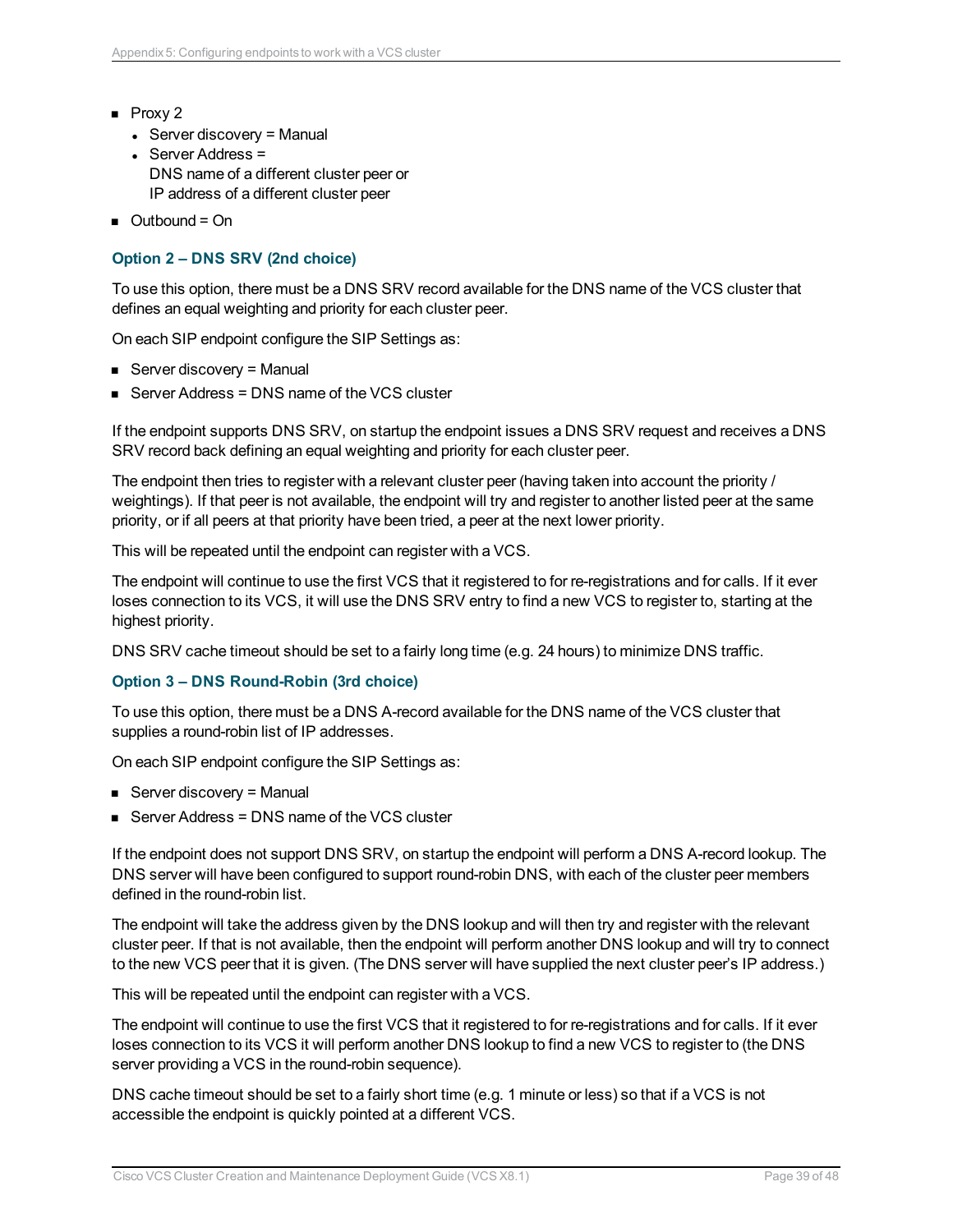#### **Option 4 – Static IP (least preferred)**

Use this option if the VCS cluster does not have a DNS name.

On each SIP endpoint configure the SIP Settings as:

- $\blacksquare$  Server discovery = Manual
- Server Address = IP address of a VCS peer

On startup the endpoint will try and register with the VCS at the specified IP address. If that is not available, then the endpoint will continue trying at regular intervals.

This will be repeated until the endpoint can register with the VCS.

The endpoint will continue to use the first VCS that it registered to for re-registrations and for calls. If it ever loses connection then it will keep on trying to register to that VCS until it is accessible again.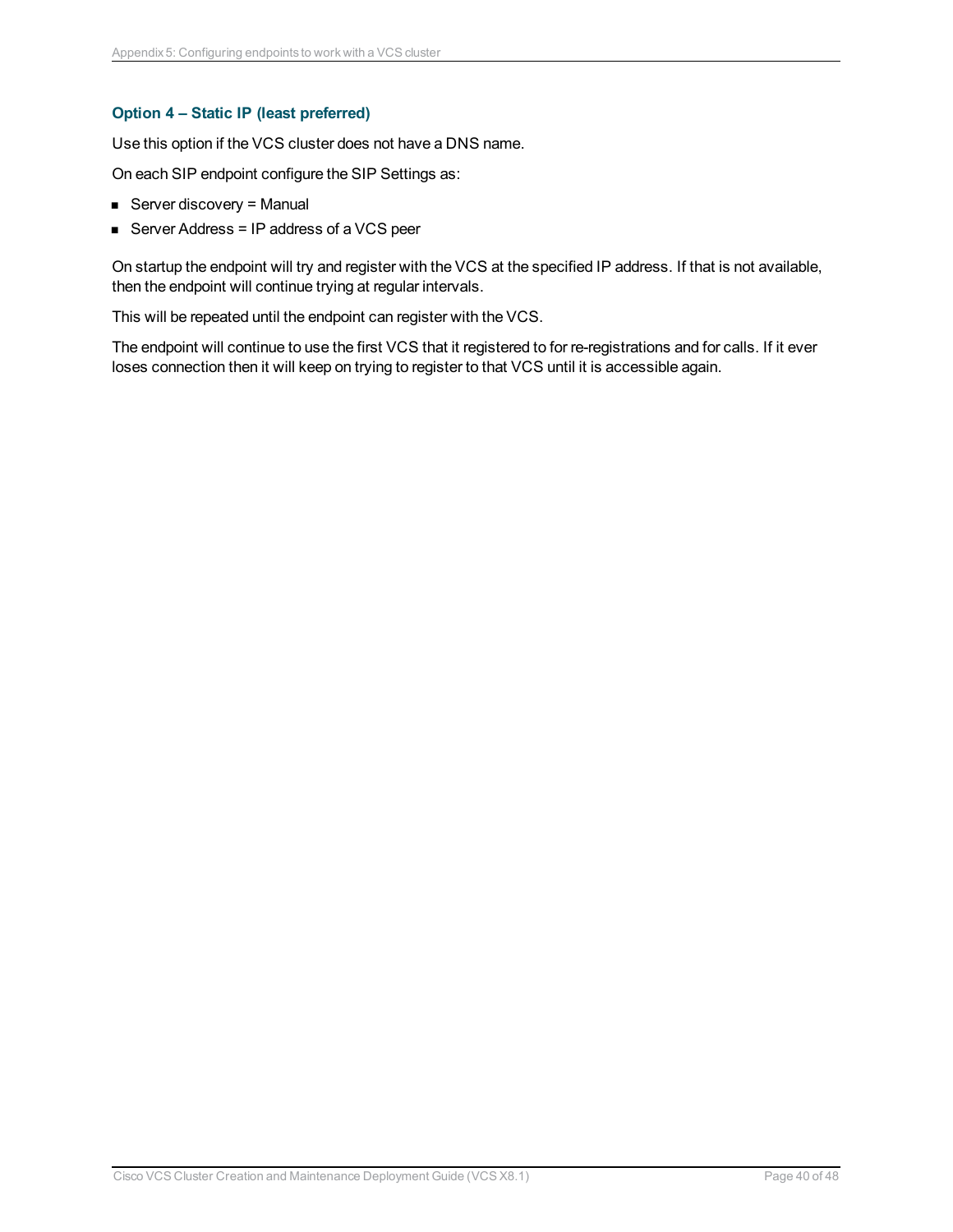## <span id="page-40-0"></span>**Appendix 6: Cluster name and DNS SRV records**

Using DNS SRV to convert a domain to an IP address has a number of benefits:

- n The structure of the lookup includes service type and protocol as well as the domain, so that a common domain can be used to reference multiple different services which are hosted on different machines (e.g. html, sip, h.323).
- **n** The DNS SRV response includes priority and weighting values which allow the specification of primary, secondary, tertiary etc groups of servers, and within each priority group, the weighting defines the proportion of accesses that should use each server.
- n As the DNS SRV response contains details about priorities and weights of multiple servers, the receiving device can use a single lookup to search for an in-service server (where some servers are inaccessible) without the need to repeatedly query the DNS server. (This is in contrast to using round robin DNS which does require repeated lookups into the DNS server if initial servers are found to be inaccessible.)

The generic format of a DNS SRV query is:

■ \_service.\_protocol.<fully.qualified.domain>

The format of DNS SRV queries for sip (RFC 3263) and h.323 used by VCS are:

- sips.\_tcp.<fully.qualified.domain>
- sip.\_tcp.<fully.qualified.domain>
- n sip. udp.<fully.qualified.domain> not recommended for video calls, only use for audio-only calls
- **n**  $h323$ ls. udp.<fully.qualified.domain> for UDP location (RAS) signaling, such as LRQ
- h323cs.\_tcp.<fully.qualified.domain> for H.323 call signaling

The format of DNS SRV queries for sip (RFC 3263) and h.323 typically used by an endpoint are:

- sips.\_tcp.<fully.qualified.domain>
- sip.\_tcp.<fully.qualified.domain>
- sip.\_udp.<fully.qualified.domain> not recommended for video calls, only use for audio-only calls
- h323ls. udp.<fully.qualified.domain> for UDP location (RAS) signaling, such as LRQ
- h323cs.\_tcp.<fully.qualified.domain> for H.323 call signaling
- h323rs.\_udp.<fully.qualified.domain> for H.323 registrations

The DNS SRV response is a set of records in the format:

■ service. protocol.<fully.qualified.domain>. TTL Class SRV Priority Weight Port Target where Target is an A-record defining the destination.

Note that UDP is not a recommended transport medium for video signaling; SIP messaging for video system is too large to be reliably carried on datagram-based (rather than stream-based) transports.

Further details on DNS SRV can be found in *VCS Administrator Guide* and *RFC 2782*.

The VCS **Cluster name** (configured on the **System > Clustering** page) should be the <fully.qualified.domain> specified in the DNS SRV records that point to the VCS cluster.

#### **Example**

DNS SRV records for 2 peers of a VCS-E cluster for company.com

where: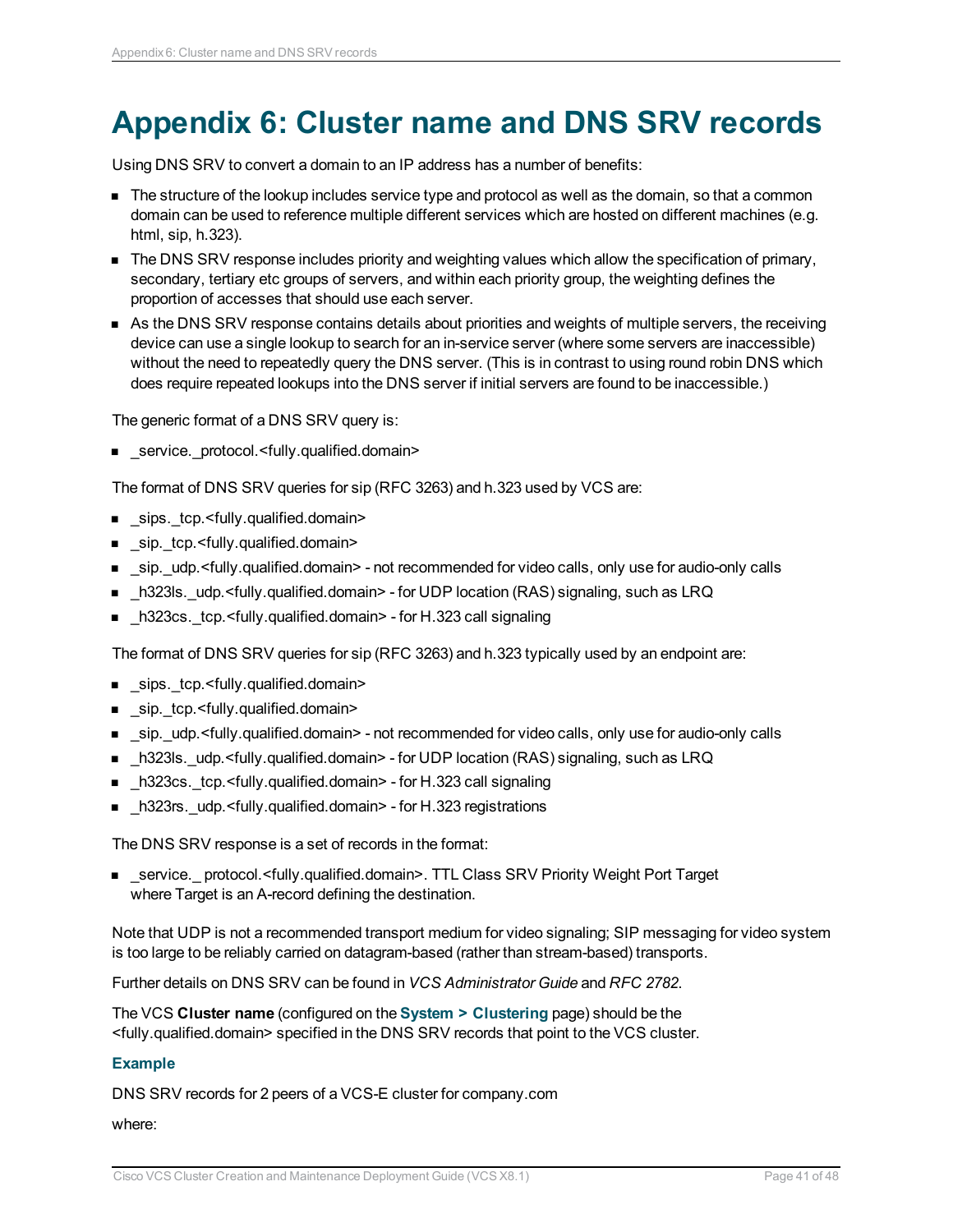- FQDN of VCS Expressway peer 1: vcse1.company.com
- FQDN of VCS Expressway peer 2: vcse2.company.com
- FQDN of VCS Expressway cluster: company.com

sips. tcp.company.com. 86400 IN SRV 1 1 5061 vcse1.company.com. sips. tcp.company.com. 86400 IN SRV 1 1 5061 vcse2.company.com. sip. tcp.company.com. 86400 IN SRV 1 1 5060 vcse1.company.com. sip. tcp.company.com. 86400 IN SRV 1 1 5060 vcse2.company.com. h323ls. udp.company.com. 86400 IN SRV 1 1 1719 vcse1.company.com. h323ls. udp.company.com. 86400 IN SRV 1 1 1719 vcse2.company.com. h323cs. tcp.company.com. 86400 IN SRV 1 1 1720 vcse1.company.com. h323cs. tcp.company.com. 86400 IN SRV 1 1 1720 vcse2.company.com. h323rs. udp.company.com. 86400 IN SRV 1 1 1719 vcse1.company.com. h323rs. udp.company.com. 86400 IN SRV 1 1 1719 vcse2.company.com.

#### Note that:

- n Priorities are all the same. Only use different priorities if you have different clusters allowing failover from one primary cluster to another (secondary) cluster. In that case the primary cluster's peers should have one value and the other (secondary) cluster's peers a (larger) value.
- <span id="page-41-0"></span> $\blacksquare$  Weights should be the same  $-$  so that there is equal use of each peer.

### **Endpoints supporting SIP DNS SRV**

Jabber Video versions prior to 4.0 supports:

- sip. tls.<fully.qualified.domain>
- \_sip.\_tcp.<fully.qualified.domain>

Jabber Video version 4.0 and later supports:

- sips. tcp.<fully.qualified.domain>
- sip.\_tcp.<fully.qualified.domain>

E20 version TE2.1 supports:

- \_sips.\_tls.<fully.qualified.domain>
- \_sip.\_tcp.<fully.qualified.domain>

MXP version F8.2 supports:

- sip. tls.<fully.qualified.domain>
- sip.\_tcp.<fully.qualified.domain>

T150 version L6.0 supports:

- sip.\_tls.<fully.qualified.domain>
- sip.\_tcp.<fully.qualified.domain>

C-Series versions prior to TC4.0 supports: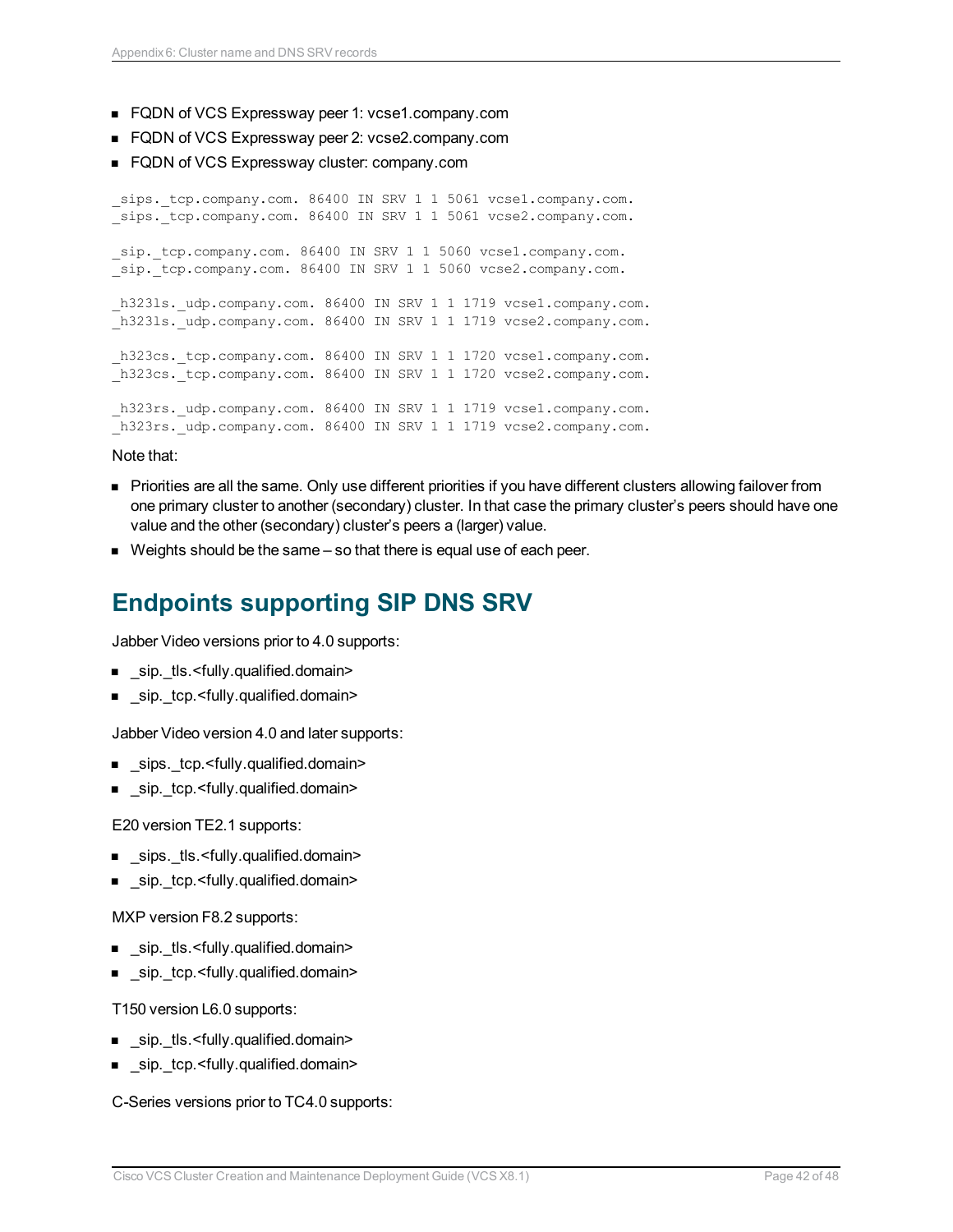- sip. tls.<fully.qualified.domain>
- sip. tcp.<fully.qualified.domain>

C-Series from version TC4.0 supports:

- \_sips.\_tcp.<fully.qualified.domain>
- \_sip.\_tcp.<fully.qualified.domain>

Cisco TelePresence MCU supports:

- \_sips.\_tcp.<fully.qualified.domain>
- sip.\_tcp.<fully.qualified.domain>

SIP DNS SRV records required:

- sips.\_tcp.<fully.qualified.domain> Jabber Video (4.0 and later), C-Series (TC4.0 and later), VCS, MCU
- sips. tls.<fully.qualified.domain> E20 to TE2.1
- sip. tls.<fully.qualified.domain> MXP to F8.2, T150 to L6.0, Jabber Video prior to 4.0, C-Series prior to TC4.0
- <span id="page-42-0"></span><sup>n</sup> \_sip.\_tcp.<fully.qualified.domain> All products for TCP

### **Checking DNS SRV settings**

#### **Checking DNS SRV settings via web interface**

- 1. Go to **Maintenance > Tools > Network utilities > DNS lookup**.
- 2. Enter the SRV path in the **Host** field.
- 3. Click **Lookup**.

| DNS lookup        | You are here: Maintenance * Tools * Network utilities * DNS lookup |
|-------------------|--------------------------------------------------------------------|
| <b>DNS lookup</b> |                                                                    |
| Host              | $\hat{t}$<br>All                                                   |
| Query type        |                                                                    |

Lookup

**Nslookup**

```
nslookup -query=SRV _sip._tcp.example.com
```
**Dig**

#### **dig \_sip.\_tcp.example.com SRV**

```
; <<>> DiG 9.4.1 <<>> _sip._tcp.example.com SRV
;; global options: printcmd
;; Got answer:
;; ->>HEADER<<- opcode: QUERY, status: NOERROR, id: 44952
;; flags: qr rd ra; QUERY: 1, ANSWER: 2, AUTHORITY: 2, ADDITIONAL: 4
;; QUESTION SECTION:
;_sip._tcp.example.com. IN SRV
```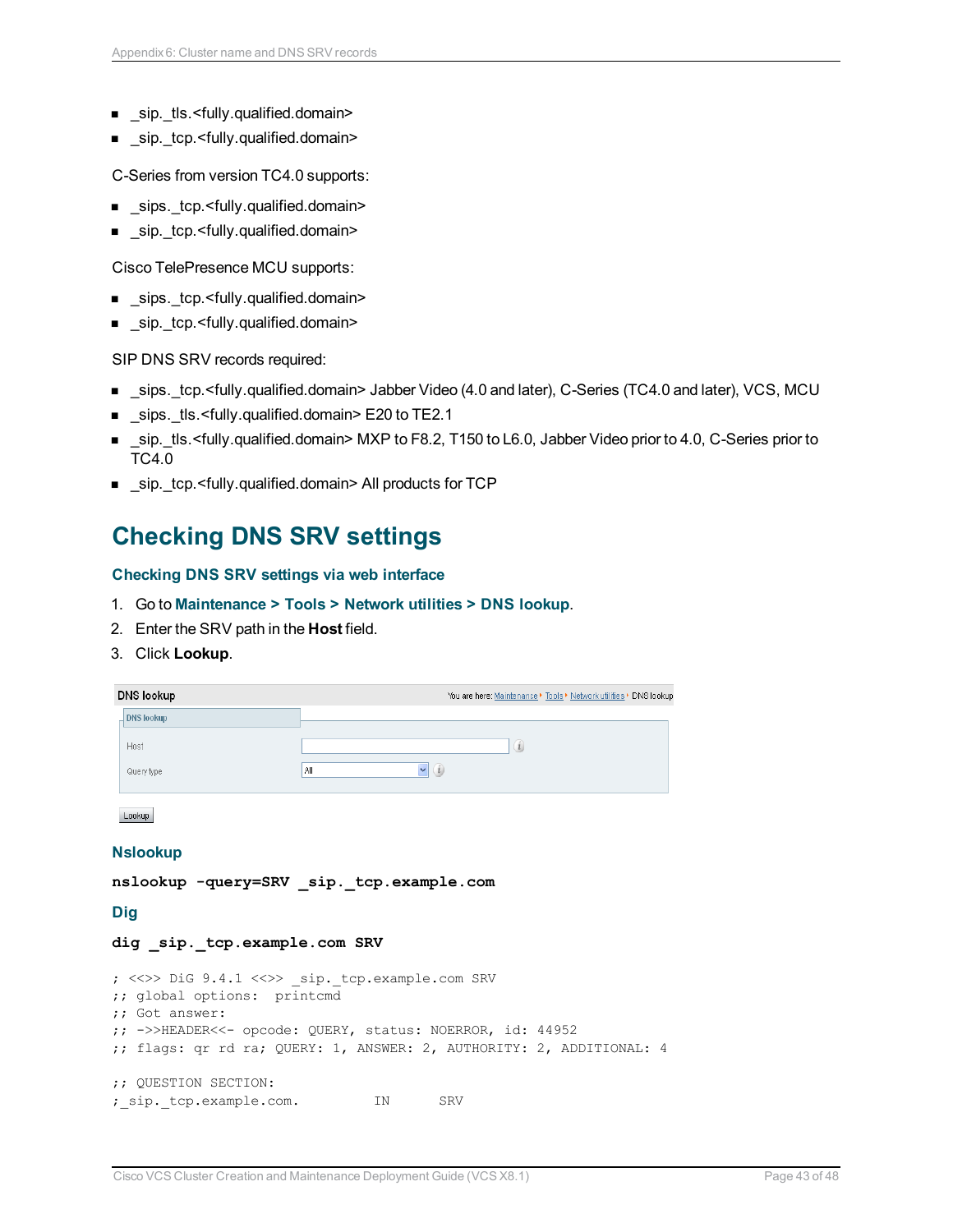| :: ANSWER SECTION:          |       |           |                |                             |
|-----------------------------|-------|-----------|----------------|-----------------------------|
| _sip._tcp.example.com. 1183 |       | ΤN        | SRV            | 1 0 5060 vcsel.example.com. |
| sip. tcp.example.com. 1183  |       | ΙN        | <b>SRV</b>     | 1 0 5060 vcse2.example.com. |
|                             |       |           |                |                             |
| :: AUTHORITY SECTION:       |       |           |                |                             |
| example.com.                | 87450 | ΤN        | ΝS             | ns1.mydyndns.org.           |
| example.com.                | 87450 | <b>TN</b> | ΝS             | ns2.mydyndns.org.           |
|                             |       |           |                |                             |
| :: ADDITIONAL SECTION:      |       |           |                |                             |
| vcsel.example.com.          | 1536  | ΤN        | A              | 194.73.59.53                |
| vcse2.example.com.          | 1376  | <b>TN</b> | $\overline{A}$ | 194.73.59.54                |
| ns1.mydyndns.org.           | 75    | <b>TN</b> | A              | 204.13.248.76               |
| ns2.mydyndns.org.           | 10037 | ΙN        | A              | 204.13.249.76               |
|                             |       |           |                |                             |

;; Query time: 0 msec

 $~\sim~$  #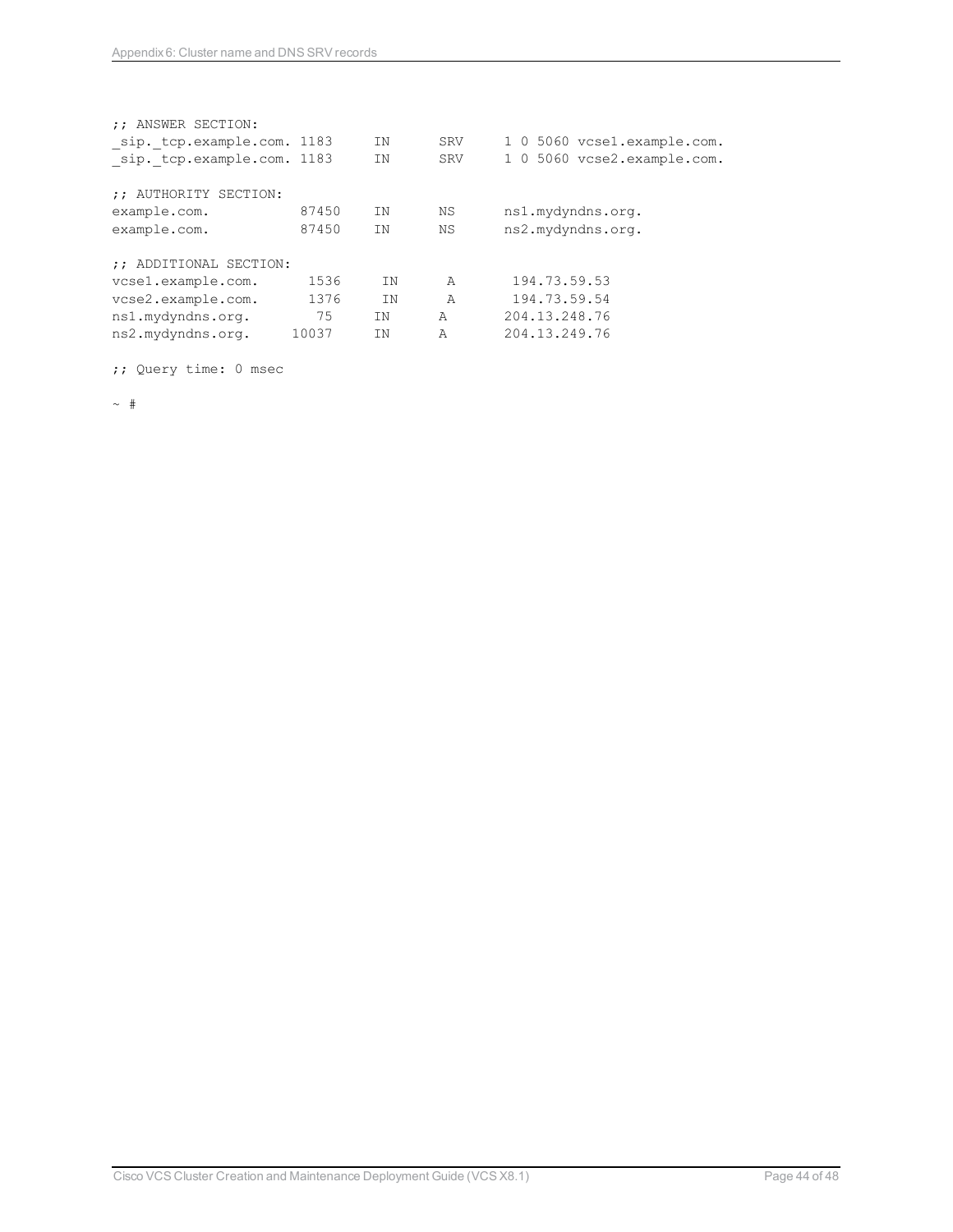## <span id="page-44-0"></span>**Appendix 7: NAPTR records**

NAPTR records are typically used to specify various methods to connect to a destination URI, for example by email, by SIP, by H.323. They can also be used to specify the priority to use for those connection types, for example to use SIP TLS in preference over using SIP TCP or SIP UDP.

NAPTR records are also used in ENUM, when converting a telephone number into a dialable URI. (For further details on ENUM see *ENUM Dialing on VCS [Deployment](http://www.cisco.com/en/US/products/ps11337/products_installation_and_configuration_guides_list.html) Guide*).

## <span id="page-44-1"></span>**NAPTR record format**

Example: SIP access to example.com, and for enum lookups for 557120, 557121, and 557122.

\$ORIGIN example.com.

| TN | NAPTR | 10 | 100 | "s" "SIPS+D2T"       | 11 H      | sips. tcp.example.com. |
|----|-------|----|-----|----------------------|-----------|------------------------|
| TN | NAPTR |    |     | 12 100 "s" "SIP+D2T" | - 11 11   | sip. tcp.example.com.  |
| ΤN | NAPTR |    |     | 14 100 "s" "SIP+D2U" | <b>HH</b> | sip. udp.example.com.  |

\$ORIGIN www.example.com.

|  |  | IN NAPTR 10 100 "s" "http+I2R" | $\mathbf{H}$ | http. tcp.example.com. |
|--|--|--------------------------------|--------------|------------------------|
|  |  | IN NAPTR 10 100 "s" "ftp+I2R"  | $\cdots$     | ftp. tcp.example.com.  |

#### \$ORIGIN 0.2.1.7.5.5.enum.lookup.com.

|  |  |  | IN NAPTR 10 100 "u" "E2U+sip" "!^.*\$!john.smith@tandberg.com!"             |  |
|--|--|--|-----------------------------------------------------------------------------|--|
|  |  |  | IN NAPTR 12 100 "u" "E2U+h323" "!^.*\$!john.smith@tandberg.com!"            |  |
|  |  |  | IN NAPTR 10 100 "u" "mailto+E2U" "!^.*\$!mailto:john.smith@tandberg.com!" . |  |

\$ORIGIN 1.2.1.7.5.5.enum.lookup.com.

IN NAPTR 10 100 "u" "E2U+sip" "!^.\*\$!mary.jones@tandberg.com!" .

#### \$ORIGIN 2.2.1.7.5.5.enum.lookup.com.

| <b>IN</b> |                         |  |  | NAPTR 10 100 "u" "E2U+h323" "!^.*\$!peter.archibald@myco.com!"       |  |
|-----------|-------------------------|--|--|----------------------------------------------------------------------|--|
|           | $IN = Internet routing$ |  |  |                                                                      |  |
|           | $NAPTR = record type$   |  |  |                                                                      |  |
|           |                         |  |  | 10 = order value (use lowest order value first)                      |  |
|           |                         |  |  | 100 = preference value if multiple entries have the same order value |  |
|           |                         |  |  | "u" = the result is a routable URI                                   |  |
|           |                         |  |  | "s" = the result is a DNS SRV record                                 |  |
|           |                         |  |  | "a" = the result is an 'A'or 'AAAA' record                           |  |
|           |                         |  |  | "E2U+sip" to make SIP call                                           |  |
|           |                         |  |  | "E2U+h323" to make h.323 call                                        |  |
|           |                         |  |  | Reqular expression:                                                  |  |
|           |                         |  |  | $!=$ delimiter                                                       |  |
|           |                         |  |  | "" = no expression used                                              |  |
|           |                         |  |  | usual Regex expressions can be used                                  |  |
|           |                         |  |  | Replace field; $=$ not used                                          |  |

#### **Looking up an ENUM NAPTR record**

**dig 4.3.7.8.enum4.example.com. NAPTR**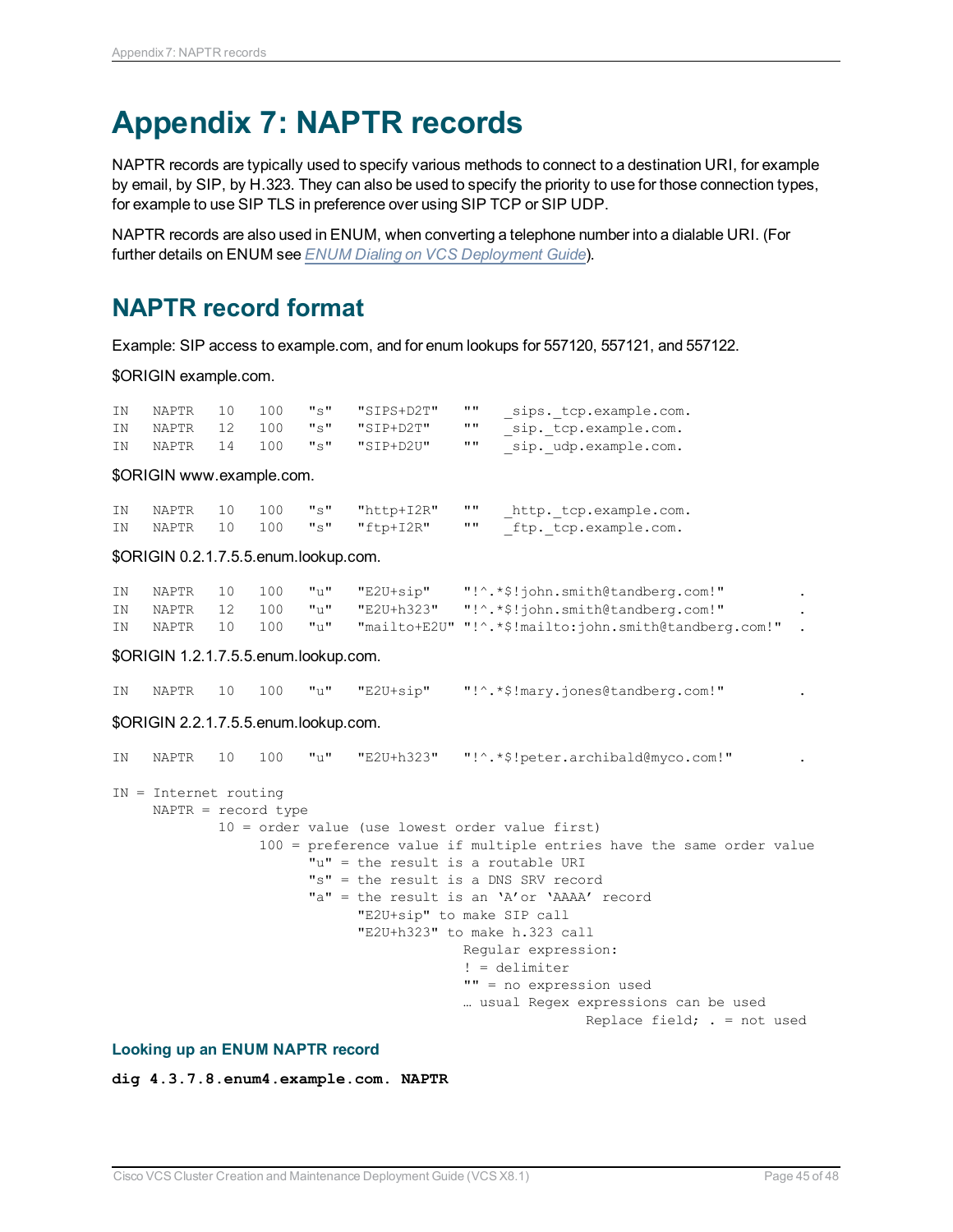; <<>> ;; global options: printcmd ;; Got answer: ;; ->>HEADER<<- opcode: QUERY, status: NOERROR, id: 38428 ;; flags: qr aa rd ra; QUERY: 1, ANSWER: 2, AUTHORITY: 1, ADDITIONAL: 2 ;; QUESTION SECTION: ;4.3.7.8.enum4.example.com. IN NAPTR ;; ANSWER SECTION: 4.3.7.8.enum4.example.com. 60 IN NAPTR 10 100 "u" "E2U+sip" "!^.\*\$!bob@example.com!" . 4.3.7.8.enum4.example.com. 60 IN NAPTR 10 100 "u" "E2U+h323" "!^.\*\$!bob@example.com!" . ;; AUTHORITY SECTION: enum4.example.com. 60 IN NS int-server1.example.com. ;; ADDITIONAL SECTION: int-server1.example.com. 3600 IN A 10.44.9.144 int-server1.example.com. 3600 IN AAAA 3ffe:80ee:3706::9:144

;; Query time: 0 msec

#### **Looking up a domain NAPTR record**

Example: NAPTR record allowing endpoints to detect that they are in the public (external) network. The flag "s" is extended to "se" to indicate that it is "external".

#### **~ # dig -t NAPTR example.com**

```
; <<>> DiG 9.4.1 <<>> -t NAPTR example.com
;; global options: printcmd
;; Got answer:
;; ->>HEADER<<- opcode: QUERY, status: NOERROR, id: 1895
;; flags: qr rd ra; QUERY: 1, ANSWER: 3, AUTHORITY: 6, ADDITIONAL: 4
;; QUESTION SECTION:
;example.com. IN NAPTR
;; ANSWER SECTION:
example.com. 2 IN NAPTR 50 50 "se" "SIPS+D2T" "" _sips. tcp.example.com.
example.com. 2 IN NAPTR 90 50 "se" "SIP+D2T" "" _sip._tcp.example.com.
example.com. 2 IN NAPTR 100 50 "se" "SIP+D2U" "" sip. udp.example.com.
;; AUTHORITY SECTION:
example.com. 320069 IN NS nserver2.example.com.<br>example.com. 320069 IN NS nserver.euro.example.
example.com. 320069 IN NS nserver.euro.example.com.
example.com. 320069 IN NS nserver.example.com.
example.com. 320069 IN NS nserver3.example.com.
example.com. 320069 IN NS nserver4.example.com.
example.com. 320069 IN NS nserver.asia.example.com.
;; ADDITIONAL SECTION:
nserver.example.com. 56190 IN A 17.111.10.50
nserver2.example.com. 57247 IN A 17.111.10.59
nserver3.example.com. 57581 IN A 17.22.14.50
nserver4.example.com. 57452 IN A 17.22.14.59
;; Query time: 11 msec
```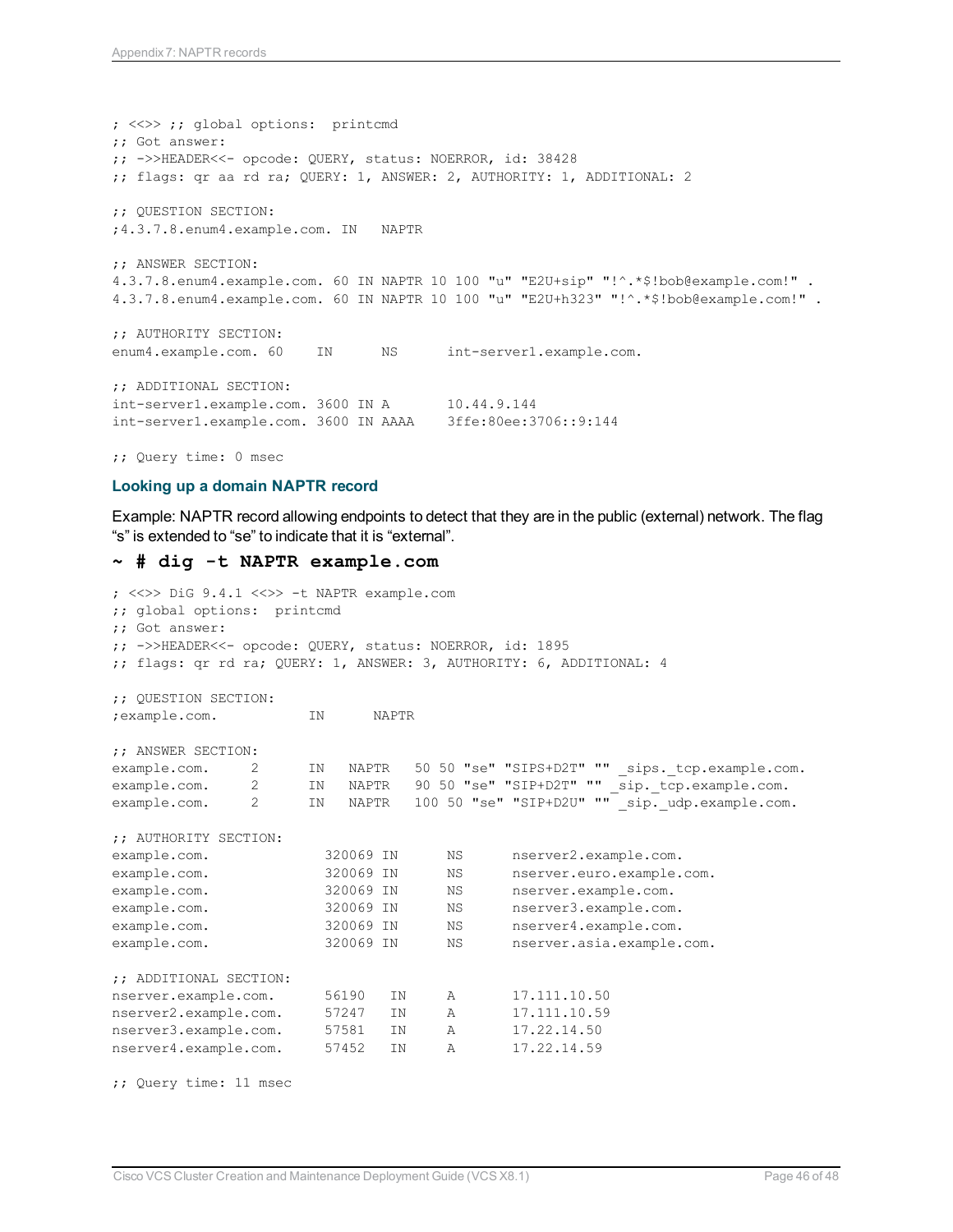## <span id="page-46-0"></span>**Document revision history**

The following table summarizes the changes that have been applied to this document.

| <b>Revision</b> | <b>Date</b>         | <b>Description</b>                                                                                                                      |
|-----------------|---------------------|-----------------------------------------------------------------------------------------------------------------------------------------|
| 16              | December 2013       | Updated for VCS X8.1, including the removal of support for TMS Agent<br>legacy mode provisioning.                                       |
| 15              | November 2012       | Removed recommendation to use DNS name of the VCS cluster for<br>endpoint SIP outbound configuration.                                   |
| 14              | August 2012         | Updated for VCS X7.2.                                                                                                                   |
| 13              | <b>March 2012</b>   | Updated for VCS X7.1.                                                                                                                   |
| 12              | January 2012        | Various minor revisions and clarifications applied.                                                                                     |
| 11              | October 2011        | Updated for VCS X7.0.n.                                                                                                                 |
| 10              | September 2011      | Updated Appendix 3 - IP port and protocol numbers.                                                                                      |
| 9               | August 2011         | Updated for VCS X7.0.                                                                                                                   |
| 8               | May 2011            | Updated for VCS X6.1.                                                                                                                   |
| 7               | February 2011       | Clarify this document refers to VCS X6.0 only, and to Cisco TMS 12.6 or<br>later.                                                       |
| 6               | December 2010       | Updated for VCS X6.                                                                                                                     |
| 5               | October 2010        | New document styles applied.                                                                                                            |
| 4               | August 2010         | Updated for VCS X5.2.                                                                                                                   |
|                 |                     | Replace previous Appendix 12 (Upgrading debian packages - only<br>required for X5.1.1) with a new Appendix 12 - NAPTR records overview. |
| 3               | May 2010            | Updated for VCS X5.1.1 and Cisco TMS 12.6.                                                                                              |
| 2               | December 2009       | Updated for VCS X5.                                                                                                                     |
| 1               | Up to December 2009 | Releases for earlier versions of VCS.                                                                                                   |